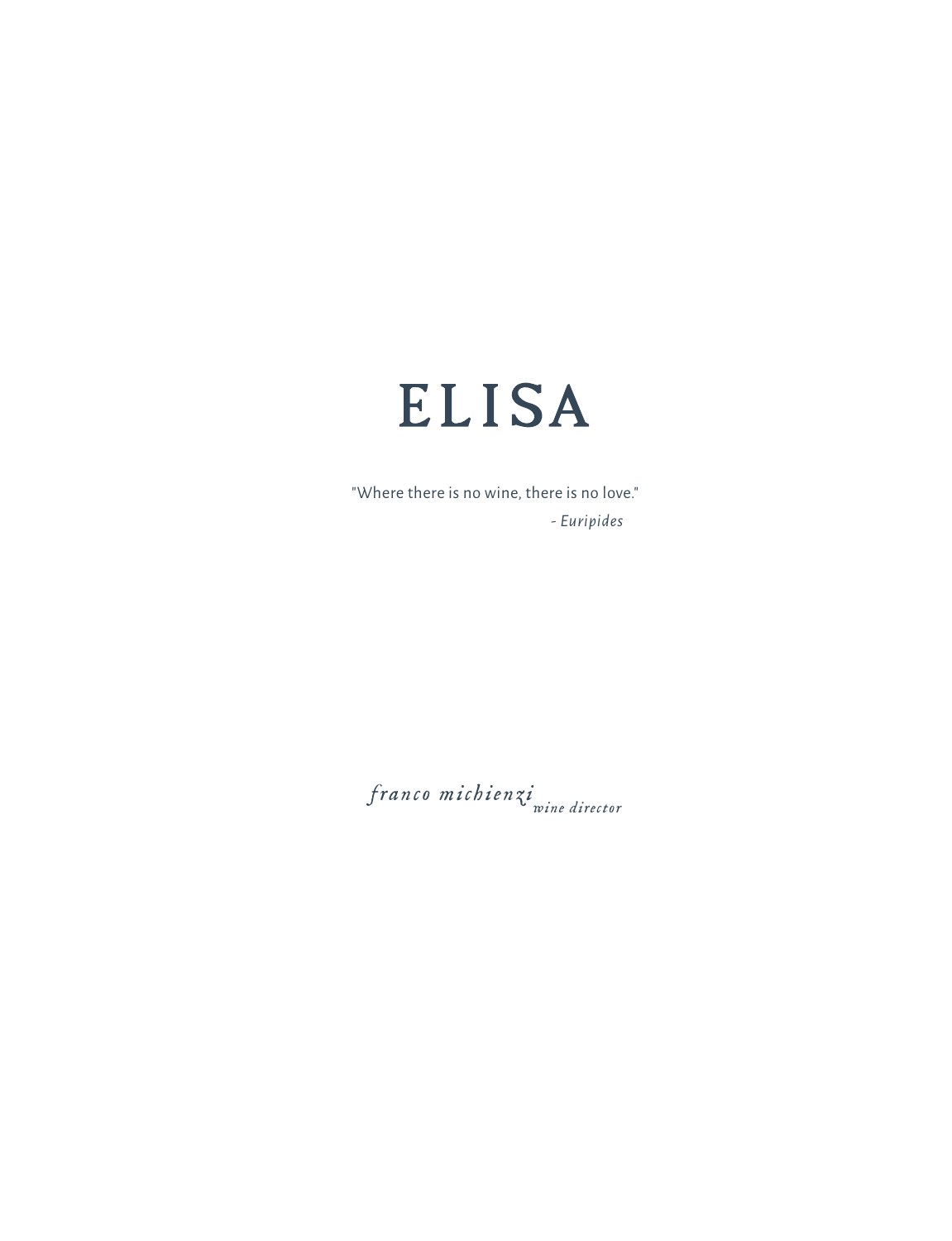| <b>OUR WINE TEAM</b>                             | by the glass                | $1 - 5$   |
|--------------------------------------------------|-----------------------------|-----------|
|                                                  | champagne                   | 7-8       |
| Franco Michienzi                                 | sparkling                   | 9         |
| Wine Director                                    | riesling                    | $9 - 10$  |
| Ian Wharton                                      | gewurztraminer              | 10        |
| Assistant Wine Director                          | pinot gris / blanc          | 11        |
|                                                  | sauvignon blanc / semillon  | $11 - 12$ |
| Kristi Lineeboe                                  | rhone white                 | 12        |
| Sommelier                                        | italian white               | 13        |
|                                                  | new world chardonnay        | $14 - 15$ |
|                                                  | old world chardonnay        | $16 - 18$ |
|                                                  | outside the box white       | 19        |
|                                                  | rose                        | 19        |
|                                                  | gamay                       | 20        |
| PHILOSOPHY                                       | new world pinot noir        | $20 - 22$ |
| These wines have been                            | old world pinot noir        | $22 - 25$ |
| selected with careful consid-                    | grenache                    | 26        |
| eration so that we might<br>have a bottle worthy | sangiovese                  | $27 - 29$ |
| of your celebration. Should                      | nebbiolo                    | $29 - 31$ |
| you require guidance or help                     | distinctive italian red     | 32        |
| in chosing a pairing or just                     | tempranillo                 | $33 - 34$ |
| want to chat, please ask.                        | new world cabernet / blends | $35 - 38$ |
|                                                  | old world cabernet / blends | $38 - 40$ |
| CORKAGE                                          | merlot / blends             | $41 - 42$ |
| We happily open bottles                          | cabernet franc              | 43        |
| for \$45 per 750ml bottle                        | malbec                      | 43        |
| in our main dining room.                         |                             |           |
| There is a 2 bottle limit and                    | new world syrah             | 44        |
| request the wine you bring is                    | old world syrah             | 45        |
| not on our list.                                 | outside the box red         | $46 - 47$ |
|                                                  | zinfandel                   | 47        |
|                                                  | large format                | $48 - 49$ |
|                                                  | desert                      | 50        |

All prices exclusive of tax.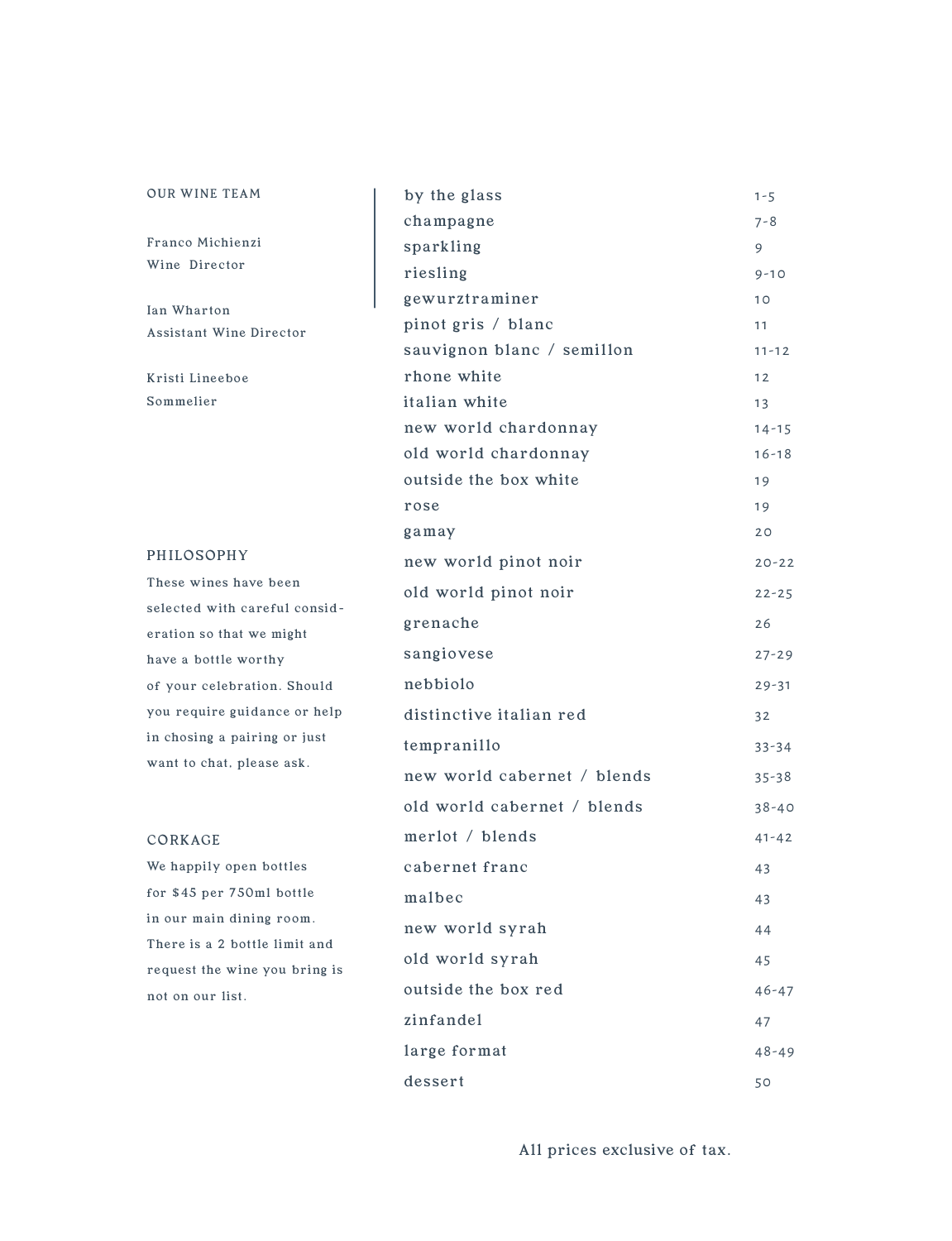## BY THE GLASS

|         |                                                                      | $50zgl$ bottle |     | 500ml |
|---------|----------------------------------------------------------------------|----------------|-----|-------|
| bubbles | NV Blue Mountain   Brut   Okanagan Valley   BC                       | 14             | 64  |       |
|         | NV Ciu Ciu   Rymarose   Brut Rose   Marche   Italy                   | 15             | 65  |       |
|         | NV Gremillet (RM)   Rose   Brut   Champagne   France                 | 28             | 126 |       |
|         | NV Deutz (NM)   Souverain   Brut   Champagne   France                | 29             | 128 |       |
|         |                                                                      |                |     |       |
| white   | 21 Tantalus Vineyard   Riesling   Okanagan Valley   BC               | 13             | 52  | 39    |
|         | 20 Unsworth   Pinot Gris   Vancouver Island   BC                     | 14             | 56  | 42    |
|         | 19 Framingham   Sauvignon Blanc   Marlborough   New Zealand          | 16             | 64  | 48    |
|         | 20 Villa Sparina   Cortese   Gavi   Piedmont   Italy                 | 15             | 60  | 45    |
|         | 20 Cave de Saumur   Chenin Blanc   Les Pouches   Loire   France      | 14             | 56  | 42    |
|         | 20 Colterenzio   Pinot Grigio   Alto Adige   Italy                   | 15             | 60  | 45    |
|         | 20 Mt. Boucherie   Semillon   Okanagan Valley   BC                   | 16             | 64  | 48    |
|         | 16 Lavradores de Feitoria   8 Bagos   Douro   Portugal               | 12             | 48  | 36    |
|         | 19 Domaine Collet   Chablis   Burgundy   France                      | 23             | 92  | 69    |
|         | 17 MacIntyre   Astra   Chardonnay   Okanagan Valley   BC             | 19             | 76  | 57    |
|         | 18 Cambria   Katherine's Vineyard   Chardonnay   Santa Barbara   USA | 20             | 80  | 60    |
|         |                                                                      |                |     |       |
| rose    | 17 Dames   Rose   Okanagan Valley   BC                               | 14             | 56  | 42    |
|         | 20 Pierre-Yves Colin-Morey   Rose de Pinot Noir   Burgundy   France  | 26             | 104 | 78    |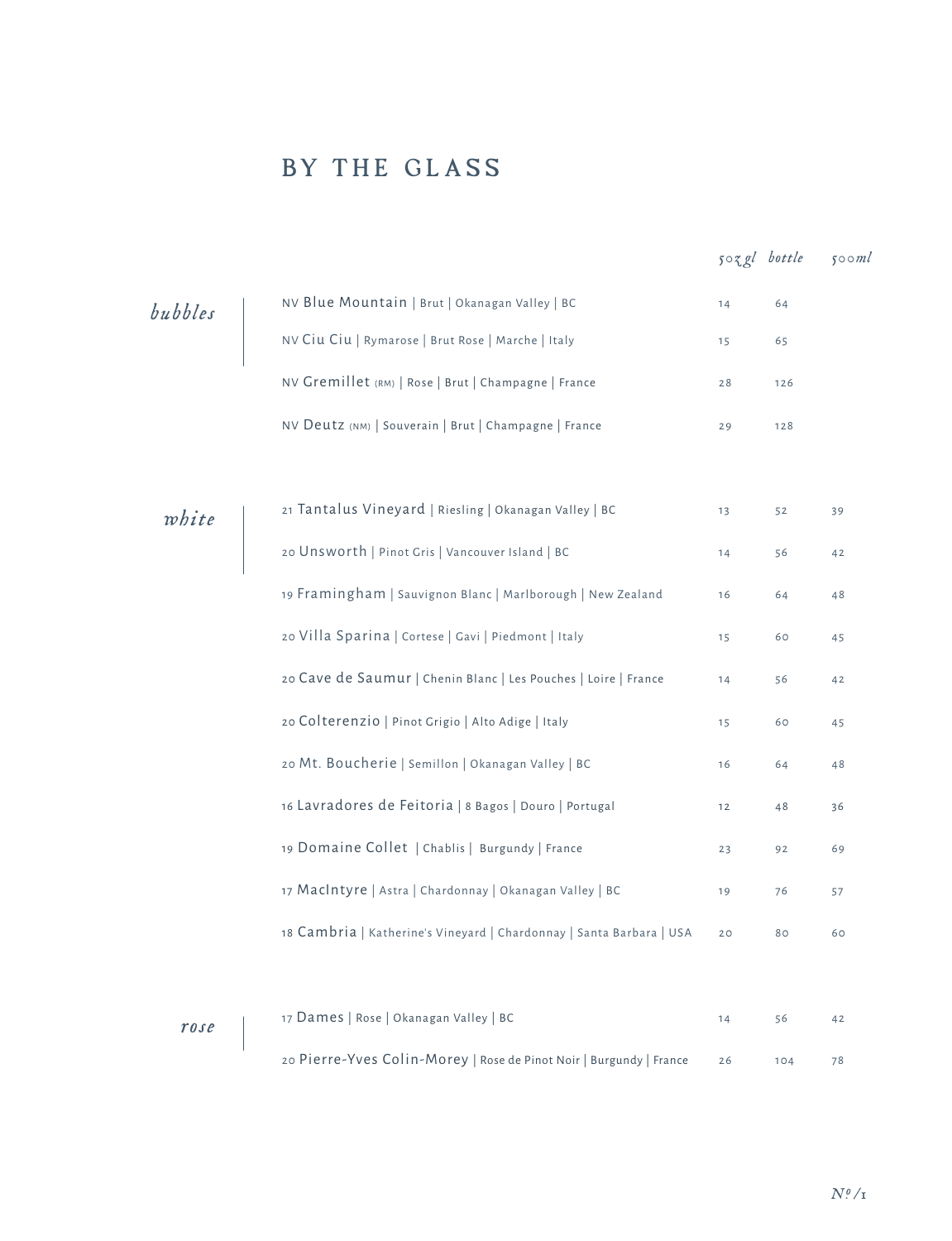## BY THE GLASS

|     |                                                                                         |          | 503gl bottle 500ml |    |
|-----|-----------------------------------------------------------------------------------------|----------|--------------------|----|
| red | 19 Fox & Archer   Pinot Noir   3 Blocks   Naramata   BC                                 | $17^{1}$ | 68                 | 51 |
|     | 18 Rocca delle Macie   Sasyr   Sangiovese/Syrah   Tuscany   Italy                       | 12       | 48                 | 36 |
|     | 18 Brewer-Clifton   Pinot Noir   Sta. Rita Hills   California   USA                     | 26       | 104                | 78 |
|     | 18 Damilano   Barbera d'Asti   Piedmont   Italy                                         | 16       | 64                 | 48 |
|     | 16 Bodega de Bardos   Tempranillo   Reserva   Ribera del Duero   Spain                  | 15       | 60                 | 45 |
|     | 19 Bodegas Salentein   Malbec   Reserve   Mendoza   Argentina                           | 13       | 52                 | 39 |
|     | 19 Chateau La Nerthe   Les Cassagnes   Cotes du Rhone   France                          | 16       | 64                 | 48 |
|     | 19 Catena Zapata   Cabernet Franc   San Carlos   Mendoza   Argentina                    | 14       | 56                 | 42 |
|     | 18 Painted Rock   Merlot   Okanagan Valley   BC                                         | 17       | 68                 | 51 |
|     | 15 The Closer   Cabernet Sauvignon   Red Mountain   Washington   USA                    | 22       | 99                 | 66 |
|     | 18 Francis Ford Coppola   Cabernet Sauvignon   Diamond Collection   California   USA 17 |          | 68                 | 51 |
|     | 18 Girard   Cabernet Sauvignon   Napa Valley   USA                                      | 27       | 108                | 81 |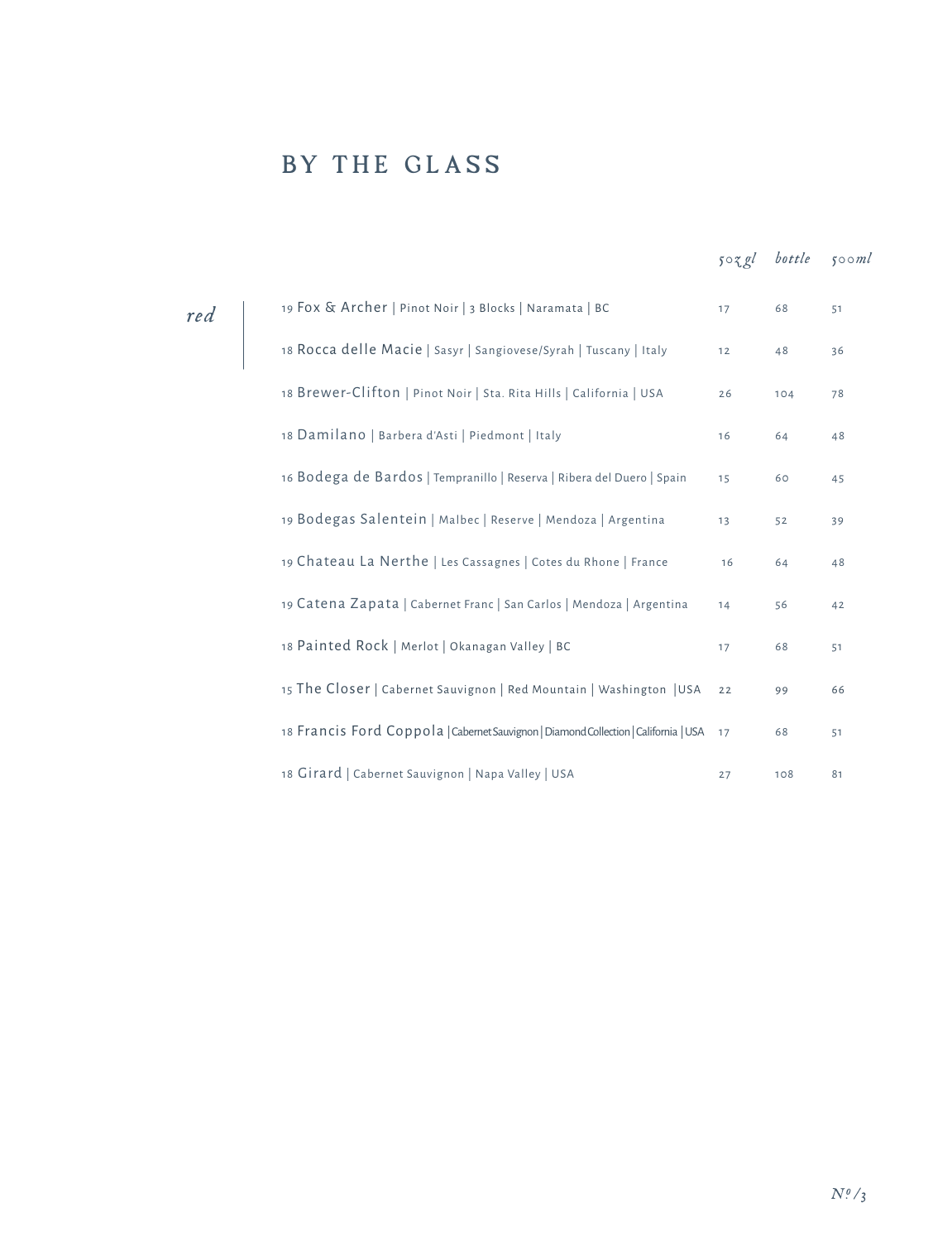## PERLAGE/CORAVIN BY THE GLASS

|                                                                   |                                                                                       | 302     | 503. |
|-------------------------------------------------------------------|---------------------------------------------------------------------------------------|---------|------|
|                                                                   | NV Ruinart (NM)   Brut   Blanc de Blancs   Champagne   France                         | 36      | 56   |
| coravin<br>bubbles                                                | NV Bereche et Fils (NM)   Rose   Campania Remensis   Extra Brut   Champagne   France  | 40      | 62   |
|                                                                   |                                                                                       |         |      |
|                                                                   | 16 Paul Lato   Chardonnay   Belle de Jour   Duvarita Vineyard   Sta. Rita Hills   USA | 40      | 65   |
| $\begin{array}{c} \textit{coravin} \\ \textit{white} \end{array}$ | 19 Marc Morey   Virondot   1er Cru   Chassagne Montrachet   Burgundy   2019           | 50      | 75   |
|                                                                   | 19 Giaconda   Chardonnay   Estate Vineyard   Beechworth   Aus                         | 55      | 80   |
|                                                                   |                                                                                       |         |      |
|                                                                   | 16 Aquilini   Cabernet Sauvignon   Red Mountain   Washington   USA                    | 22      | 35   |
|                                                                   | <b>coravin</b><br>red 19 Gaja Ca'marcanda   Merlot Blend   Promis   Tuscany   Italy   | 27      | 42   |
|                                                                   | 16 Castello del Romitorio   Brunello di Montalcino   Tuscany   Italy                  | 34      | 52   |
|                                                                   | 15 Antinori   Tignanello   Sangiovese   Tuscany   Italy                               | 44      | 67   |
|                                                                   | 17 Catena Zapata   Malbec   Adrianna Vineyard   River Stones   Mendoza   Argentina    | 46      | 70   |
|                                                                   | 18 Frias Family Vineyard   Cabernet Sauvignon   SMD   Spring Mountain   USA           | 52      | 80   |
|                                                                   | 18 Mt. Brave   Cabernet Sauvignon   Mount Veeder   Napa Valley   USA                  | 62      | 95   |
|                                                                   | 09 Lokoya   Cabernet Sauvignon   Mt Veeder   Napa Valley   USA                        | 128     | 195  |
|                                                                   |                                                                                       |         |      |
|                                                                   |                                                                                       | 203     |      |
| coravin<br>dessert                                                | 80 Messias   Colheita   Douro   Portugal                                              | 38      |      |
|                                                                   | 70 Van Zellers   VZ   Colheita   Douro   Portugal                                     | 70      |      |
|                                                                   | 92 FONSeca   Vintage Port   Douro   Portugal                                          | 90      |      |
|                                                                   | 63 Taylor   Vintage Port   Douro   Portugal                                           | 115/107 |      |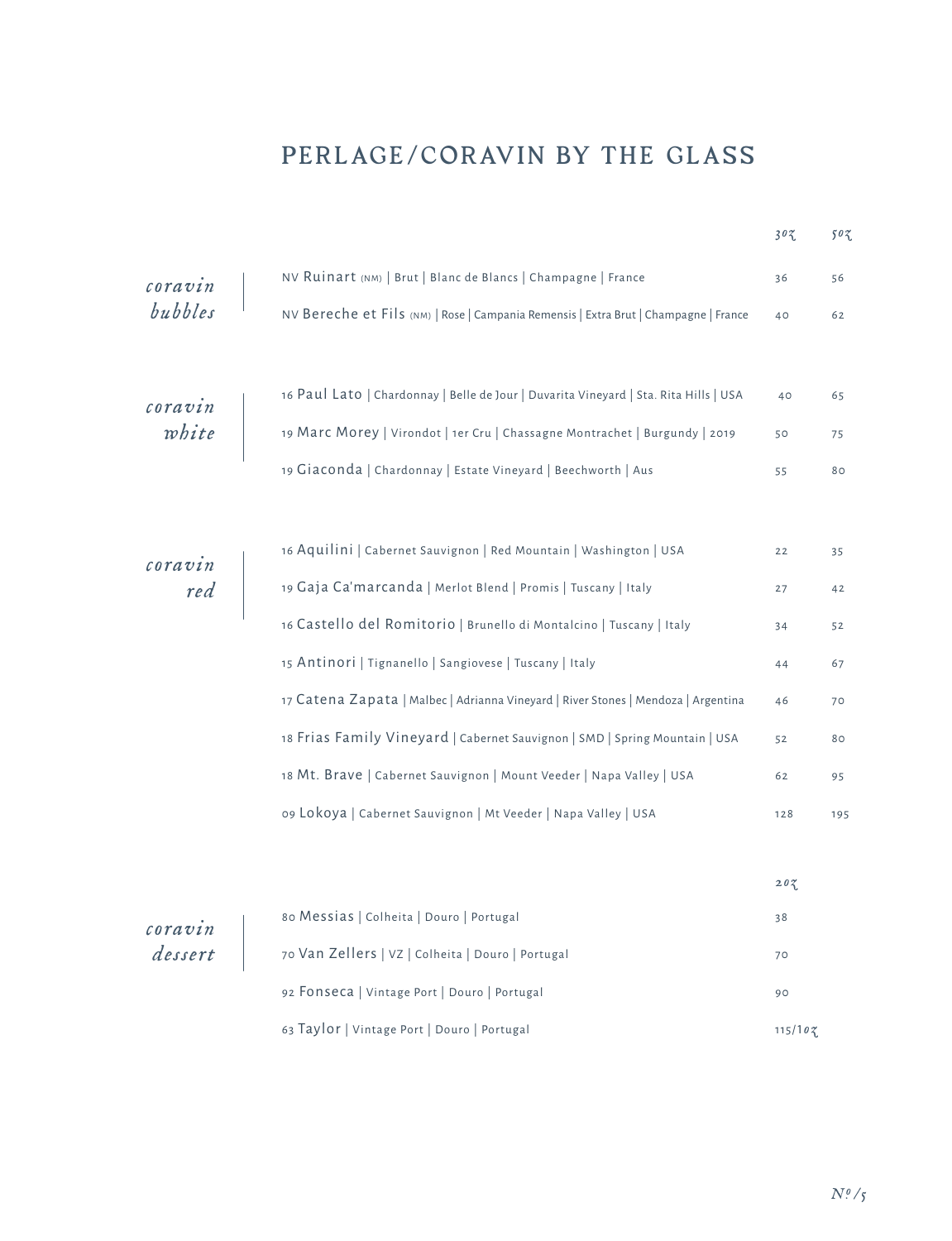## CHAMPAGNE

*nv champagne*

| Deutz (NM)   Souverain   Brut   France                                              | 128 |
|-------------------------------------------------------------------------------------|-----|
| Gardet (NM)   Tradition   Brut   France                                             | 142 |
| Valentin Leflaive (NM)   Blanc de Blancs   Extra Brut   France                      | 168 |
| H. Billiot et Fils (RM)   Grand Cru   Brut   France                                 | 170 |
| Bereche et Fils (NM)   Brut Reserve   France                                        | 182 |
| Gosset (NM)   Grand Reserve   Brut   France                                         | 190 |
| Larmandier-Bernier (RM)   Longitude   Blanc de Blancs   Extra Brut   France         | 232 |
| Eric Rodez (RM)   Blanc de Blanc   Ambonnay   Brut   France                         | 234 |
| Agrapart & Fils (RM)   Les 7 Crus   Brut   France                                   | 238 |
| De Venoge (NM)   Princes   Blanc de Blancs   Brut   France                          | 286 |
| Agrapart & Fils (RM)   Terroirs   Blanc de Blancs   Grand Cru   Extra Brut   France | 289 |
| Bereche et Fils (NM)   Reflet d'Antan   Brut   France                               | 344 |
| Krug (NM)   Grande Cuvee   Brut   France                                            | 699 |

| vintage   |
|-----------|
| champagne |

| Philipponnat (NM)   Royal Reserve   Brut   France   2014                                   | 182 |
|--------------------------------------------------------------------------------------------|-----|
| La Rogerie (RM)   La Grande Vie   Blanc de Blancs   Grand Cru   Extra Brut   France   2016 | 198 |
| Marie Courtin (RM)   Efflorescence   Blanc de Noirs   Extra Brut   2015                    | 234 |
| Ployez-Jacquemart (NM)   Blanc de Noirs   Extra Brut   France   2012                       | 244 |
| La Rogerie (RM)   Heroine   Grand Cru   Extra Brut   France   2012                         | 248 |
| H. Billiot et Fils (RM)   Grand Cru   Brut   France   2014                                 | 256 |
| Jean Vesselle (RM)   Prestige   Grand Cru   Brut   France   2009                           | 288 |
| Bereche et Fils (NM   Les Beaux Regards   Blanc de Blancs   Brut   France   2017           | 294 |
| Pierre Gimonnet (RM)   Special Club   Terroirs de Chardonnay   Brut   France   2014        | 308 |
| Agrapart & Fils (RM)   Mineral   Blanc de Blancs   Grand Cru   Extra Brut   France   2014  | 432 |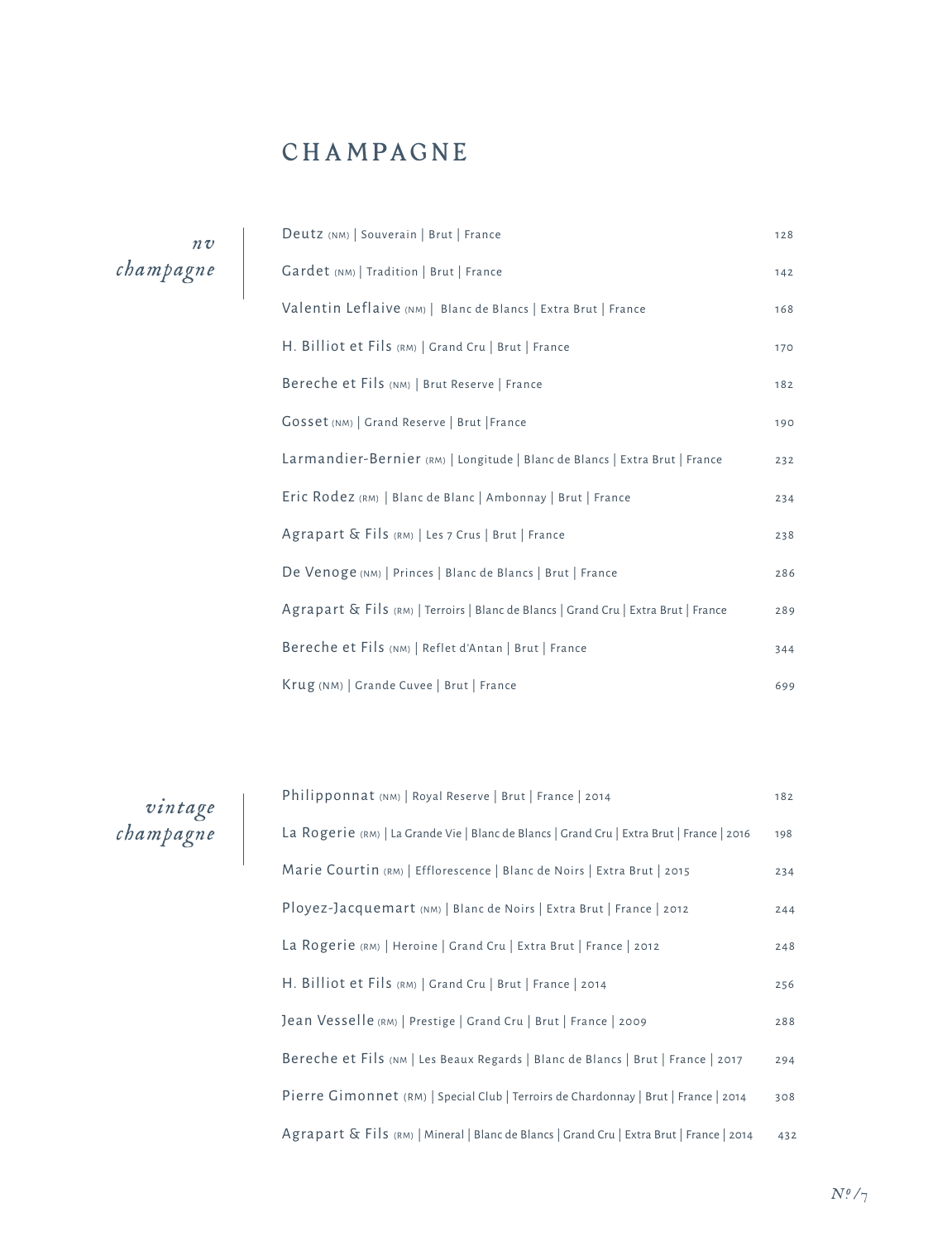## CHAMPAGNE CONTINUED

*vintage champagne*

| Pierre Peters (RM)   Les Montjolys   Blanc de Blancs   Brut   France   2014 | 498   |
|-----------------------------------------------------------------------------|-------|
| Moet et Chandon (NM)   Dom Perignon   Brut   France   2010                  | 579   |
| Pol Roger (NM)   Cuvee Sir Winston Churchill   Brut   France   2012         | 612   |
| Dom Ruinart (NM)   Blanc de Blancs   Brut   France   2009                   | 632   |
| Louis Roederer (NM)   Cristal   Brut   France   2013                        | 698   |
| Bollinger (NM)   R.D.   Extra Brut   France   2004                          | 726   |
| Krug (NM)   Brut   France   2006                                            | 816   |
| Philipponnat (NM)   Clos des Goisses   Extra Brut   France   2011           | 846   |
| Moet et Chandon (NM)   Dom Perignon   P2 Plenitude   Brut   2000            | 1,078 |
| Salon (NM)   Le Mesnil   Blanc de Blancs   Brut   France   2007             | 1,572 |
| Louis Roederer (NM)   Cristal   Vinotheque   Brut   France   2000           | 2,620 |

*rose champagne*

| Gremillet (RM)   Brut Rose   France   NV                                           | 126 |
|------------------------------------------------------------------------------------|-----|
| H. Billiot et Fils (RM)   Brut Rose   France   NV                                  | 182 |
| Laurent Perrier (NM)   Cuvee Rose   Brut   France   NV                             | 232 |
| Vilmart & Cie (RM)   Cuvee Rubis   Brut Rose   France   NV                         | 254 |
| Bereche et Fils (NM)   Campania Remensis   Extra Brut   2017                       | 274 |
| Billecart-Salmon (NM)   Brut Rose   Brut   France   NV                             | 288 |
| Larmandier-Bernier (RM)   Rose de Saignee   Premier Cru   Extra Brut   France   NV | 338 |
| Ulysse Collin (RM)   Les Maillons   Rose de Saignee   Extra Brut   France   NV     | 356 |
| Bollinger (NM)   La Grande Annee   Rose Brut   France   2012                       | 592 |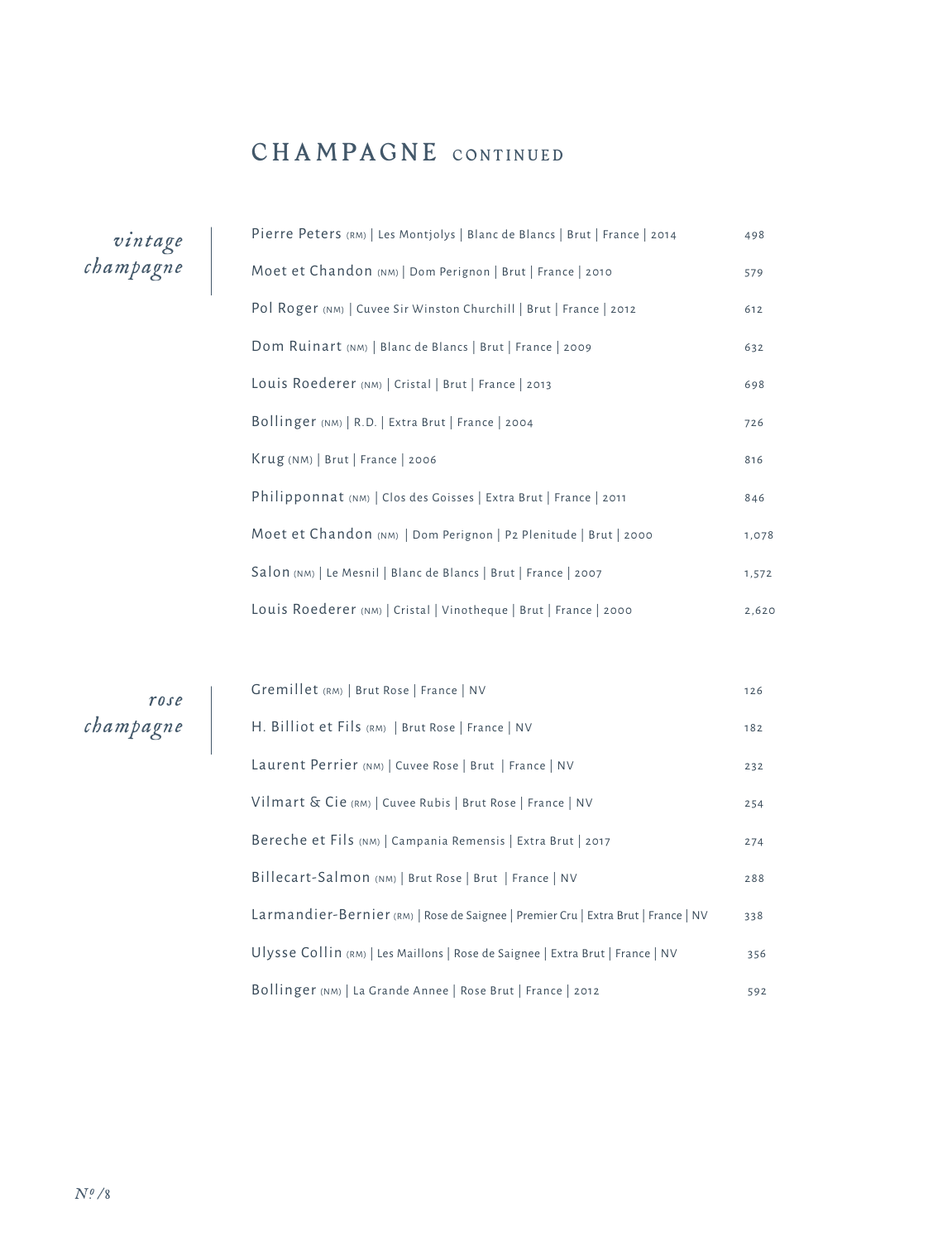#### SPARKLING

| bc | Unsworth   Brut   Vancouver Island   NV<br>                                                                                                                                                                                                                                                                                                                                                                                              | 64  |
|----|------------------------------------------------------------------------------------------------------------------------------------------------------------------------------------------------------------------------------------------------------------------------------------------------------------------------------------------------------------------------------------------------------------------------------------------|-----|
|    | Frind Winery   Brut   Okanagan Valley   NV                                                                                                                                                                                                                                                                                                                                                                                               | 68  |
|    | Fitzpatrick   Fitz   Brut   Okanagan Valley   2017                                                                                                                                                                                                                                                                                                                                                                                       | 78  |
|    |                                                                                                                                                                                                                                                                                                                                                                                                                                          |     |
|    | Soter   Mineral Springs   Brut Rose   Yamhill-Carlton   Oregon   2011                                                                                                                                                                                                                                                                                                                                                                    | 214 |
|    |                                                                                                                                                                                                                                                                                                                                                                                                                                          | 284 |
|    |                                                                                                                                                                                                                                                                                                                                                                                                                                          |     |
|    | Bottega   Il Vino dei Poeti   Brut   Valdobbiadene   Veneto   Italy   NV                                                                                                                                                                                                                                                                                                                                                                 | 52  |
|    | $\left\{ \begin{array}{r} \text{b} \text{or} \text{c} \text{or} \text{c} \text{or} \text{c} \text{or} \text{c} \text{or} \text{c} \text{or} \text{c} \text{or} \text{c} \text{or} \text{c} \text{or} \text{c} \text{or} \text{c} \text{or} \text{c} \text{or} \text{c} \text{or} \text{c} \text{or} \text{c} \text{or} \text{c} \text{or} \text{c} \text{or} \text{c} \text{or} \text{c} \text{or} \text{c} \text{or} \text{c} \text{or$ | 74  |
|    | Gancia   Cuvee 24   Metodo Classico   Asti   Italy   NV                                                                                                                                                                                                                                                                                                                                                                                  | 102 |
|    | Ancre Hill Estates   Sparkling Rose   Wales   2013                                                                                                                                                                                                                                                                                                                                                                                       | 198 |

## RIESLING

| $\begin{vmatrix} b & b \\ c & d \end{vmatrix}$ | Tantalus Vineyard   Okanagan Valley   2018                   | 54  |
|------------------------------------------------|--------------------------------------------------------------|-----|
|                                                | Quails' Gate   Clone 49   Okanagan Valley   2020             | 72  |
|                                                | Sperling   Old Vines   Okanagan Valley   2015                | 78  |
|                                                | Martin's Lane   Naramata Ranch   Okanagan Valley   2014      | 135 |
|                                                |                                                              |     |
| australia                                      | Pewsey Vale   Eden Valley   2017                             | 54  |
|                                                | John Hughes   Rieslingfreak   Number 3   Clare Valley   2017 | 70  |
|                                                | Massena   Stonegarden   Barossa Valley   2017                | 104 |
|                                                | Grosset   Springvale   Clare Valley   2017                   | 118 |
|                                                | Grosset   Polish Hill   Clare Valley   2021                  | 128 |
|                                                |                                                              |     |

*new zealand* Rippon | Mature Vines | Central Otago | 2013 114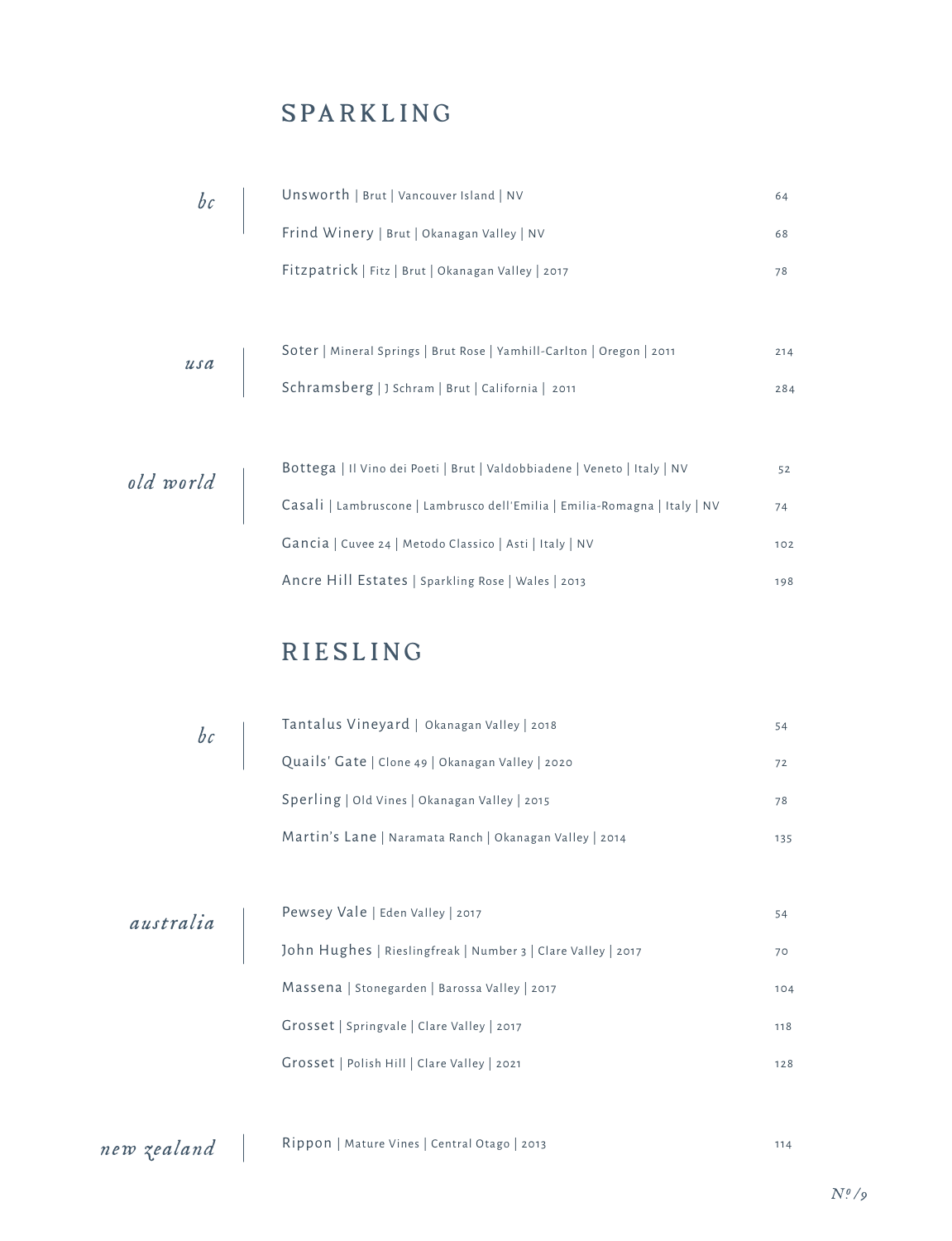## RIESLING

| germany |  |
|---------|--|
|         |  |

| Thorle   Kabinet   Rheinhessen   2017                                   | 66    |
|-------------------------------------------------------------------------|-------|
| Robert Weil   Trocken   Rheingau   2018                                 | 82    |
| Selbach Oster   Zeltinger Sclossberg   1 Star   Spatlese   Mosel   2014 | 106   |
| Weingut Schwaab-Kiebel   Urziger Wurzgarten   Spatlese   Mosel   2004   | 108   |
| Weingut Schwaab-Kiebel   Urziger Wurzgarten   Auslese   Mosel   1996    | 112   |
| Markus Molitor   Graacher Domprobst   Spatlese-Trocken   Mosel   2016   | $122$ |
| Joh Jos Prum   Wehlener Sonnenuhr   Auslese   Mosel   2015              | 193   |

| france | Domaine Ostertag   Clos Mathis   Alsace   2018                                  | 102 |
|--------|---------------------------------------------------------------------------------|-----|
|        | Domaine Weinbach   Schlossberg   Grand Cru   Alsace   2018                      | 168 |
|        | Charles & Amelie Sparr   Schoenenbourg   Revelation   Grand Cru   Alsace   2017 | 172 |
|        | Trimbach   Clos Ste Hune   Alsace   2016                                        | 778 |

| other old | Verus   Gorice Hills   Slovenia   2016                                      | 68    |
|-----------|-----------------------------------------------------------------------------|-------|
| world     | Tenuta San Leonardo   Trentino-Alto Adige   Italy   2014                    | 116   |
|           | Familie Saahs Nikolaihof   Vom Stein   Federspiel   Wachau   Austria   2011 | $122$ |

## GEWURZTRAMINER

| new world | Meyer Family   Okanagan Valley   BC   2020                                | 49  |
|-----------|---------------------------------------------------------------------------|-----|
|           | Ochota Barrels   Weird Berries in the Woods   Adelaide Hills   Aus   2015 | 102 |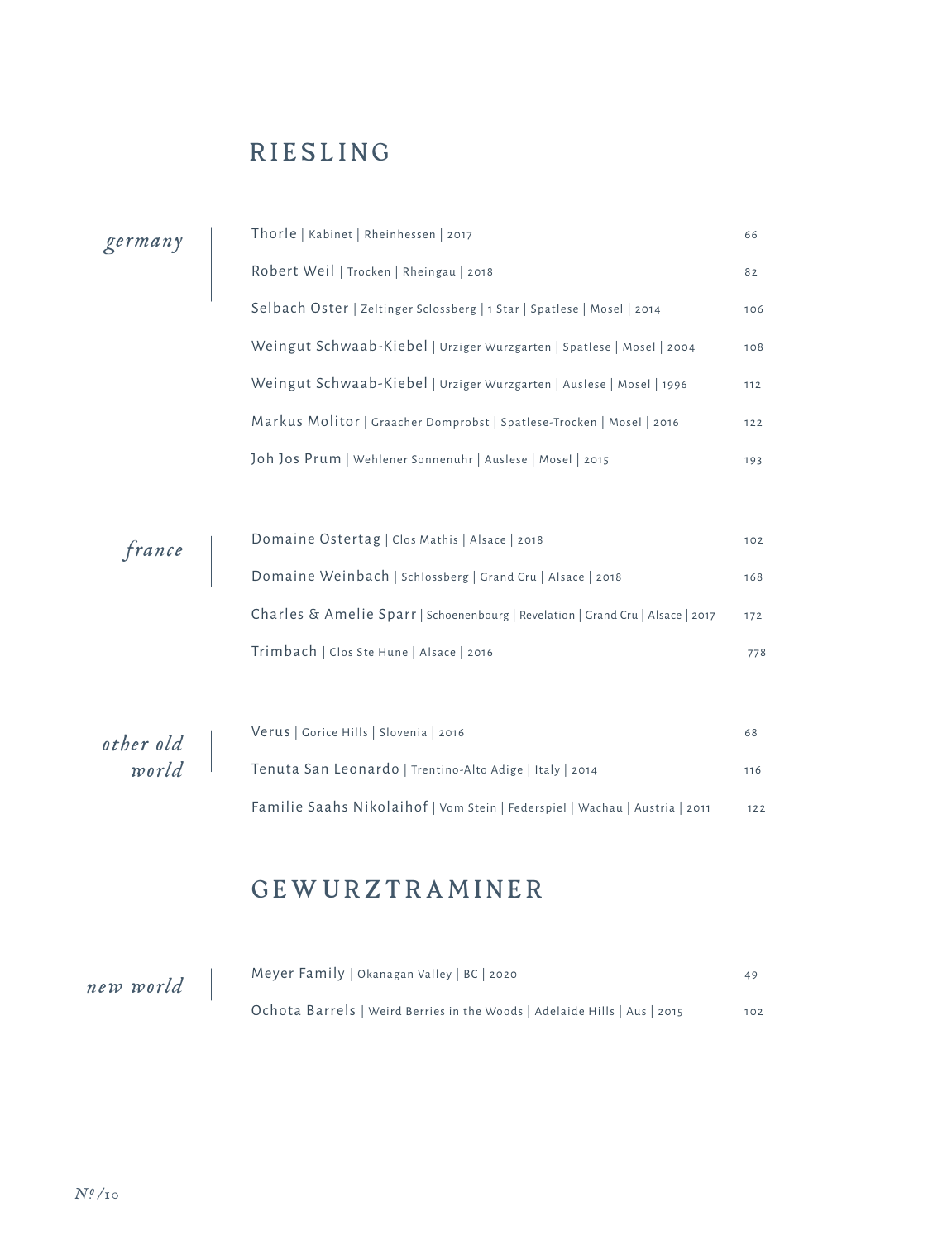## PINOT GRIS/BLANC

| new world          |  | Bordertown   Pinot Gris   Okanagan Valley   BC   2018                       | 46  |
|--------------------|--|-----------------------------------------------------------------------------|-----|
|                    |  | Clos du Soleil   Pinot Blanc   Winemaker's Series   Similkameen   BC   2020 | 62  |
|                    |  | Phantom Creek Estates   Pinot Gris   Okanagan Valley   BC   2017            | 70  |
|                    |  | Illahe   Pinot Gris   Willamette Valley   USA   2020                        | 88  |
|                    |  |                                                                             |     |
|                    |  | Colterenzio   Pinot Grigio   Alto Adige   2019                              | 60  |
| <i>italy</i>       |  | Terra Alpina   By Alois Lageder   Pinot Grigio   Trentino-Alto Adige   2020 | 68  |
|                    |  | Franz Haas   Pinot Grigio   Alto Adige   2020                               | 78  |
|                    |  | Elena Walch   Castel Ringberg   Pinot Grigio   Trentino-Alto Adige   2020   | 94  |
|                    |  |                                                                             |     |
|                    |  | Gustave Lorentz   Pinot Gris   Alsace   France   2019                       | 74  |
| other old<br>world |  | Weingut Heidi Schrock   Grauburgunder   Burgenland   Austria   2011         | 86  |
|                    |  | Weingut Rudolf Furst   Weissburgunder   Franken   Germany   2019            | 118 |
|                    |  | Domaine Weinbach   Pinot Blanc   Reserve   Alsace   France   2019           | 122 |
|                    |  |                                                                             |     |

## SAUVIGNON BLANC/SEMILLON

Domaine Weinbach | Pinot Gris | Clos des Capucins | Alsace | 2019 148

*bc*

| Chronos   Sauvignon Blanc   Okanagan Valley   2020       | 62 |
|----------------------------------------------------------|----|
| Mt. Boucherie   Semillon   Okanagan Valley   2020        | 64 |
| Little Engine   Sauvignon Blanc   Okanagan Valley   2021 | 94 |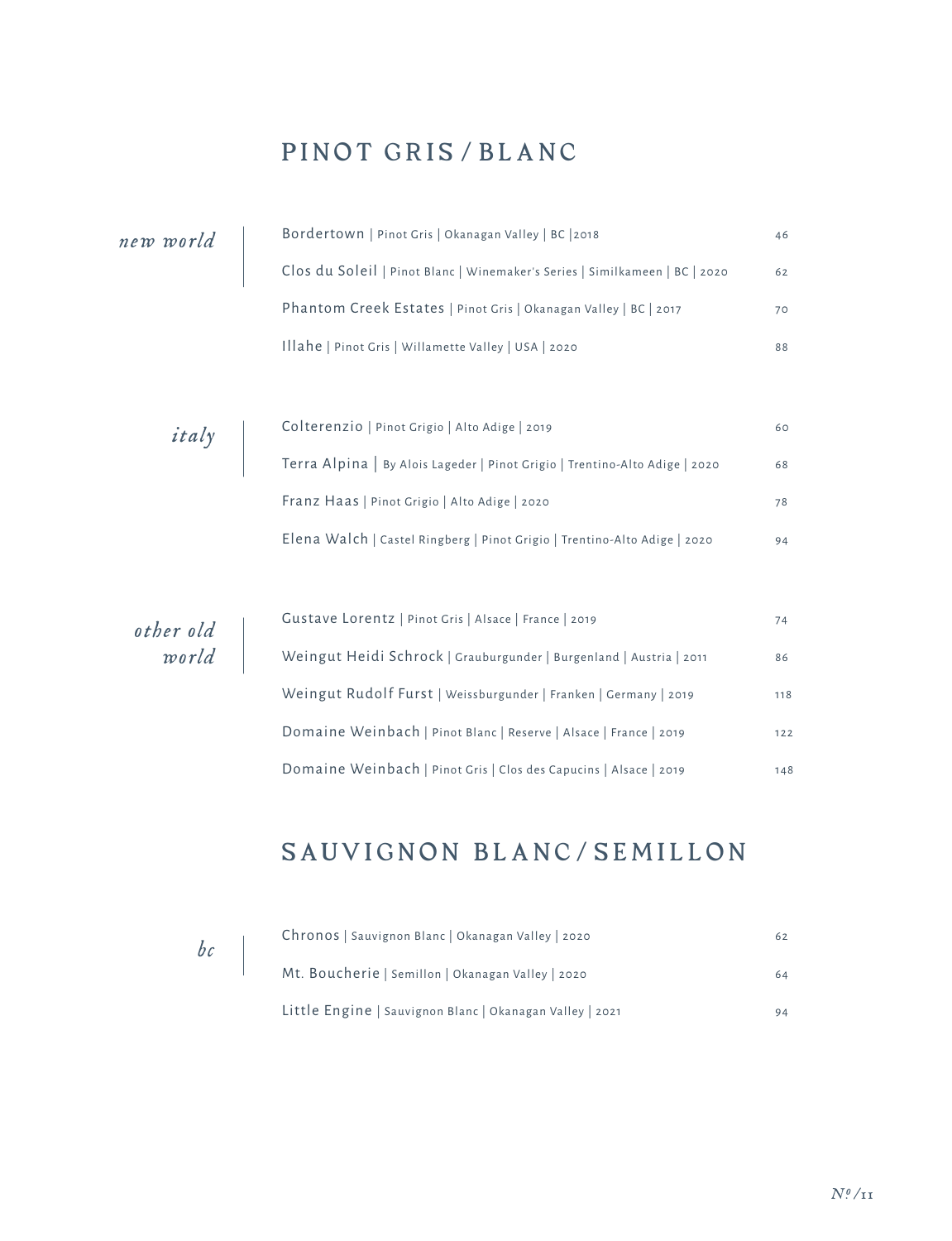## SAUVIGNON BLANC/SEMILLON

|                           | usa    | Aquilini   Red Mountain   2019<br>Honig   Napa Valley   2021                         | 60  |
|---------------------------|--------|--------------------------------------------------------------------------------------|-----|
|                           |        |                                                                                      | 92  |
|                           |        | Ashes & Diamonds   Blanc No.3   Napa Valley   2017                                   | 168 |
|                           |        | Signorello   Seta   Napa Valley   2015                                               | 264 |
|                           |        | Eisele Vineyard   Napa Valley   2019                                                 | 375 |
|                           |        |                                                                                      |     |
|                           |        | Astrolabe   Marlborough   New Zealand   2020                                         | 56  |
| othernew<br>world         |        | Shaw + Smith   South Australia   2020                                                | 90  |
|                           |        | Garage Wine Co.   Semillon   Isidore Vineyard   Maule Valley   Chile   2019          | 112 |
|                           |        | Boekenhoutskloof   Semillon   Franschhoek   South Africa   2006                      | 122 |
|                           |        |                                                                                      |     |
|                           |        |                                                                                      | 88  |
|                           | loire  | Serge Dagueneau & Filles   Pouilly Fume   2020<br>Domaine Vacheron   Sancerre   2020 | 114 |
|                           |        |                                                                                      |     |
|                           |        |                                                                                      |     |
|                           |        | Chateau La Croix de Roche   Bordeaux Superieur   2020                                | 68  |
|                           | france | Domaine de Chevallier   Pessac Leognan   2018                                        | 405 |
|                           |        |                                                                                      |     |
|                           |        |                                                                                      |     |
|                           |        | RHONE WHITE                                                                          |     |
|                           |        |                                                                                      |     |
|                           | france | Stephane Vedeau   La Ferme du Mont   La Truffiere   2017                             | 72  |
|                           |        | Jean Luc Colombo   Amour de Dieu   Condrieu   2016                                   | 184 |
|                           |        | M. Chapoutier   Chante-Alouette   Hermitage   2016                                   | 216 |
|                           |        | Chateau Grillet   2011                                                               | 858 |
| $N_{.}^{\rm 0}/_{\rm 12}$ |        | Chateau Grillet   2012                                                               | 876 |
|                           |        |                                                                                      |     |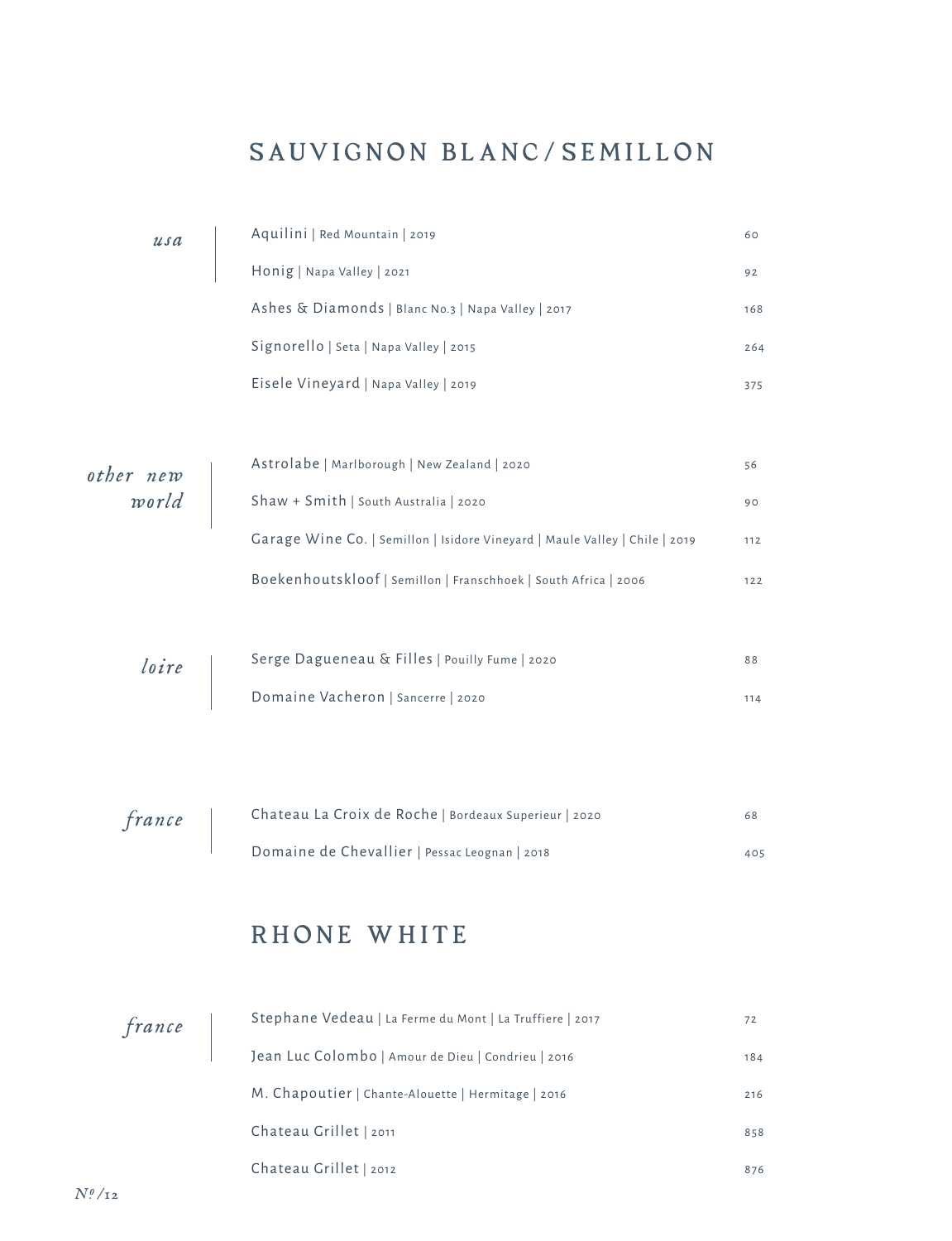## ITALIAN WHITE

| north                                                                          | Villa Sparina   Gavi   Piedmont   2020                                     | 60    |
|--------------------------------------------------------------------------------|----------------------------------------------------------------------------|-------|
|                                                                                | Pieropan   Soave Classico   Veneto   2020                                  | 64    |
|                                                                                | Ca dei Frati   I Frati   Lugana   Lombardy   2020                          | 66    |
|                                                                                | Tenuta San Leonardo   Vette   Sauvignon Blanc   Trentino-Alto Adige   2020 | 82    |
|                                                                                | Jermann   Vinnae   Ribolla Gialla   Friuli   2020                          | 108   |
|                                                                                | Mario Schiopetto   Malvasia   Friuli-Venezia Giulia   2015                 | 114   |
|                                                                                | Giuseppe Quintarelli   Bianco Secco   Veneto   2020                        | 162   |
|                                                                                | Gravner   Bianco Breg   Venezia-Giulia   2007                              | 243   |
|                                                                                | Schiopetto   M   Friulano   Friuli   2016                                  | 264   |
|                                                                                |                                                                            |       |
|                                                                                | La Valentina   Trebbiano d'Abruzzo   Abruzzo   2017                        | 64    |
| $\left  \begin{array}{c} \text{central} \\ \text{initial} \end{array} \right $ | Noelia Ricci   Bro   Emilia-Romagna   2017                                 | 74    |
|                                                                                | Le Macchiole   Paleo Bianco   Tuscany   2016                               | 284   |
|                                                                                | Azienda Agricola Valentini   Trebbiano d'Abruzzo   2017                    | 482   |
|                                                                                |                                                                            |       |
|                                                                                | Feudi di San Gregorio   Greco di Tufo   Campania   2017                    | 82    |
| $s$ outh                                                                       | Azienda Agricola Cos   Zibibbo In Pithos   Sicily   2017                   | $122$ |
|                                                                                | Quintodecimo   Via del Campo   Falanghina   Campania   2019                | 168   |
|                                                                                | Idda   Carricante   Sicily   2020                                          | 188   |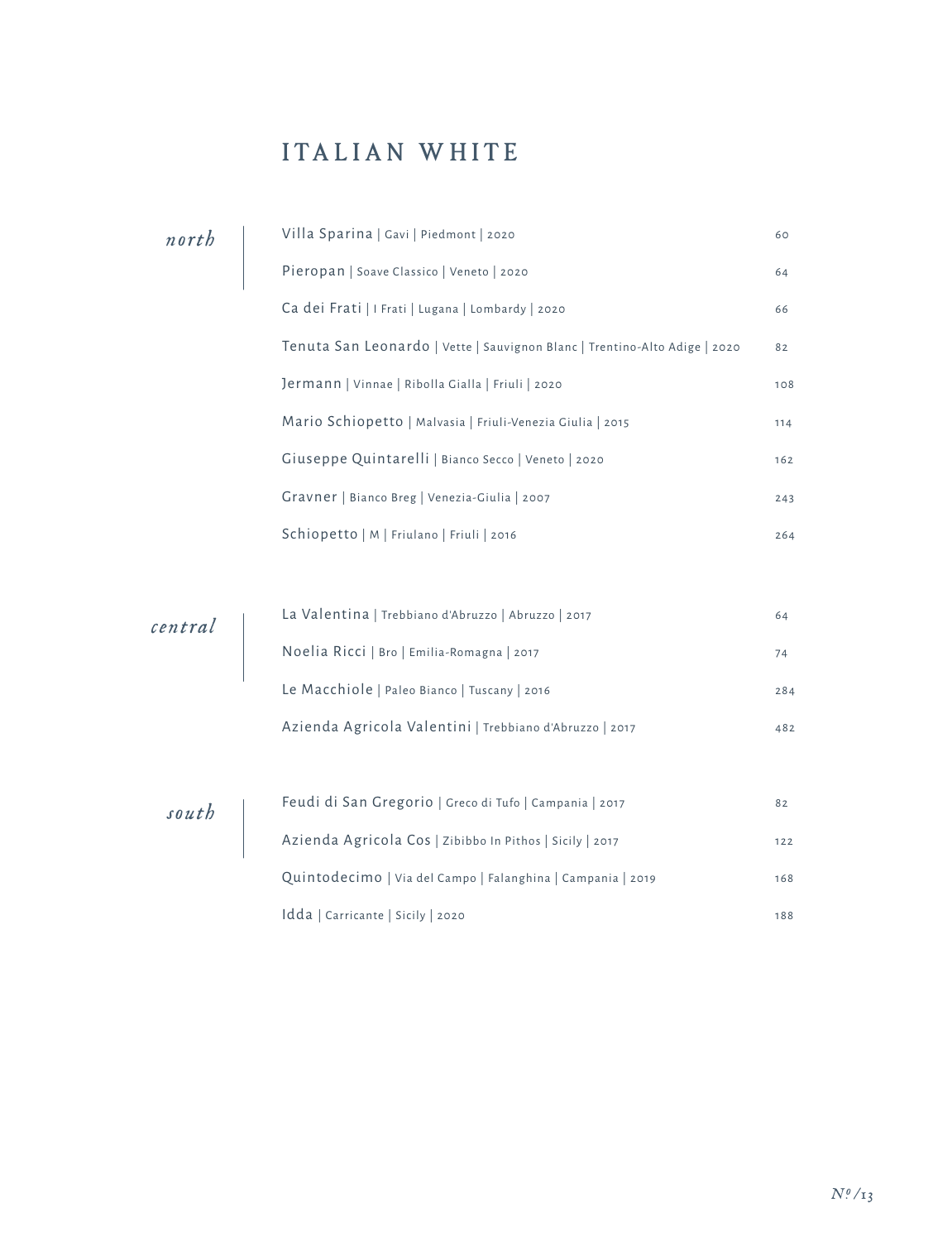### NEW WORLD CHARDONNAY

| bc         | MacIntyre   Astra   Okanagan Valley   2017                               | 76       |
|------------|--------------------------------------------------------------------------|----------|
|            | Quails' Gate   Stewart Family Reserve   Okanagan Valley   2018           | 86       |
|            | Foxtrot   Okanagan Valley   2019                                         | 102      |
|            | Little Engine   Gold   Okanagan Valley   2018                            | 142      |
|            | Meyer Family   Micro Cuvee   Okanagan Valley   2020                      | 152      |
|            | Checkmate   Queen's Attack   Okanagan Valley   2017                      | 218      |
| washington | Chateau Ste. Michelle   Indian Wells   Columbia Valley   2014            | 74<br>92 |
|            | Sheridan Vineyard   La Belle Blonde   Yakima Valley   2016               |          |
|            | Stoller Family   Dundee Hills   2016                                     | 72       |
| oregon     | Rose Rock   Eola-Amity   2016                                            | 97       |
|            | Bethel Heights   Estate   Eola-Amity   2015                              | 128      |
|            | Lingua Franca   Avni   Willamette Valley   2015                          | 143      |
|            | Shea Wine Cellars   Willamette Valley   2015                             | 155      |
|            | Lingua Franca   Bunker Hill   Willamette Valley   2016                   | 192      |
|            | Cambria   Katherine's   Chardonnay   Santa Barbara   2018                | 80       |
| california | Brewer Cliftion   St. Rita Hills   2017                                  | 102      |
|            | Paul Lato   Matinee   Santa Barbara County   2016                        | 150      |
|            | Rombauer Vineyards   Carneros   2019                                     | 158      |
|            | Rhys Vineyards   Alesia   Santa Cruz Mountains   2017                    | 162      |
|            | Mayacamus   Mt. Veeder   2019                                            | 194      |
|            | Littorai   Mays Canyon   Russian River Valley   2016                     | 245      |
|            | Far Niente   Estate   Oakville   2018                                    | 248      |
|            | Paul Lato   Done & Done   Talley Rincon Vineyard   Sta Rita Hills   2017 | 255      |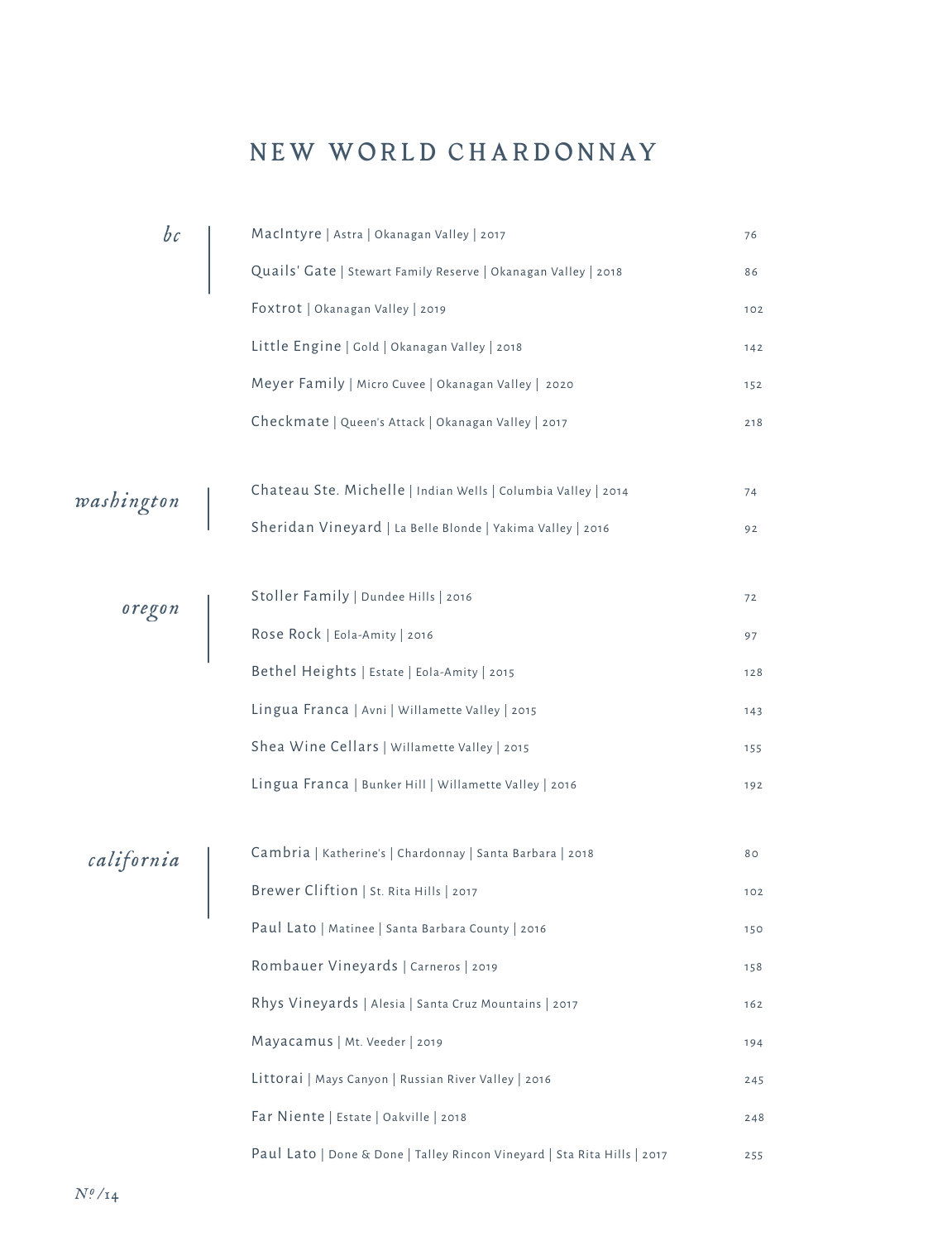#### NEW WORLD CHARDONNAY CONTINUED

| california  | Signorello   Vieilles Vignes   Napa Valley   2007    | 276 |
|-------------|------------------------------------------------------|-----|
|             | Ridge   Monte Bello   Santa Cruz Mountains   2014    | 290 |
|             | Staglin Family Vineyard   Estate   Rutherford   2019 | 447 |
|             | Peter Michael   Belle Cote   Knights Valley   2014   | 452 |
|             |                                                      |     |
| new zealand | Staete Landt   Josephine   Marlborough   2014        | 82  |
|             | Felton Road   Block 6   Central Otago   2015         | 155 |
|             |                                                      |     |

| australia | Coldstream Hills   Yarra Valley   2016                     | 65  |
|-----------|------------------------------------------------------------|-----|
|           | Montalto   Pennon Hill   Mornington Peninsula   2016       | 74  |
|           | Xanadu   Margaret River   2015                             | 78  |
|           | Leeuwin Estate   Prelude Vineyards   Margaret River   2016 | 114 |
|           | Voyager Estate   Margaret River   2014                     | 118 |
|           | Mac Forbes   Gladysdale   Yarra Valley   2019              | 126 |
|           | Shaw + Smith   M <sub>3</sub>   South Australia   2019     | 128 |
|           | Garagiste   Merrick Vineyard   Mornington Peninsula   2017 | 134 |
|           | Leeuwin Estate   Art Series   Margaret River   2018        | 252 |
|           | Giaconda   Estate Vineyard   Beechworth   2019             | 318 |
|           |                                                            |     |

| other new | Clos des Fous   Locura 1   Central Valley   Chile   2014                      | 72  |
|-----------|-------------------------------------------------------------------------------|-----|
| world     | Glen Carlou   Quartz Stone   Paarl   South Africa   2014                      | 90  |
|           | Capensis   Western Cape   Australia   2017                                    | 294 |
|           | Catena Zapata   Adrianna Vineyard   White Stones   Mendoza   Argentina   2019 | 318 |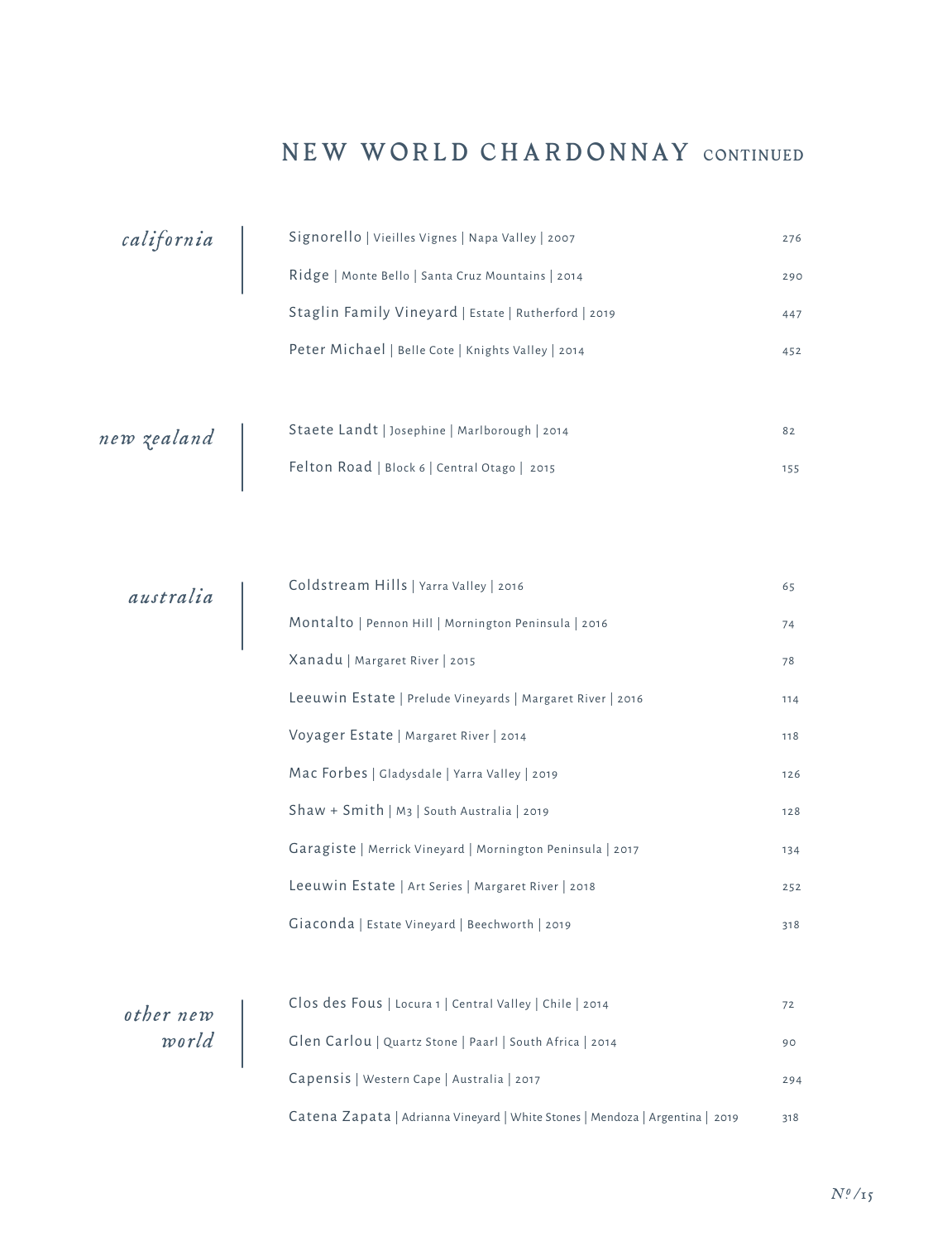## OLD WORLD CHARDONNAY

| chablis | Albert Bichot   Petit Chablis   2020               | 82  |
|---------|----------------------------------------------------|-----|
|         | Domaine Collet   2019                              | 92  |
|         | Domaine de l'Enclos   2018                         | 116 |
|         | Jean Collet et Fils   Forets   1er Cru   2017      | 126 |
|         | Gerard Duplessis   Fourchaumes   1er Cru   2019    | 158 |
|         | Billaud Simon   Montee de Tonnere   1er Cru   2019 | 176 |
|         | Jean Collet et Fils   Les Clos   Grand Cru   2019  | 236 |
|         | Jean Marc Brocard   Valmur   Grand Cru   2018      | 256 |

*bourgogne*

| Bouard-Bonnefoy   Bourgogne Blanc   2017      | 116 |
|-----------------------------------------------|-----|
| Domaine Duroche   Bourgogne Blanc   2018      | 122 |
| Maison Deux Montille   Bourgogne Blanc   2013 | 134 |
| Domaine Roulot   Bourgogne Blanc   2018       | 184 |
| Domaine Pierre Morey   Bourgogne Blanc   2018 | 197 |
| Maison Leroy   Bourgogne Blanc   1995         | 478 |

*village*

| Domaine Cordier et Fils   Aux Bois Allier   Macon   2016              | 84  |
|-----------------------------------------------------------------------|-----|
| Maison Thiriet   Champs Cervin   Vezelay   2018                       | 128 |
| Domaine des Heritiers du Comte Lafon   Saint-Veran   Maconnais   2018 | 132 |
| Domaine J.A. Ferret   Pouilly-Fuisse   Maconnais   2018               | 136 |
| Domaine Michel Briday   La Pucelle   Premier Cru   Rully   2019       | 144 |
| Domaine Barraud   Sur La Roche   Pouilly-Fuisse   Maconnais   2018    | 156 |
| Armand Heitz   Travers de Chez Edouard   Saint-Aubin   2019           | 181 |
| Armand Heitz   Chassagne-Montrachet   2019                            | 218 |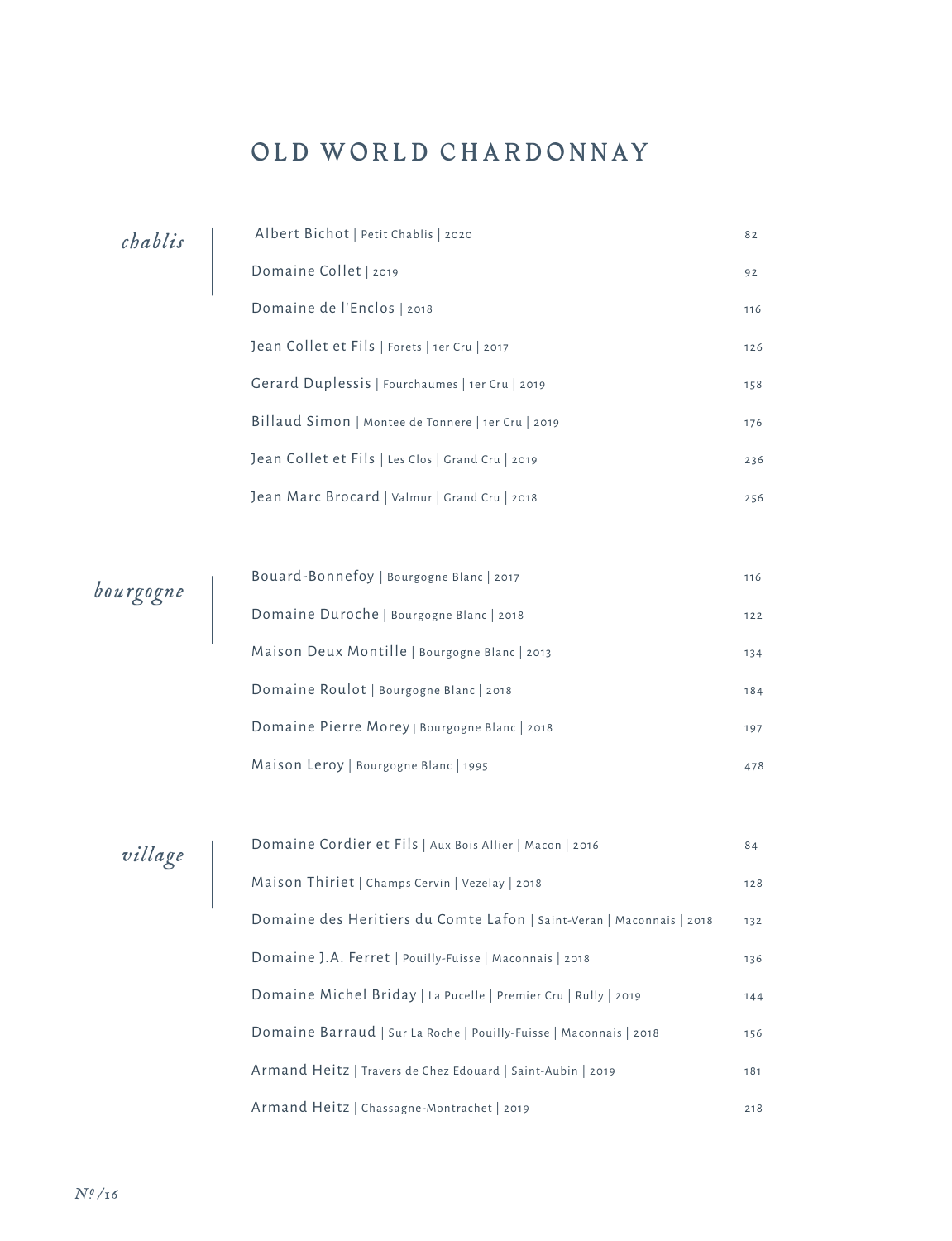#### OLD WORLD CHARDONNAY CONTINUED

| village | Jean-Claude Boisset   Clos du Cromin   Meursault   2016                   | 238 |
|---------|---------------------------------------------------------------------------|-----|
|         | Armand Heitz   En la Barre   Meursault   2019                             | 252 |
|         | Francois Mikulski   Meursault   2019                                      | 264 |
|         | Laurent Ponsot   Cuvee du Pandorea   Meursault   2018                     | 268 |
|         | Caroline Morey   Chambrees   Chassagne-Montrachet   2019                  | 284 |
|         | Domaine Meo-Camuzet   Clos Saint-Philibert   Hautes-Cotes-de-Nuits   2019 | 288 |
|         | Pierre-Yves Colin-Morey   Vieilles Vignes   Chassagne-Montrachet   2019   | 292 |
|         | Domaine Bernard-Bonin   Vieilles Vigne   Meursault   2018                 | 298 |
|         | Etienne Sauzet   Puligny-Montachet   2018                                 | 298 |
|         | Domaine Pierre Morey   Les Tessons   Meursault   2016                     | 676 |

| premier cru | Caroline Morey   Les Greves   1er Cru   Beaune   2019                              | 252   |
|-------------|------------------------------------------------------------------------------------|-------|
|             | Bouard-Bonnefoy   Les Vergers   1er Cru   Chassagne-Montrachet   2017              | 282   |
|             | Marc Morey   Virondot   1er Cru   Chassagne-Montrachet   2019                      | 286   |
|             | Domaine Bernard-Bonin   Les Tillets   Vieilles Vigne   Meursault   2019            | 358   |
|             | Caroline Morey   Les Caillerets   1er Cru   Chassagne-Montrachet   2017            | 424   |
|             | Etienne Sauzet   La Garenne   1er Cru   Puligny-Montrachet   2018                  | 436   |
|             | Meo-Camuzet   1er Cru   Saint-Aubin   Cote de Beaune   2018                        | 496   |
|             | Laurent Ponsot   Les Charmes   1er Cru   Meursault   2017                          | 566   |
|             | Domaine de Montille   Le Cailleret   1er Cru   Puligny-Montrachet   2019           | 662   |
|             | Domaine Pierre Morey   Perrieres   1er Cru   Meursault   2015                      | 978   |
|             | Domaine Pierre Morey   Champ Gain   1er Cru   Puligny-Montrachet   2018            | 978   |
|             | Hospices de Beaune   Genevrieres   1er Cru   Maison Morey Blanc   Meursault   2016 | 1,198 |
|             | Hospices de Beaune   Charmes   1er Cru   Maison Morey Blanc   Meursault   2018     | 1,598 |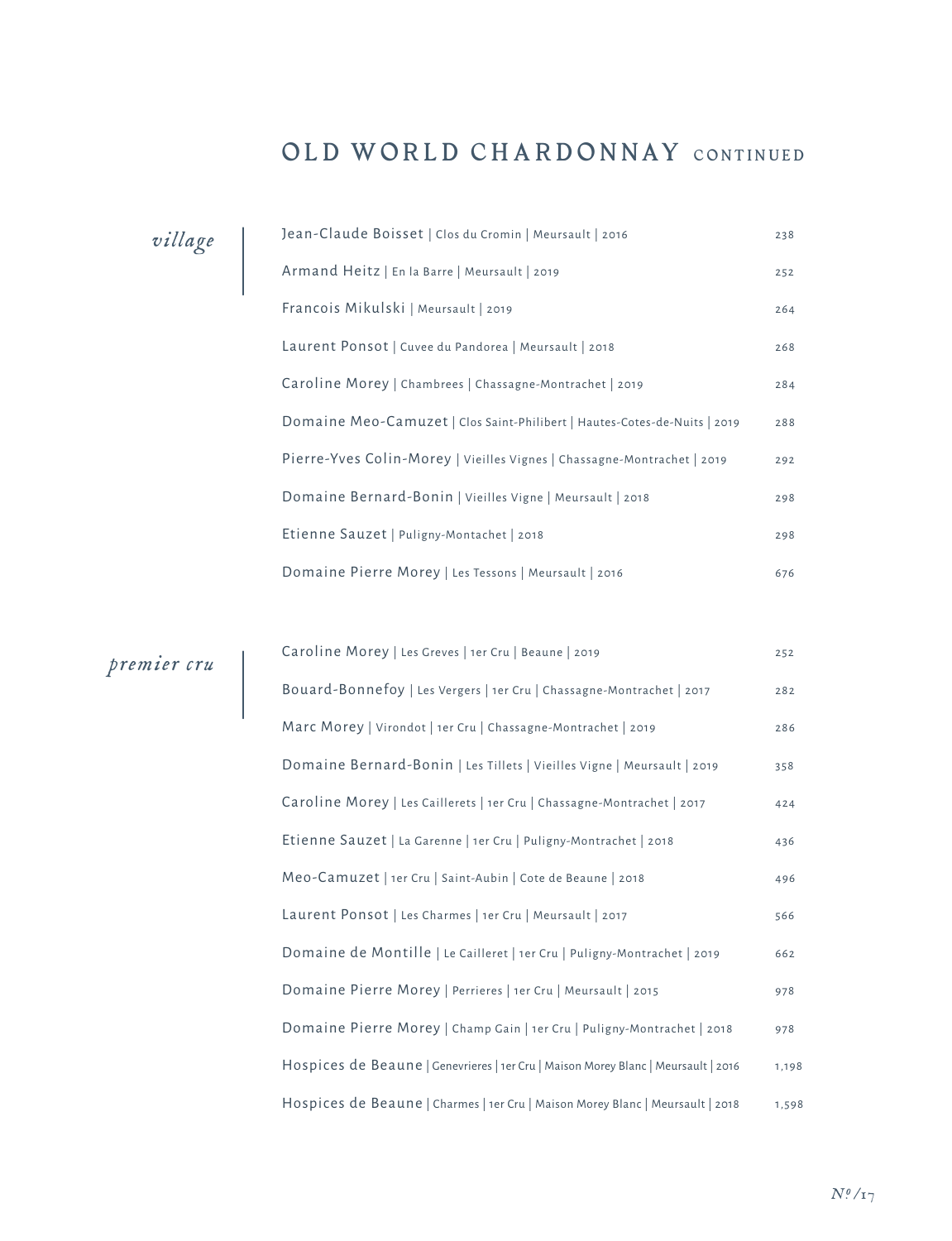## OLD WORLD CHARDONNAY CONTINUED

| grand gru |  |
|-----------|--|
|-----------|--|

| Domaine Marius Delarche   Grand Cru   Corton-Charlemagne   2018           | 414   |
|---------------------------------------------------------------------------|-------|
| Marchand-Tawse   Grand Cru   Corton-Charlemagne   2016                    | 506   |
| Meo-Camuzet   Grand Cru   Corton-Charlemagne   2019                       | 1,022 |
| Hospice de Beaune   Albert Bichot   Grand Cru   Corton-Charlemagne   2016 | 1,298 |
| Louis Jadot   Les Demoiselles   Grand Cru   Chevalier-Montrachet   2017   | 1,567 |

| italy | Passopisciaro   Contrada Passochianche   Sicily   2018 | 198 |
|-------|--------------------------------------------------------|-----|
|       | Gaja   Gaia & Rey   Langhe   2016                      | 726 |

#### OTHER BURGUNDY

*aligote*

| Domaine Roulot   2017                          | 114 |
|------------------------------------------------|-----|
| Jean Claude Ramonet   Bouzeron   2015          | 126 |
| Domaine de Villaine   Bouzeron   2016          | 168 |
| Domaine Marquis d'Angerville   Bouzeron   2016 | 172 |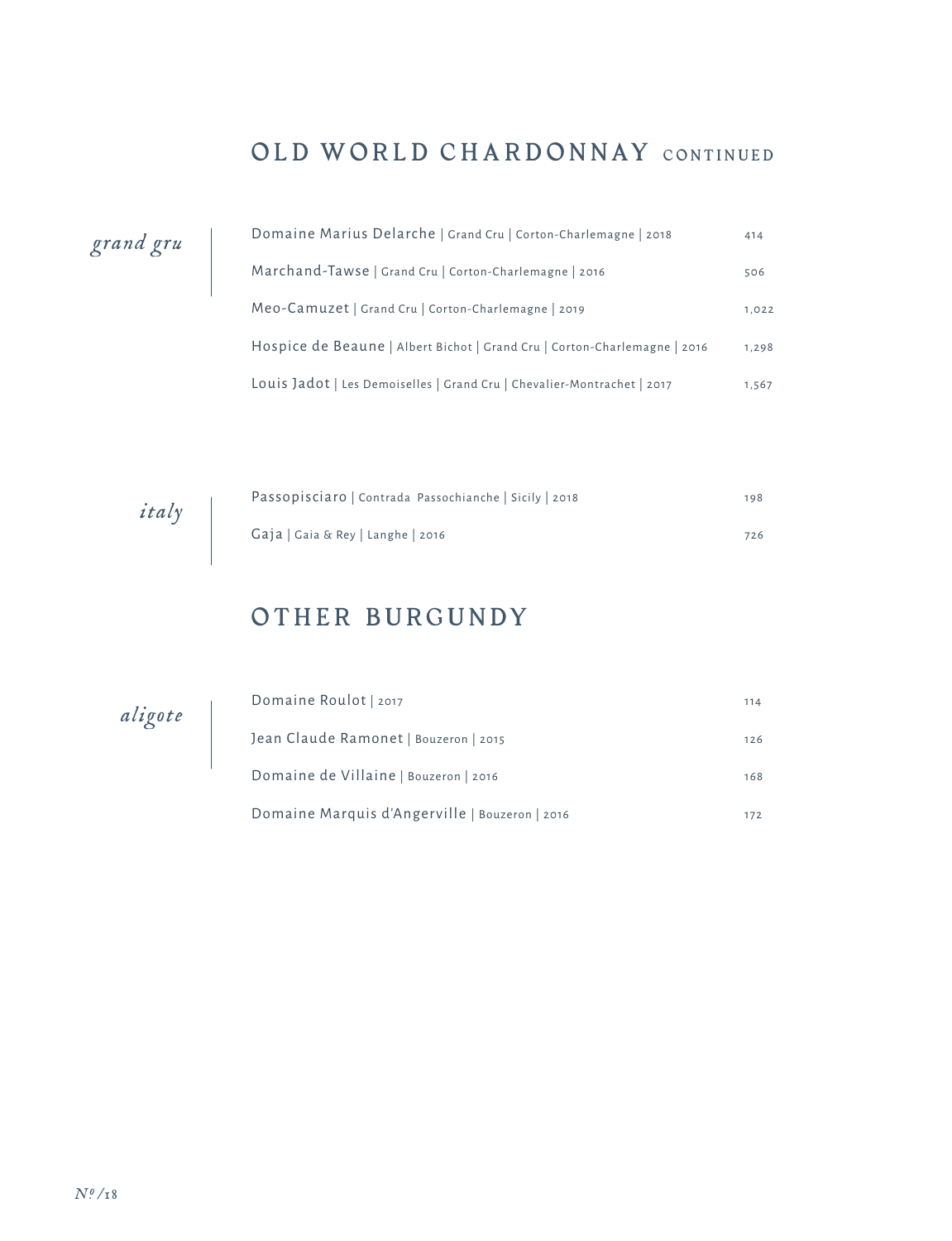## OUTSIDE THE BOX

| Alpha Estate   Malagouzia   Florina   Greece   2016                    | 52  |
|------------------------------------------------------------------------|-----|
| Agricola Calalta   Bronner/Manzoni   Menteibera   Veneto   2016        | 66  |
| Champalou   Chenin Blanc   Les Fondraux   Loire   France   2019        | 78  |
| Domaine Zind-Humbrecht   Muscat   Alsace   France   2016               | 96  |
| Moric   Hidden Treasures   Furmint   NR1   Tokaj   Hungary   2019      | 98  |
| Domaine Marcel Deiss   Engelgarten   Bergheim   Alsace   France   2014 | 132 |
| Chappellet   Chenin Blanc   Napa Valley   USA   2015                   | 133 |
| Domaine du Closel   La Jalousie   Savennieres   Loire   France   2015  | 138 |
| Raul Perez   Albarino   Sketch   Rias Baixas   Spain   2019            | 197 |

## ROSE

| Dames   Okanagan Valley   BC   2017                                     | 56  |
|-------------------------------------------------------------------------|-----|
| Quails' Gate   Lucy's Block   Okangan Valley   BC   2021                | 62  |
| Domaine de Triennes   Rose   France   2021                              | 65  |
| Podere San Cristoforo   Pink   Maremma   Tuscany   Italy   2020         | 74  |
| Belong Wine Co   Chasing the Sunset   El Dorado County   USA   2019     | 84  |
| Wolffer Estate   Summer in a Bottle   Long Island   USA   2018          | 90  |
| Whispering Angel   Rose   Provence   France   2021                      | 98  |
| Pierre-Yves Colin-Morey   Rose de Pinot Noir   Burgundy   France   2020 | 104 |
| Chateau de Pibarnon   Bandol Rose   Provence   France   2019            | 128 |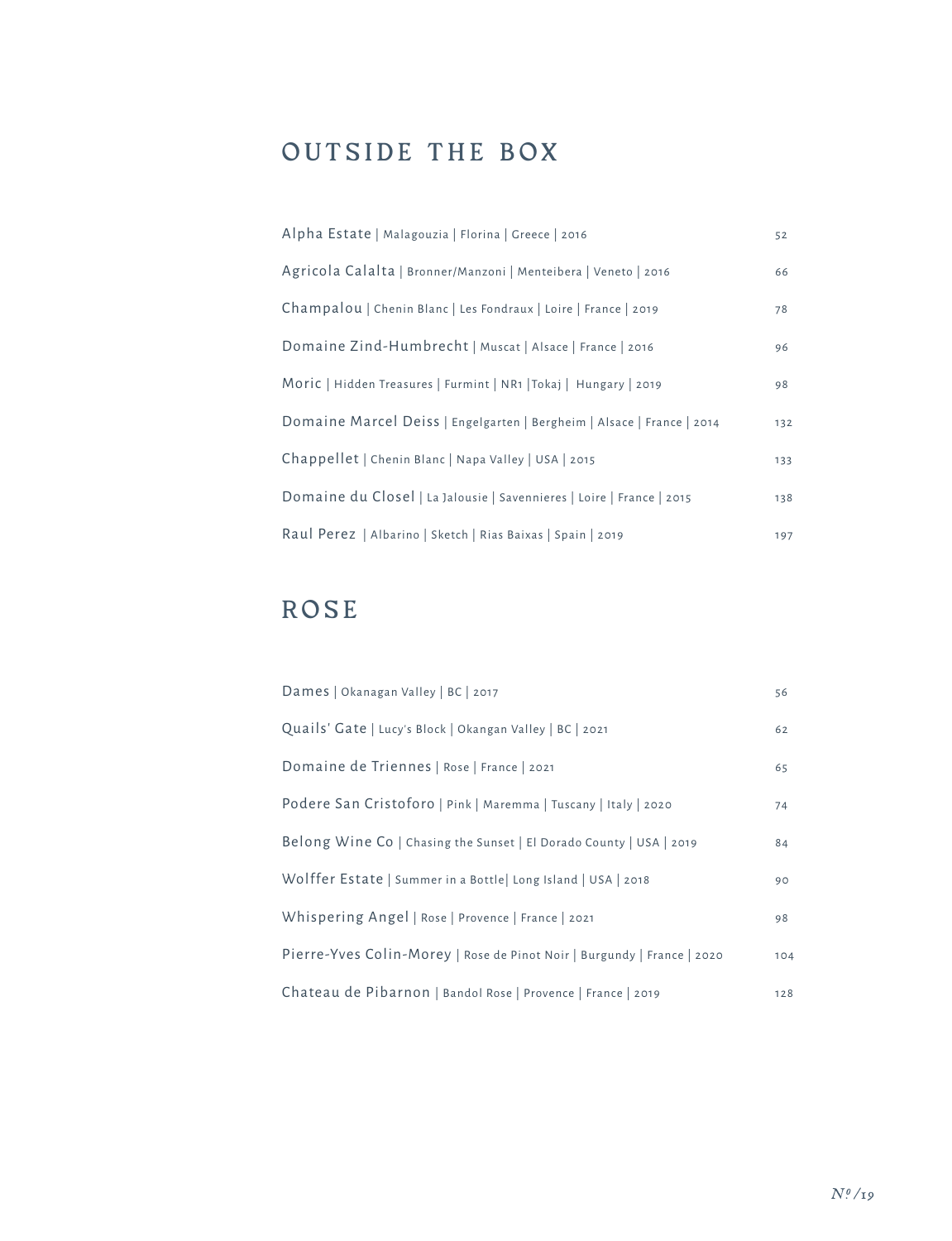## GAMAY

|        | Indigenous World   Okanagan Valley   2018                           | 58  |
|--------|---------------------------------------------------------------------|-----|
|        | Orofino   Similkameen Valley   2020                                 | 65  |
|        |                                                                     |     |
| france | Coudert Pere   Clos de la Roilette   Cuvee Tardive   Fleurie   2020 | 88  |
|        | Thibault Liger Belair   Vieilles Vignes   Moulin a Vent   2015      | 108 |
|        | Mathieu & Camille Lapierre   Morgon   2020                          | 114 |
|        | Jane Eyre   Fleurie   2020                                          | 118 |
|        | Domaine Jules Desjourneys   Beaujolais   2019                       | 122 |
|        | Domaine A.F. Gros   en Montperay   Moulin-a-Vent   2019             | 126 |
|        | Domaine Jules Desjourneys   Moulin-a-Vent   2011                    | 188 |
|        |                                                                     |     |

*usa*

Pax | Sonoma Coast | 2018 125

## NEW WORLD PINOT NOIR

#### *canada*

| Fox & Archer   3 Blocks   Naramata   BC   2019                | 68  |
|---------------------------------------------------------------|-----|
| Anthony Buchanan   Ashlyn   Okanagan Valley   BC   2019       | 84  |
| Unsworth   Pinot Noir   Vancouver Island   BC   2019          | 88  |
| Little Engine   Pinot Noir   Narramata   BC   2019            | 116 |
| Tawse   Cherry Avenue Estate   Twenty Mile Bench   Ont   2016 | 122 |
| Meyer Family   Micro Cuvee   Okanagan Valley   BC   2019      | 152 |
| Quails' Gate   Richard's Block   Okanagan Valley   BC   2019  | 168 |
| Tantalus   Reserve   Oakanagan Valley   BC   2019             | 171 |
| Martin's Lane   Naramata Ranch   Okanagan Valley   BC   2017  | 192 |
| Foxtrot   Estate Vineyard   Naramata Bench   BC   2019        | 208 |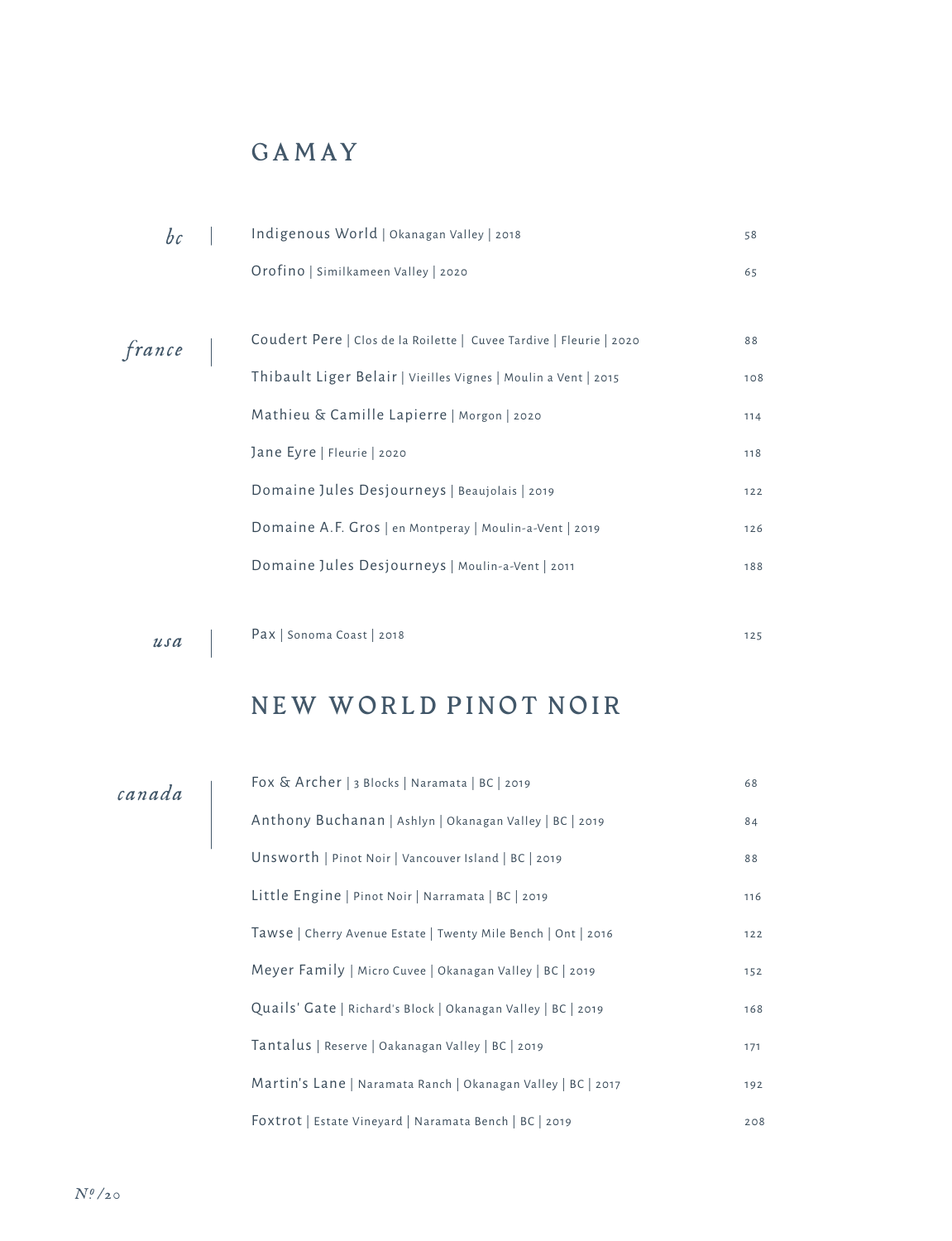#### NEW WORLD PINOT NOIR CONTINUED

| oregon     | David Hill   Estate   Willamette Valley   2020             | 74  |
|------------|------------------------------------------------------------|-----|
|            | Siduri   Willamette Valley   2019                          | 116 |
|            | Lingua Franca   Pied de Colline   Willamette Valley   2016 | 120 |
|            | Ponzi Vineyards   Tavola   Willamette Valley   2019        | 122 |
|            | Bethel Heights   Estate   Eloa-Amity   2019                | 128 |
|            | Cristom   Willamette Valley   2020                         | 135 |
|            | Resonance   Yamhill-Carlton   Willamette Valley   2019     | 138 |
|            | Illahe   Bon Sauvage   Willamette Valley   2019            | 146 |
|            | Resonance   Resonance Vineyard   Yamhill-Carlton   2016    | 206 |
|            | Nicolas Jay   L'Ensemble   Willamette Valley   2018        | 246 |
|            | Cristom   Marjorie Vineyard   Willamette Valley   2019     | 276 |
|            | Nicolas Jay   Bishop Creek   Yamhill-Carlton   2018        | 408 |
|            |                                                            |     |
| california | Brewer-Clifton   Sta. Rita Hills   2018                    | 102 |
|            | Varner   Los Alamos Vineyard   Santa Barbara County   2016 | 118 |
|            |                                                            |     |

| Brewer-Clifton   Sta. Rita Hills   2018                              | 102 |
|----------------------------------------------------------------------|-----|
| Varner   Los Alamos Vineyard   Santa Barbara County   2016           | 118 |
| Sanford Winery   Sanford & Benedict Vineyard   Sta Rita Hills   2016 | 122 |
| Ancien Wines   Carneros   2019                                       | 144 |
| Paul Lato   Matinee   Santa Barbera County   2015                    | 169 |
| Rhys Vineyards   Alesia   Santa Cruz Mountains   2016                | 178 |
| Radio Coteau   La Neblina   Sonoma Coast   2019                      | 212 |
| Lindstrom   Russian River Valley   2018                              | 265 |
| Paul Lato   Pisoni Vineyard   Santa Lucia Highlands   2017           | 272 |
| CHEV Winery   Russian River   2018                                   | 293 |
| Signorello   Las Amigas Vineyard   Carneros/Napa Valley   2010       | 295 |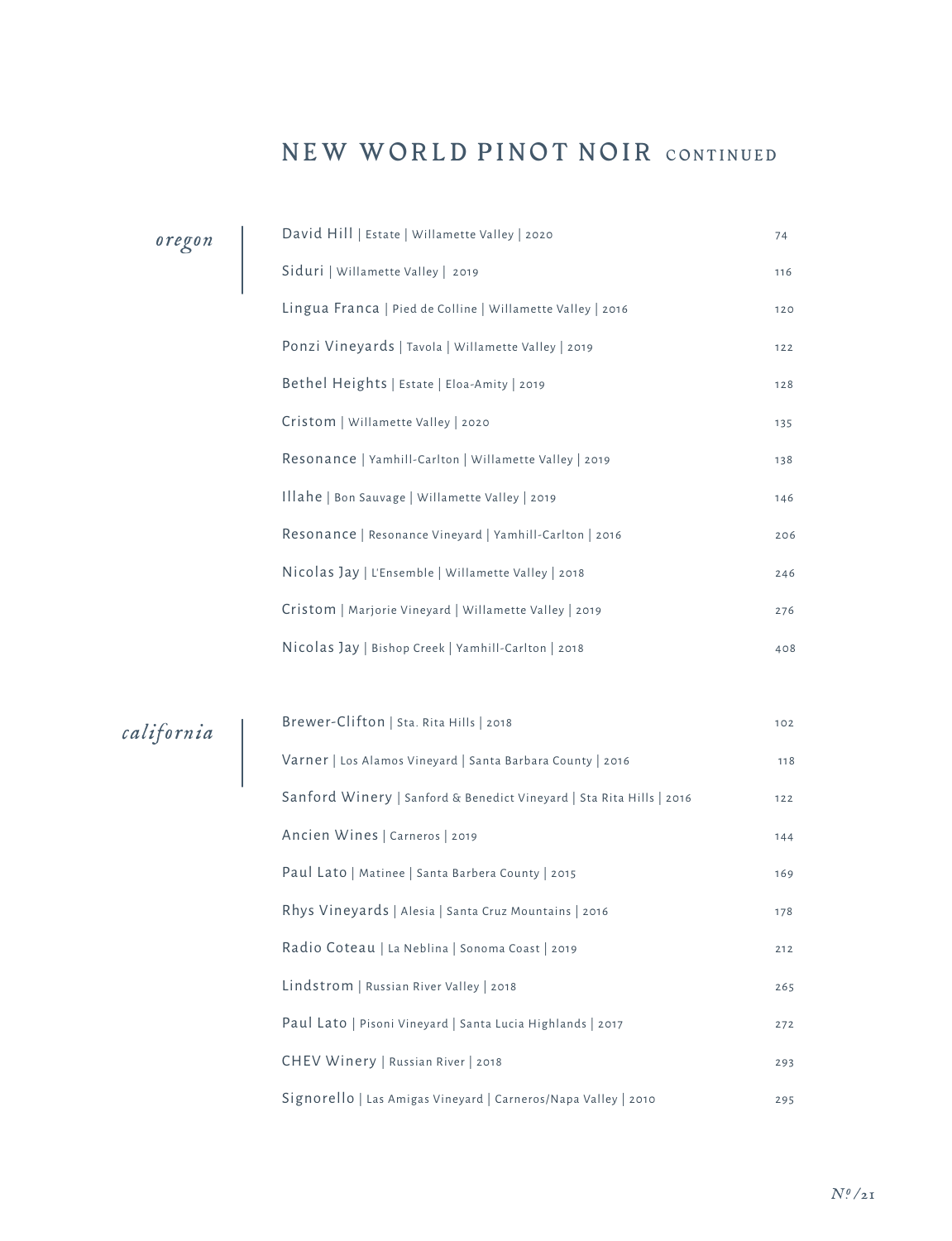### NEW WORLD PINOT NOIR CONTINUED

| california         | Walt Wines   Bob's Ranch   Sonoma Coast   2017                          | 296 |
|--------------------|-------------------------------------------------------------------------|-----|
|                    | Littorai   Pivot Vineyard   Sonoma Coast   2019                         | 314 |
|                    | Signorello   Hyde Vineyard   Carneros   2004                            | 336 |
|                    | Racines   La Rinconada Vineyard   Sta. Rita Hills   2017                | 346 |
|                    | Kosta Browne   Russian River Valley   2019                              | 382 |
|                    | Kosta Browne   Bootlegger's Hill   Russian River Valley   2017          | 592 |
|                    |                                                                         |     |
| other new<br>world | Mac Forbes   Woori Yallock   Yarra Valley   Australia   2019            | 126 |
|                    | Silver Heights   Ningxia   China   2017                                 | 133 |
|                    | Misty Cove   The Fifth Innings   Marlborough   New Zealand   2016       | 146 |
|                    | Dr. Edge   Tasmania   Australia   2019                                  | 162 |
|                    | Felton Road   Bannockburn   Bannockburn   New Zealand   2019            | 176 |
|                    | Garagiste   Terre de Feu   Mornington Peninsula   Australia   2016      | 223 |
|                    | Bannockburn   Serre   Geelong   Australia   2015                        | 238 |
|                    | Giaconda   Estate Vineyard   Beechworth-Yarra Valley   Australia   2019 | 244 |

## OLD WORLD PINOT NOIR

| bourgogne |  |  |  |  |  |
|-----------|--|--|--|--|--|
|-----------|--|--|--|--|--|

| Maison Roche de Bellene   Cuvee Reserve   2018                 | 82  |
|----------------------------------------------------------------|-----|
| Domaine Michel Gros   Hautes Cotes de Nuits   2019             | 116 |
| Gerard Raphet   Bourgogne Rouge   2018                         | 126 |
| Domaine Jean-Marc & Hugues Pavelot   Savigny-les-Beaune   2017 | 128 |
| Domaine A.F. Gros   Hautes Cotes de Nuits   2019               | 132 |
| Armand Heitz   Bourgogne Rouge   2020                          | 139 |
| Domaine De Montille   Bourgogne Rouge   2018                   | 158 |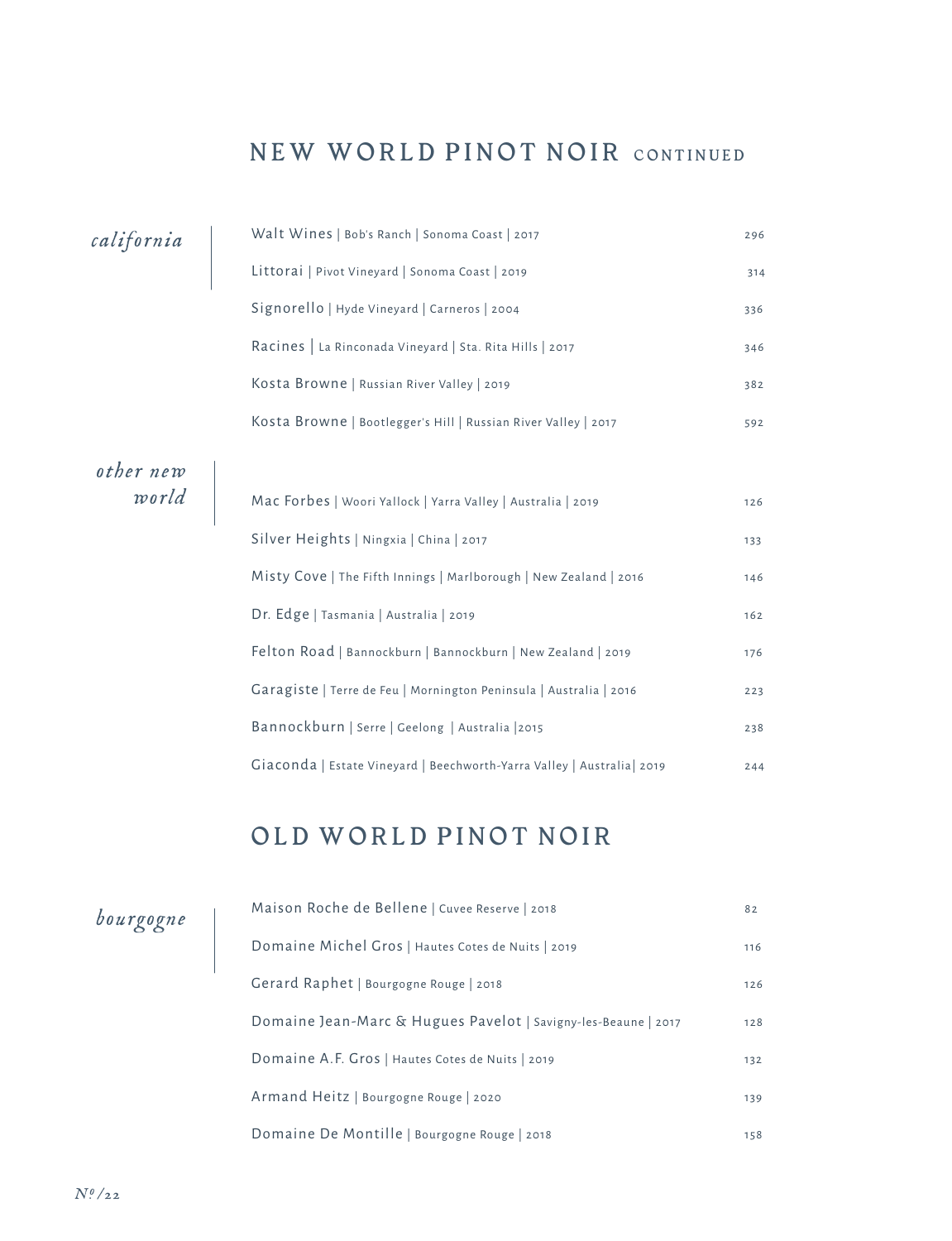## OLD WORLD PINOT NOIR CONTINUED

| bourgogne   | Domaine Fourrier   Bourgogne Rouge   2019                                        | 162   |
|-------------|----------------------------------------------------------------------------------|-------|
|             | Benjamin Laroche   l'Atelier   Pommard   2017                                    | 202   |
|             | Jean-Claude Boisset   En Champs   Gevrey-Chambertin   2017                       | 206   |
|             | Domaine Pierre Morey   Monthelie   Cote de Beaune   2017                         | 208   |
|             | Domaine Pierre Labet   Clos des Monsnieres   Beaune   2018                       | 213   |
|             | Jean Claude Ramonet   Chassagne-Montrachet   2018                                | 218   |
|             | Domaine Launay-Horiot   Les Perrieres   Pommard   2017                           | 222   |
|             | Gerard Raphet   Gevrey-Chambertin   Cote de Nuits   2018                         | 234   |
|             | Laurent Ponsot   Cuvee de La Violette   Chambolle-Musigny   2017                 | 246   |
|             | Laurent Ponsot   Cuvee de l'Aulne   Gevrey-Chambertin   2017                     | 258   |
|             | Meo-Camuzet   Fixin   Cote de Nuits   2019                                       | 268   |
|             | Domaine Meo-Camuzet   Bourgogne Cote d'Or   Cuvee Etienne Camuzet   2019         | 276   |
|             | Domaine Perdrix   Vosne Romanee   2018                                           | 288   |
|             | Meo-Camuzet   Pommard   2019                                                     | 358   |
|             | Domaine Meo-Camuzet   Vosne-Romanee   2018                                       | 408   |
|             | Maison Leroy   Nuits-Saint-Georges   Cote de Nuits   2014                        | 1,774 |
|             |                                                                                  |       |
|             | Domaine Marius Delarche   Les Vergelesses   1er Cru   Pernand-Vergelesses   2018 | 162   |
| premier cru | Domaine Heitz-Lochardet   Les Boucherottes   1er Cru   Beaune   2018             | 198   |

 $\overline{1}$ 

| Domaine Heitz-Lochardet   Les Boucherottes   1er Cru   Beaune   2018 | 198 |
|----------------------------------------------------------------------|-----|
| Caroline Morey   Les Greves   1er Cru   Beaune   2018                | 252 |
| Laurent Ponsot   Cuvee du Noyer   1er Cru   Beaune   2017            | 288 |
| Domaine de Montille   Les Sizies   1er Cru   Beaune   2017           | 292 |
| Domaine Launay-Horiot   Les Chaponnieres   1er Cru   Pommard   2016  | 322 |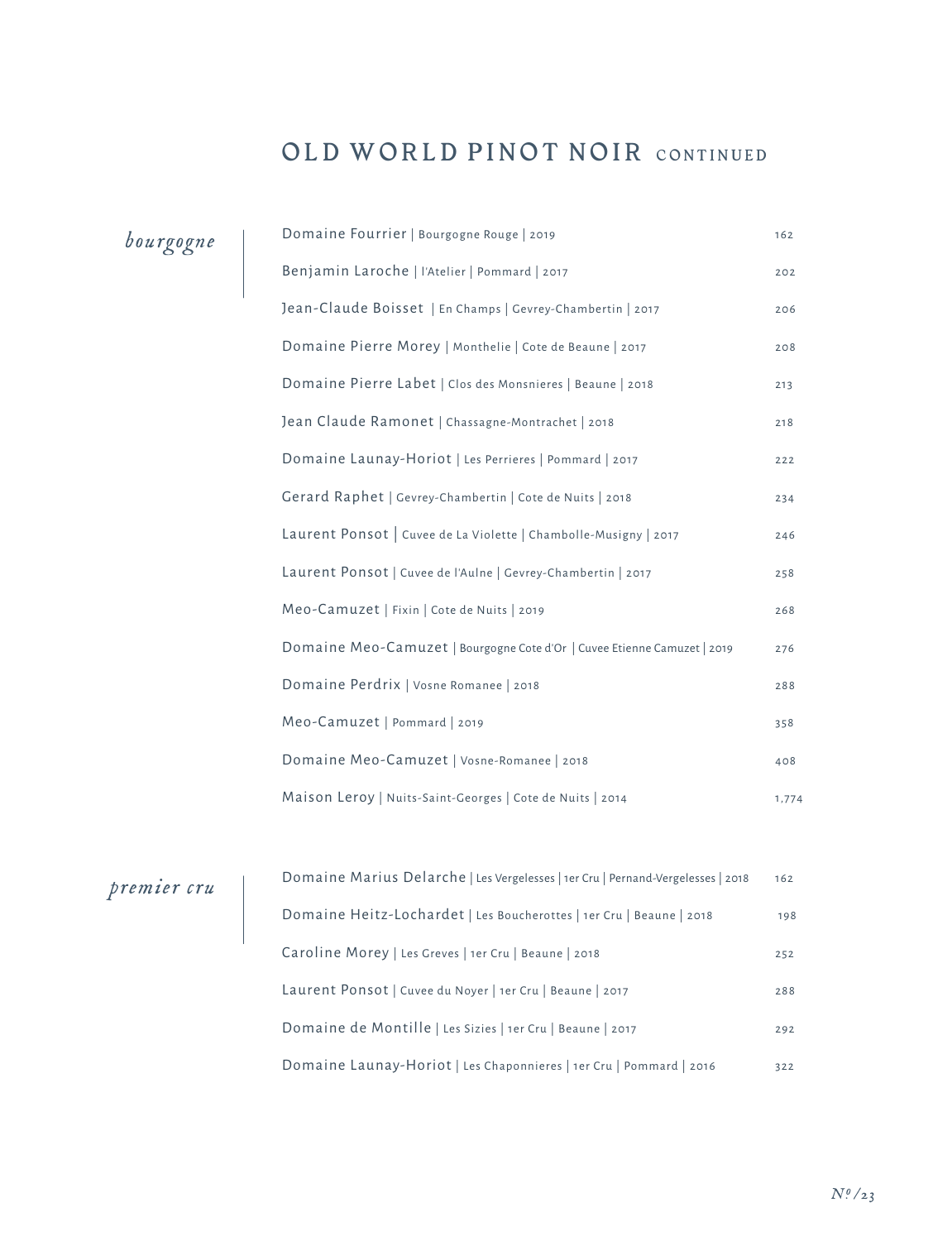## OLD WORLD PINOT NOIR CONTINUED

## *premier cru*

| Mark Haisma   Les Chaffots   1er Cru   Morey-Saint-Denis   2016                                 | 352   |
|-------------------------------------------------------------------------------------------------|-------|
| Domaine Michel Gros   Aux Brulee   1er Cru   Vosne-Romanee   2012                               | 418   |
| Domaine Pierre Morey   Grands Epenots   1er Cru   Pommard   2017                                | 472   |
| Thierry Violot-Guillemard   Les Rugiens   1er Cru   Pommard   1995                              | 478   |
| Domaine Dujac   1er Cru   Morey-Saint-Denis   2019                                              | 506   |
| Domaine Michel Gros   Clos de Reas   1er Cru   Vosne-Romanee   2013                             | 514   |
| Domaine Ponsot   Cuvee des Alouettes   1er Cru   Morey-Saint-Denis   2014                       | 552   |
| Lucien Le Moine   La Chaniere   1er Cru   Pommard   2014                                        | 671   |
| Meo-Camuzet   Les Feusselottes   1er Cru   Chambolle-Musigny   2019                             | 675   |
| Domaine Meo-Camuzet   Les Chaumes   1er Cru   Vosne-Romanee   2018                              | 702   |
| Domaine de Montille   Les Taillepieds   1er Cru   Volnay   2017                                 | 734   |
| Lucien Le Moine   Les Amoureuses   1er Cru   Chambolle-Musigny   2016                           | 1,274 |
| Domaine de Montille   Cuvee Christiane   Les Malconsorts   1er Cru   Vosne-Romanee   2013 1,493 |       |
| Domaine Meo-Camuzet   Aux Brulees   1er Cru   Vosne-Romanee   2014                              | 1,627 |
| Domaine Fourrier   Clos Saint-Jacques   1er Cru   Gevrey-Chambertin   2006                      | 2,600 |
| Domaine Fourrier   Clos Saint-Jacques   1er Cru   Gevrey-Chambertin   2008                      | 2,400 |
| Armand Rousseau   Clos Saint-Jacques   1er Cru   Gevrey-Chambertin   2016                       | 2,678 |

# *grand cru*

| Domaine Marius Delarche   Corton Renardes   Grand Cru   Cote de Beaune   2018 | 296 |
|-------------------------------------------------------------------------------|-----|
| Marchand-Tawse   Corton   Grand Cru   2015                                    | 358 |
| Domaine Seguin-Manuel   Clos de Vougeot   Grand Cru   2014                    | 528 |
| Domaine Perdrix   Echezeaux   Grand Cru   Vosne Romanee   2014                | 768 |
| Gerard Raphet   Clos de Vougeot   Vieilles Vignes   Grand Cru   2011          | 796 |
| Domaine Duroche   Grand Cru   Charmes-Chambertin   2013                       | 925 |
| Lucien Le Moine   Mazis-Chambertin   Grand Cru   2013                         | 998 |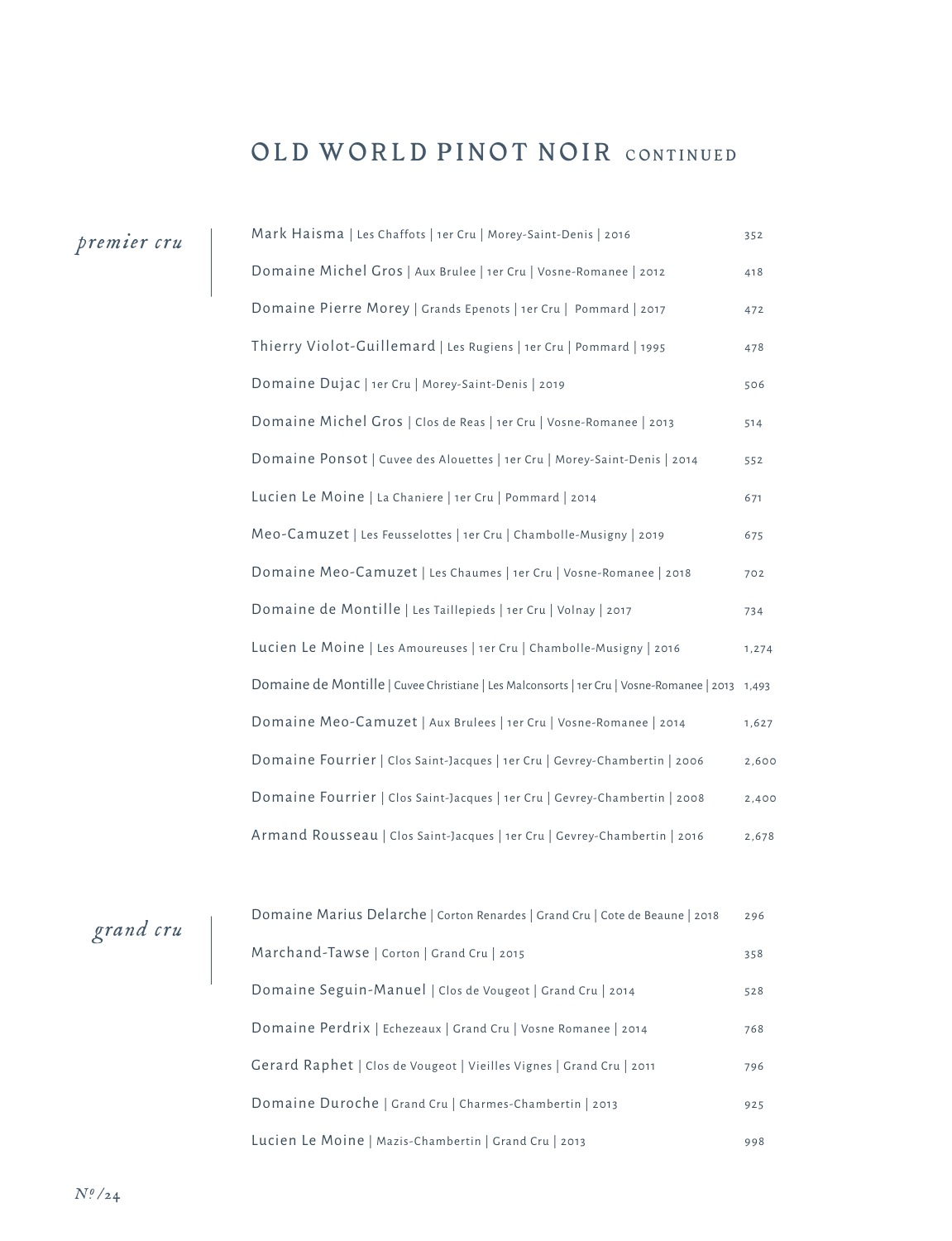## OLD WORLD PINOT NOIR CONTINUED

| grand cru | Pierre Duroche   Echezeaux   Grand Cru   Cote de Nuits   2017            | 1,068 |
|-----------|--------------------------------------------------------------------------|-------|
|           | Gerard Raphet   Chambertin   Clos-de-Beze   Grand Cru   2013             | 1,132 |
|           | Domaine Duroche   Grand Cru   Latricieres-Chambertin   2013              | 1,250 |
|           | Comte Georges de Vogue   Bonnes-Mares   Grand Cru   Cote de Nuits   2013 | 1,898 |
|           | Domaine Ponsot   Clos de la Roche   Grand Cru   Morey-Saint-Denis   2015 | 2,162 |
|           | Domaine Duroche   Clos-de-Beze   Grand Cru   Gevrey Chambertin   2012    | 2,950 |
|           | Armand Rousseau   Clos-de-Beze   Grand Cru   Gevrey-Chambertin   2016    | 3,225 |
|           | Armand Rousseau   Clos-de-Beze   Grand Cru   Gevrey-Chambertin   2017    | 3,655 |

*other old world*

| Domaine Hubert Brochard   Vieilles Vignes   Sancerre   Loire   France   2015     | 120 |
|----------------------------------------------------------------------------------|-----|
| Weingut Rudolf Furst   Tradition   Franken   Germany   2018                      | 122 |
| Domaine du Pelican   Arbois   Trois Cepages   Jura   France   2018               | 138 |
| Rodrigo Mendez   As Covas   Galicia   Spain   2018                               | 148 |
| Giulia Negri   La Tartufaia   Langhe   Piedmont   Italy   2018                   | 152 |
| Domaine du Pelican   Arbois   Jura   France   2018                               | 172 |
| Domaine Weinbach   Clos des Capucins   Alsace   France   2019                    | 178 |
| Bollinger   La Cote Aux Enfants   Coteaux Champenois   Champagne   France   2016 | 338 |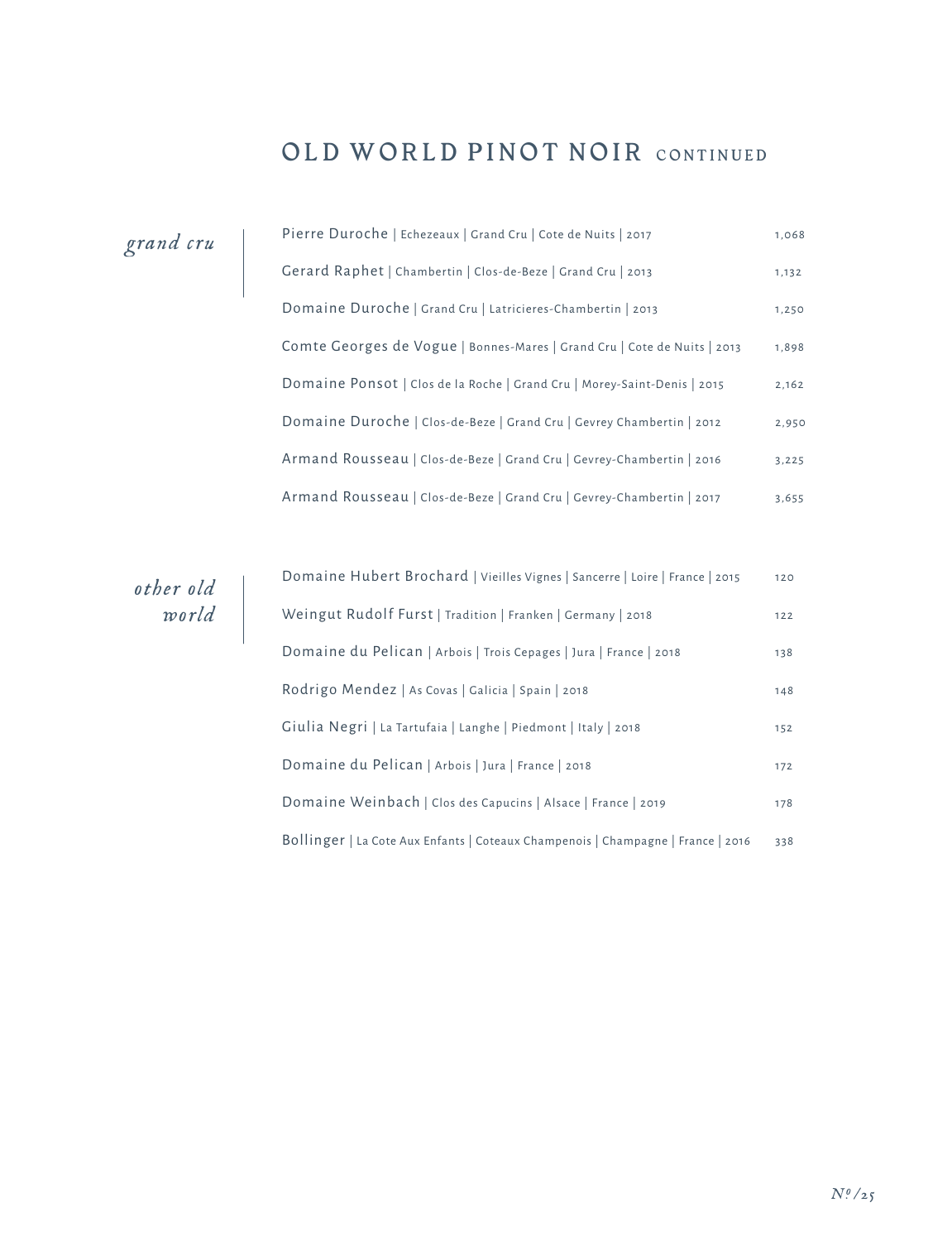## GRENACHE/BLENDS

| new world | Torbreck   GSM   Barossa Valley   Aus   2018                                       | 66    |
|-----------|------------------------------------------------------------------------------------|-------|
|           | Garage Wine Co.   Bagual Vineyard   Garnacha Field-Blend   Caliboro   Chile   2015 | 102   |
|           | Tor Wines   Kick Ranch Vineyard   Sonoma County   USA   2016                       | 185   |
|           | Sine Qua Non   Testa dei Cherubini   Ventura   California   USA   2014             | 1,389 |

*france*

*spain*

| Stephane Vedeau   La Ferme du Mont   Cotes du Rhone   Rhone Valley   2018                |     |
|------------------------------------------------------------------------------------------|-----|
| Roger Sabon   Reserve   Chateauneuf-du-Pape   Rhone Valley   2019                        | 134 |
| Domaine de la Solitude   Cuvee Barberini   Chateauneuf-du-Pape   Rhone Valley   2018     | 184 |
| Domaine Henri Bonneau   Les Rouliers   Vin de France   Rhone Valley   MV                 | 208 |
| Chateau La Nerthe   Chateauneuf-du-Pape   Cuvee des Cadettes   Rhone Valley   2016       | 420 |
| Rotem & Mounir Saouma   Chateauneuf-du-Pape   Arioso   Rhone Valley   2013               | 636 |
| Domaine Henri Bonneau   Cuvee Marie Beurrier   Chateauneuf-du-Pape   Rhone Valley   2005 | 688 |

| Bodegas Merum Priorati   Desti   Priorat   2018                           | 118 |
|---------------------------------------------------------------------------|-----|
| Comando G   La Bruja de Rozas   Sierra de Gredos   Vinos de Madrid   2019 | 122 |
| Alvaro Palacios   Finca Dofi   Priorat   2018                             | 264 |
| Costers del Siurana   Clos de L'Obac   Priorat   2006                     | 312 |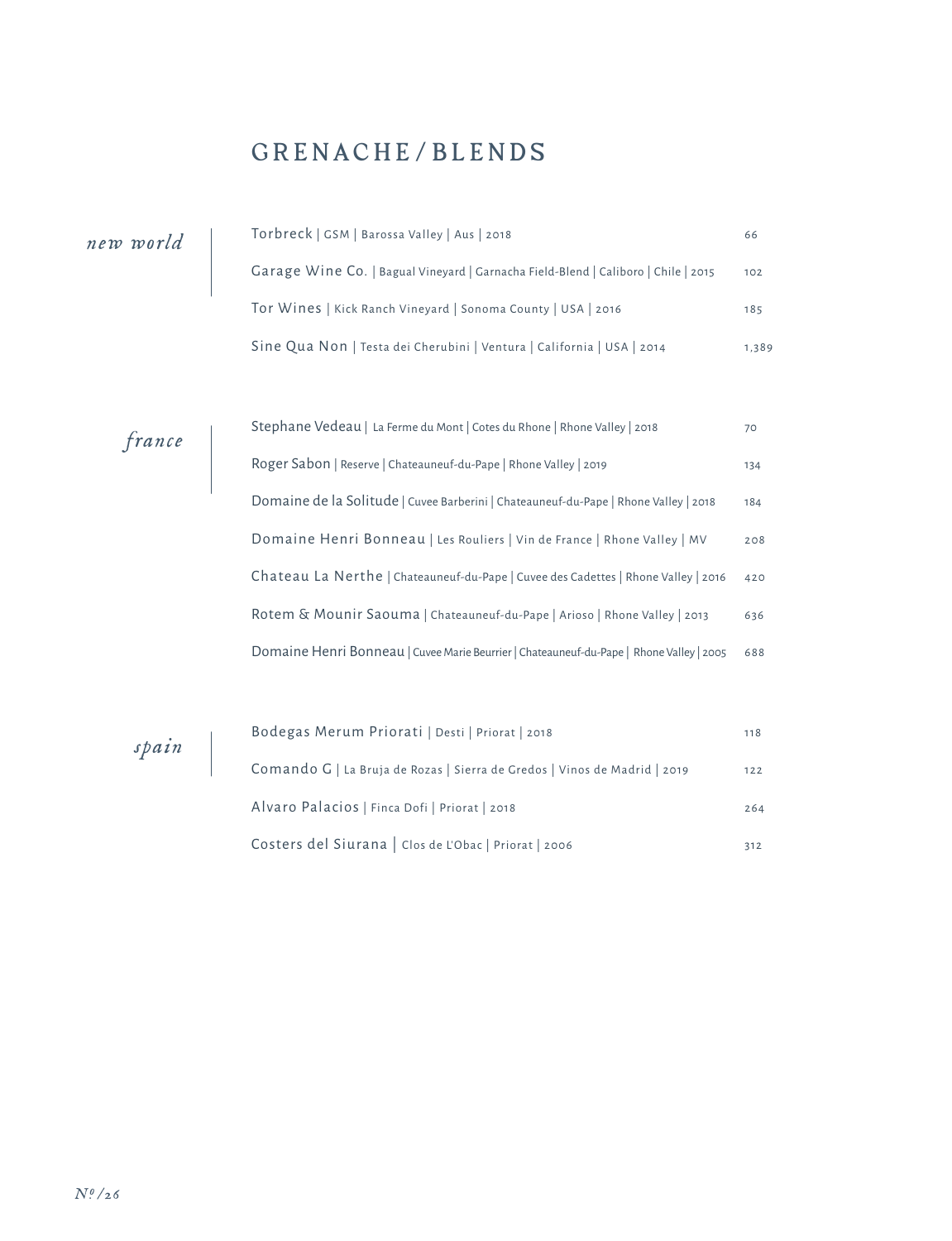## SANGIOVESE/BLENDS

*sangiovese/ blends*

| Fattoria le Pupille   Morellino di Scansano   Tuscany   2020             |       |
|--------------------------------------------------------------------------|-------|
| Podere San Cristoforo   Amaranto   Maremma   Tuscany   2018              |       |
| Podere Le Boncie   Cinque   Tuscany   2018                               | 108   |
| Jacopo Biondi Santi   Castello di Montepo   Sassoalloro   Tuscany   2018 | 120   |
| Le Potazzine  Tuscany   2020                                             | $122$ |
| Capezzana   Villa di Capezzana   Carmignano   Tuscany   2011             |       |
| Montevertine   Tuscany   2014                                            |       |
| Antinori   Tignanello   Tuscany   2015                                   |       |
| Fontodi   Flaccianello della Pieve   Tuscany   2013                      | 328   |
| Antinori   Tignanello   Tuscany   2011                                   |       |
| Case Basse di Gianfranco Soldera   Tuscany   2011                        |       |

*chianti & chianti classico*

| Il Palazzo   Chianti   Riserva   Tuscany   2017                                    |     |
|------------------------------------------------------------------------------------|-----|
| Istine   Chianti Classico   Tuscany   2019                                         | 88  |
| Felsina Berardenga   Chianti Classico   Tuscany   2019                             | 108 |
| Quercia al Poggio   Chianti Classico   Riserva   Tuscany   2016                    | 148 |
| Rocca di Montegrossi   San Marcellino   Gran Selezione   Tuscany   2015            | 158 |
| San Felice   Il Grigio da San Felice   Gran Selezione   Tuscany   2010             | 166 |
| Quercia al Poggio   Vigna le Cataste   Gran Selezione   Tuscany   2015             |     |
| San Felice   Poggio Rosso   Riserva   Chianti Classico   Tuscany   2008            | 182 |
| Castell'in Villa   Chianti Classico   Riserva   Poggio delle Rose   Tuscany   2010 | 274 |
| Castell'in Villa   Chianti Classico   Riserva   Tuscany   2000                     | 368 |
| Castello di Ama   Vigneto La Casuccia   Gran Selezione   Tuscany   2004            | 498 |
| Felsina   Colonia   Gran Selezione   Tuscany   2009                                | 512 |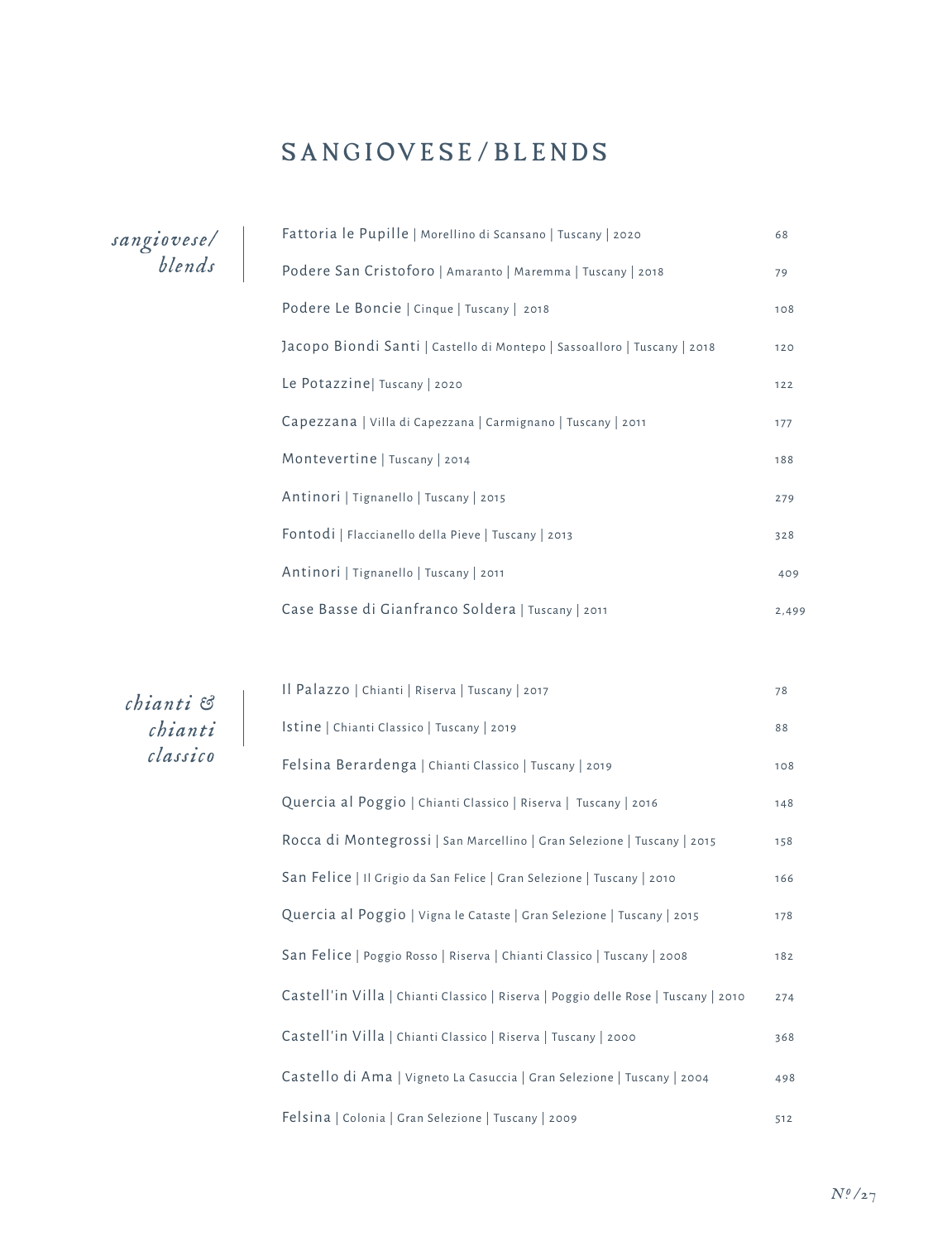## SANGIOVESE/BLENDS CONTINUED

*rosso di montalcino*

*brunello di montalcino*

| Sassetti Livio   Pertimali   Tuscany   20119                       | 108 |
|--------------------------------------------------------------------|-----|
| Fuligni   Ginestreto   Tuscany   2019                              | 120 |
| Siro Pacenti   Tuscany   2016                                      | 148 |
| Le Potazzine   Tuscany   2020                                      | 158 |
| Valdicava   Tuscany   2019                                         | 206 |
| Stella di Campalto Podere   Tuscany   2015                         | 324 |
|                                                                    |     |
| Altesino   Tuscany   2016                                          | 148 |
| Collemattoni   Tuscany   2016                                      | 162 |
| Caparzo   Tuscany   2016                                           | 170 |
| Poggio Landi   Tuscany   2016                                      | 172 |
| Donatella Cinelli Colombini   Tuscany   2016                       | 174 |
| Castello Romitorio   Tuscany   2016                                | 208 |
| Sassetti Livio   Pertimali   Tuscany   2014                        | 212 |
| Tenuta Fanti   Vallocchio   Tuscany   2015                         | 224 |
| Canalicchio di Sopra   Tuscany   2016                              | 227 |
| Casanova di Neri   Tuscany   2016                                  | 234 |
| Le Ragnaie   Tuscany   2015                                        | 256 |
| Gaja   Pieve Restituta   Tuscany   2016                            | 274 |
| Ciacci Piccolomini   Vigna di Pianrosso   Riserva   Tuscany   2013 | 292 |
| La Potazzine   Tuscany   2015                                      | 294 |
| Conti Costanti   Tuscany   2016                                    | 298 |
| San Felice   Campogiovanni   Tuscany   2010                        | 308 |
| Siro Pacenti   Vecchie Vigne   Tuscany   2014                      | 312 |
| Podere Le Ripi   Amore & Magia   Tuscany   2016                    | 318 |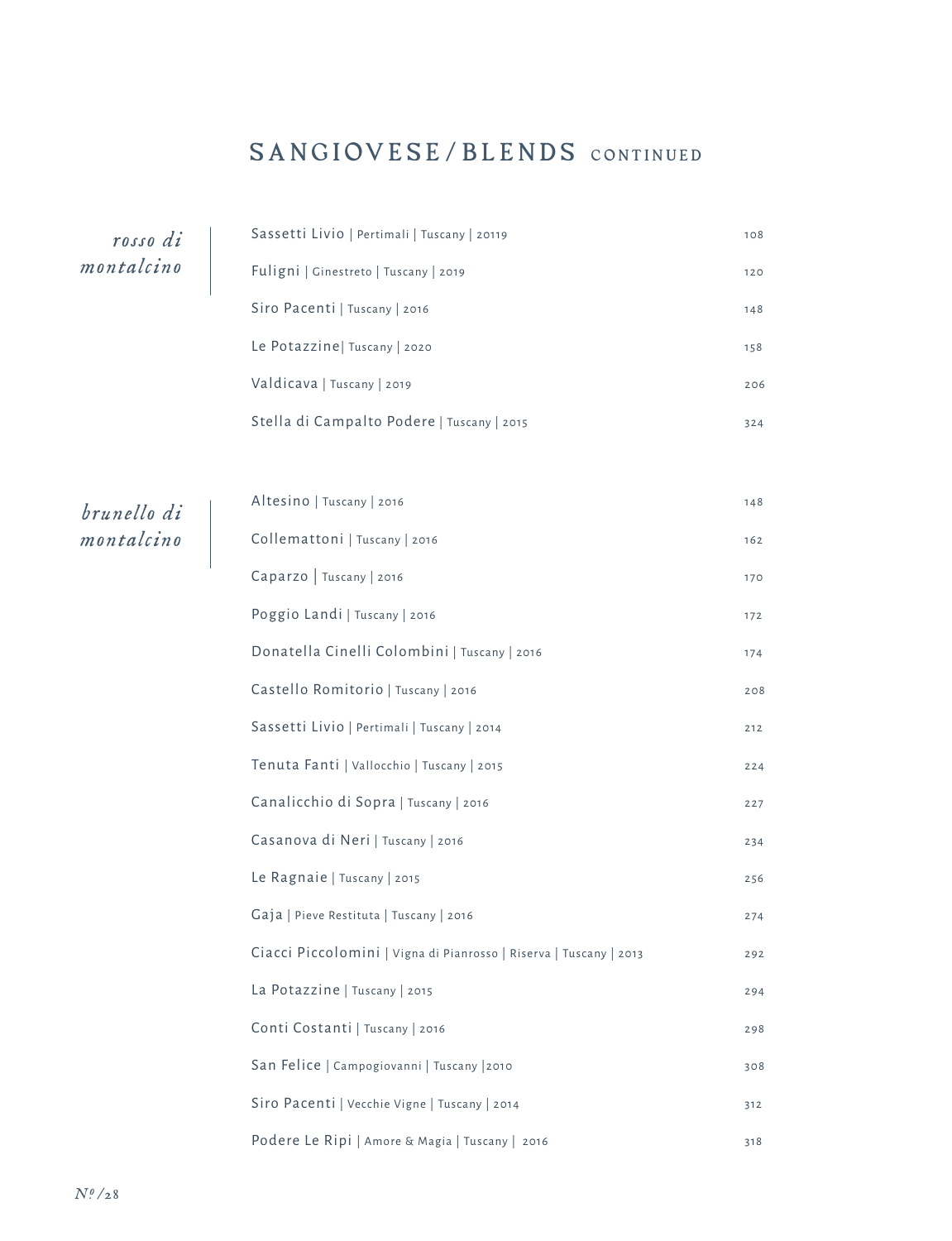## SANGIOVESE/BLENDS CONTINUED

*brunello di montalcino*

| Corte Pavone   Poggio Molino al Vento   Riserva   Tuscany   2015          | 354   |
|---------------------------------------------------------------------------|-------|
| Caprili   Riserva   Tuscany   2015                                        | 327   |
| Castiglion del Bosco   Campo del Drago   Tuscany   2016                   | 375   |
| Castello di Argiano   Sesti   Phenomena   Riserva   Tuscany   2015        | 378   |
| Col d'orcia   Tuscany   1999                                              | 392   |
| Sassetti Livio   Pertimali   Riserva   Tuscany   2012                     | 408   |
| Castiglion del Bosco   Campo del Drago   Tuscany   2007                   | 487   |
| Casanova di Neri   Tenuta Nuova   Brunello di Montalcino   Tuscany   2016 |       |
| Frescobaldi   Castelgiocondo   Riserva   Tuscany   2004                   | 599   |
| Fuligni   Riserva   Tuscany   2010                                        | 604   |
| Stella di Campalto   Podere San Giuseppe   Riserva   Tuscany   2013       | 794   |
| Fattoria Poggio di Sotto   Riserva   Tuscany   2015                       | 1,044 |

## NEBBIOLO

*nebbiolo*

| Giuseppe Cortesse   Lange Nebbiolo   Piedmont   2019              |     |
|-------------------------------------------------------------------|-----|
| Travaglini   Gattinara   Piedmont   2017                          | 106 |
| Elio Sandri   Langhe Nebbiolo   Piedmont   2019                   | 108 |
| Marco Petterino   Gattinara   Riserva   Piedmont   2011           |     |
| Cascina Preziosa   Castleng   Coste della Sesia   Piedmont   2017 | 142 |
| Giuseppe Mascarello   Langhe Nebbiolo   Piedmont   2017           | 204 |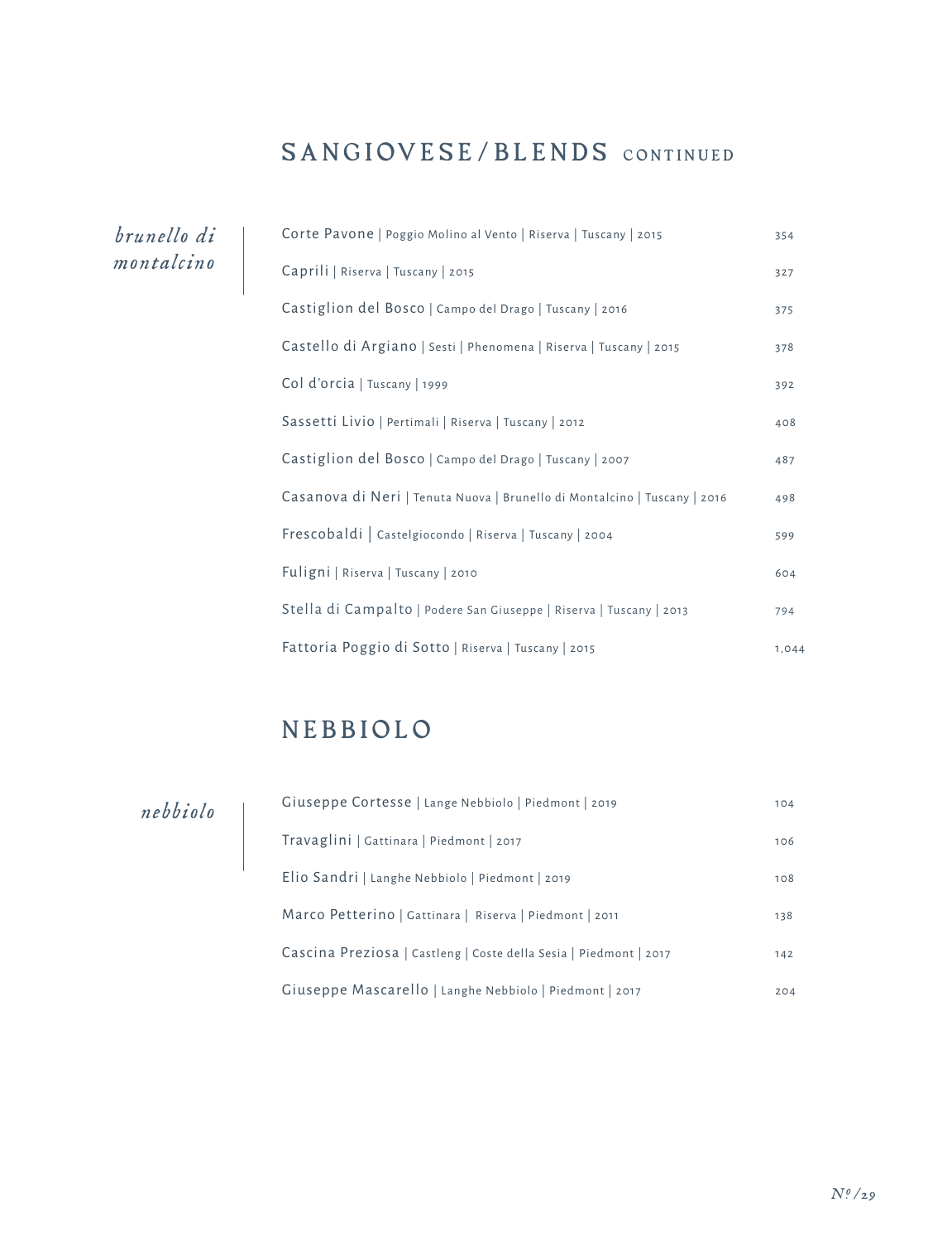#### NEBBIOLO CONTINUED

| nebbiolo   | Mamete Prevostini   San Lorenzo   Valtellina Superiore   Lombardy   2010   | 246   |
|------------|----------------------------------------------------------------------------|-------|
|            | Nervi   Gattinara   Piedmont   2018                                        | 268   |
|            | Mamete Prevostini   Valtellina Superiore   Riserva   Lombardy   2006       | 280   |
|            | Conterno Fantino   Monpra   Langhe   Piedmont   2000                       | 292   |
|            |                                                                            |       |
|            | Valter Musso   Pora   Barbaresco   Piedmont   2017                         | 132   |
| barbaresco | La Ca Nova   Montefico   Vigna Bric Mentina   Barbaresco   Piedmont   2018 | 147   |
|            | Giuseppe Cortese   Rabaja   Riserva   Barbaresco   Piedmont   2011         | 296   |
|            | La Spinetta   Vursu   Vigneto Starderi   Barbaresco   Piedmont   2013      | 398   |
|            | Ceretto   Bernardot   Bricco Asili   Barbaresco   Piedmont   2008          | 442   |
|            | Giuseppe Cortese   Rabaja   Riserva   Barbaresco   Piedmont   2006         | 464   |
|            | Bruno Rocca   Curra   Barbaresco   Piedmont   2012                         | 528   |
|            | Gaja   Costa Russi   Barbaresco   Piedmont   2013                          | 1,855 |
|            |                                                                            |       |
| barolo     | Domenico Clerico   Barolo   Piedmont   2017                                | 174   |
|            | Massolino   Barolo   Piedmont   2018                                       | 181   |
|            | Elio Sandri   Perno   Barolo   Piedmont   2016                             | 194   |
|            | Giacomo Fenocchio   Villero   Barolo   Piedmont   2017                     | 218   |
|            | Giulia Negri   Serradenari   Barolo   Piedmont   2017                      | 222   |
|            | Giacomo Fenocchio   Cannubi   Barolo   Piedmont   2017                     | 258   |
|            | Damilano   Liste   Barolo   Piedmont   2011                                | 288   |
|            | Damilano   Riserva   Barolo   Piedmont   1999                              | 308   |
|            | Renzo Seghesio   Pajana   Barolo   Piedmont   2013                         | 332   |
|            | Giacomo Fenocchio   90 Di   Bussia   Riserva   Barolo   Piedmont   2015    | 338   |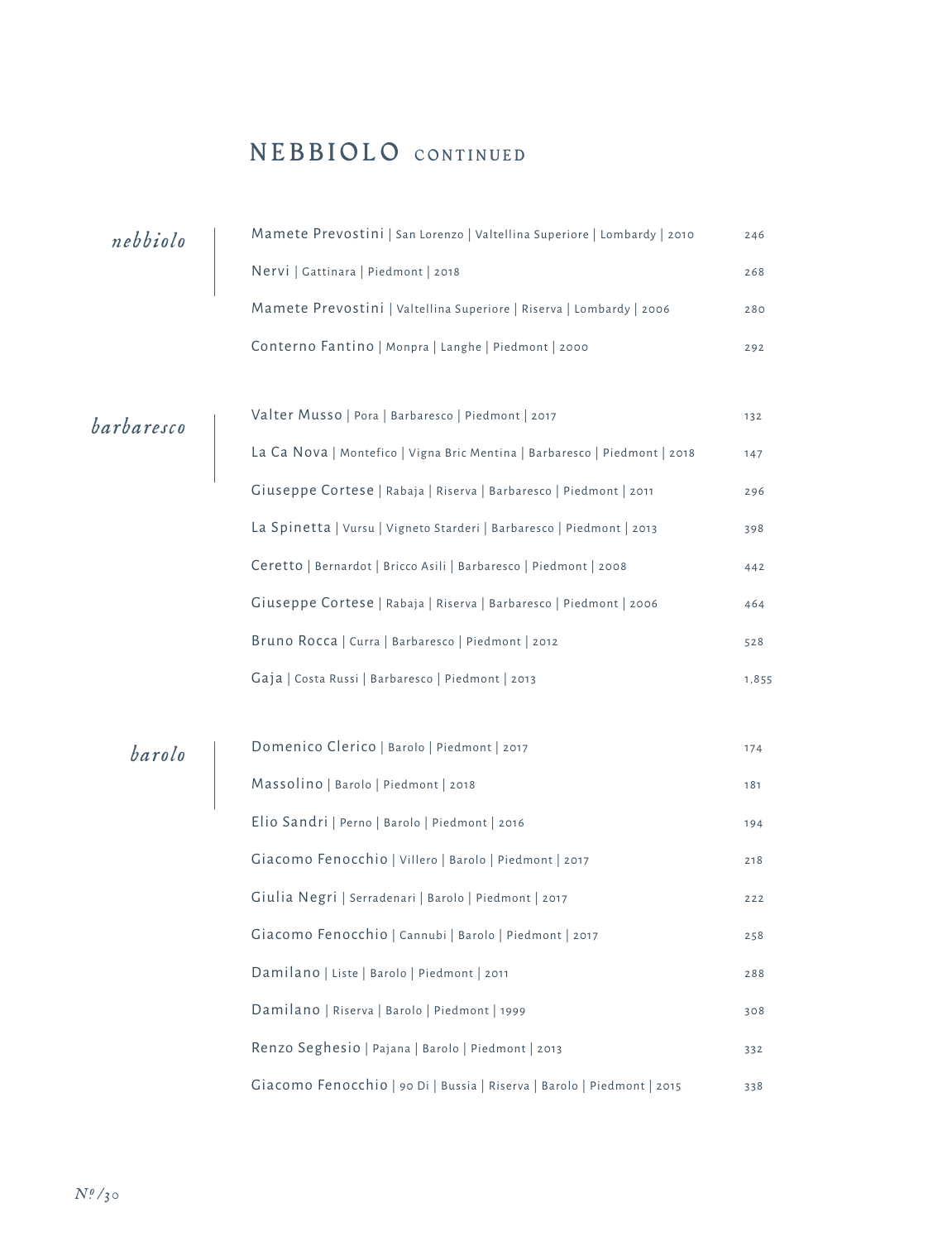### NEBBIOLO CONTINUED

| barolo | E. Molino   Riserva del Fico   Barolo   Piedmont   2015               | 342 |
|--------|-----------------------------------------------------------------------|-----|
|        | Roagna   La Pira   Barolo   Piedmont   2015                           | 358 |
|        | Figli Luigi Oddero   Rocche Rivera   Barolo   Piedmont   2008         | 402 |
|        | Renzo Seghesio   Ginestra   Barolo   Piedmont   2010                  | 496 |
|        | Roberto Voerzio   Barolo   Comune di La Morra   Piedmont   2017       | 547 |
|        | Figli Luigi Oddero   Vigna Rionda   Barolo   Piedmont   2008          | 586 |
|        | Vietti   Ravera   Barolo   Piedmont   2013                            | 592 |
|        | Poderi Aldo Conterno   Colonnello   Barolo   Piedmont   2012          | 602 |
|        | Borgogno   Barolo   Riserva   Piedmont   2007                         | 629 |
|        | Roberto Voerzio   Cereguio   Barolo   Piedmont   2003                 | 749 |
|        | Borgogno   Barolo   Riserva   Piedmont   1996                         | 801 |
|        | Roberto Voerzio   La Serra   Barolo   Piedmont   2004                 | 824 |
|        | Giovanni Rosso   Vigna Rionda Ester Canale   Barolo   Piedmont   2014 | 830 |
|        | Renzo Seghesio   Pajana   Barolo   Piedmont   1996                    | 834 |
|        | Damilano   1752   Cannubi   Riserva   Barolo   Piedmont   2010        | 858 |

## DISTINCTIVE ITALIAN RED

| north | Trediberri   Bricco Mollea   Dogliani   Piedmont   2020               | 76  |
|-------|-----------------------------------------------------------------------|-----|
|       | Prunotto   Costamiole   Barbera d'Asti   Superiore   Nizza   2009     | 108 |
|       | Degani   Amarone della Valpolicella   Veneto   2018                   | 132 |
|       | Giuseppe Mascarello e Figlio   Dolcetto d'Alba   Piedmont   2019      | 144 |
|       | Foradori   Vigneto Sgarzon   Teroldego   Trentino-Alto Adige   2017   | 146 |
|       | Aldegheri   Santambrogio   Amarone della Valpolicella   Veneto   2017 | 154 |
|       | Podere San Cristoforo   Petit Verdot   Maremma   Tuscany   2018       | 156 |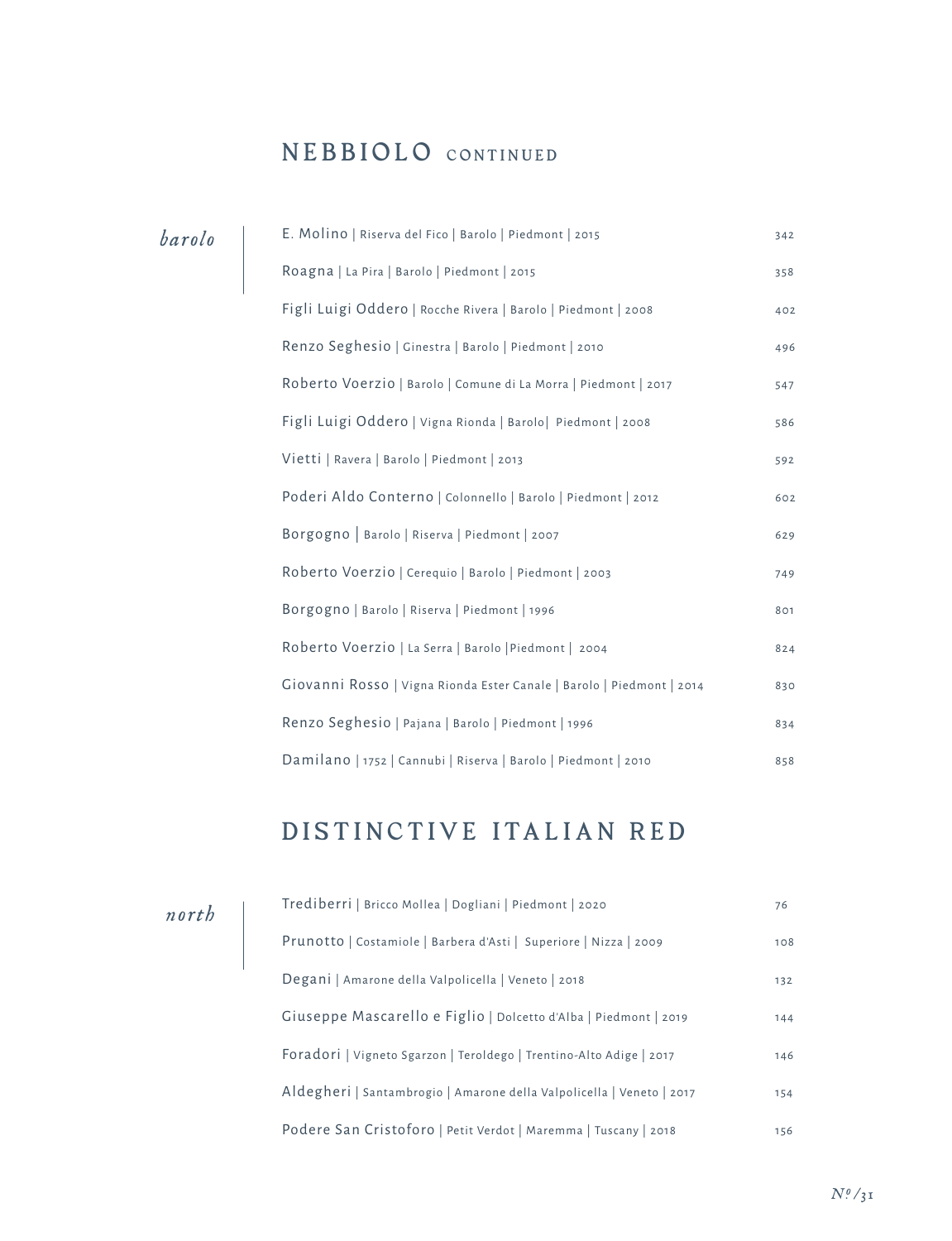#### DISTINCTIVE ITALIAN RED CONTINUED

|  | Brigaldara   Amarone della Valpolicella   Classico   Veneto   2017                      | 184   |
|--|-----------------------------------------------------------------------------------------|-------|
|  | Domini Veneti   Pruviniano   Amarone della Valpolicella   Veneto   2017                 | 178   |
|  | San Felice   Campogiovanni   Arkeos   Tuscany   2010                                    | 187   |
|  | San Felice   Pugnitello   Tuscany   2010                                                | 192   |
|  | Carpineto   Vino Nobile di Montepulciano   Riserva   Tuscany   2007                     | 198   |
|  | Speri   Monte Sant'Urbano   Amarone della Valpolicella   Veneto   2015                  | 210   |
|  | Montepeloso   Nardo   Tuscany   2018                                                    | 236   |
|  | Tenuta San Leonardo   Carmenere   Trentino-Alto Adige   2015                            | 244   |
|  | Umani Ronchi   Campo San Giorgio   Riserva   Marche   2010                              | 302   |
|  | Monte dall'Ora Stropa   Amarone della Valpolicella   Veneto   2012                      | 348   |
|  | Romano Dal Forno   Vigneto Monte Lodoletta   Amarone della Valpolicella   Veneto   2008 | 1,299 |
|  | Giuseppe Quintarelli   Amarone della Valpolicella   Veneto   2004                       | 1,699 |
|  |                                                                                         |       |
|  | Planeta   Frappato   Vittoria   Sicily   2018                                           | 66    |
|  | Masseria Alremura   Sasseo   Salento Primitivo   Puglia   2016                          | 70    |
|  |                                                                                         |       |

Eduardo Torres Acosta | Versante Nord | Terre Siciliane | Sicily | 2019 110 Azienda Agricola Cos | Frappato | Sicily | 2019 116 Tenuta di Castellaro | Nero Ossidiana | Sicily | 2017 118 Idda | Nerello-Mascalese | Etna Rosso | Sicily 138 Quintodecimo | Aglianico | Terre d'Eclano Irpinia | Campania | 2016 174 Passopisciaro | Nerello-Mascalese | Contrada C | Sicily | 2017 224

*north*

*south*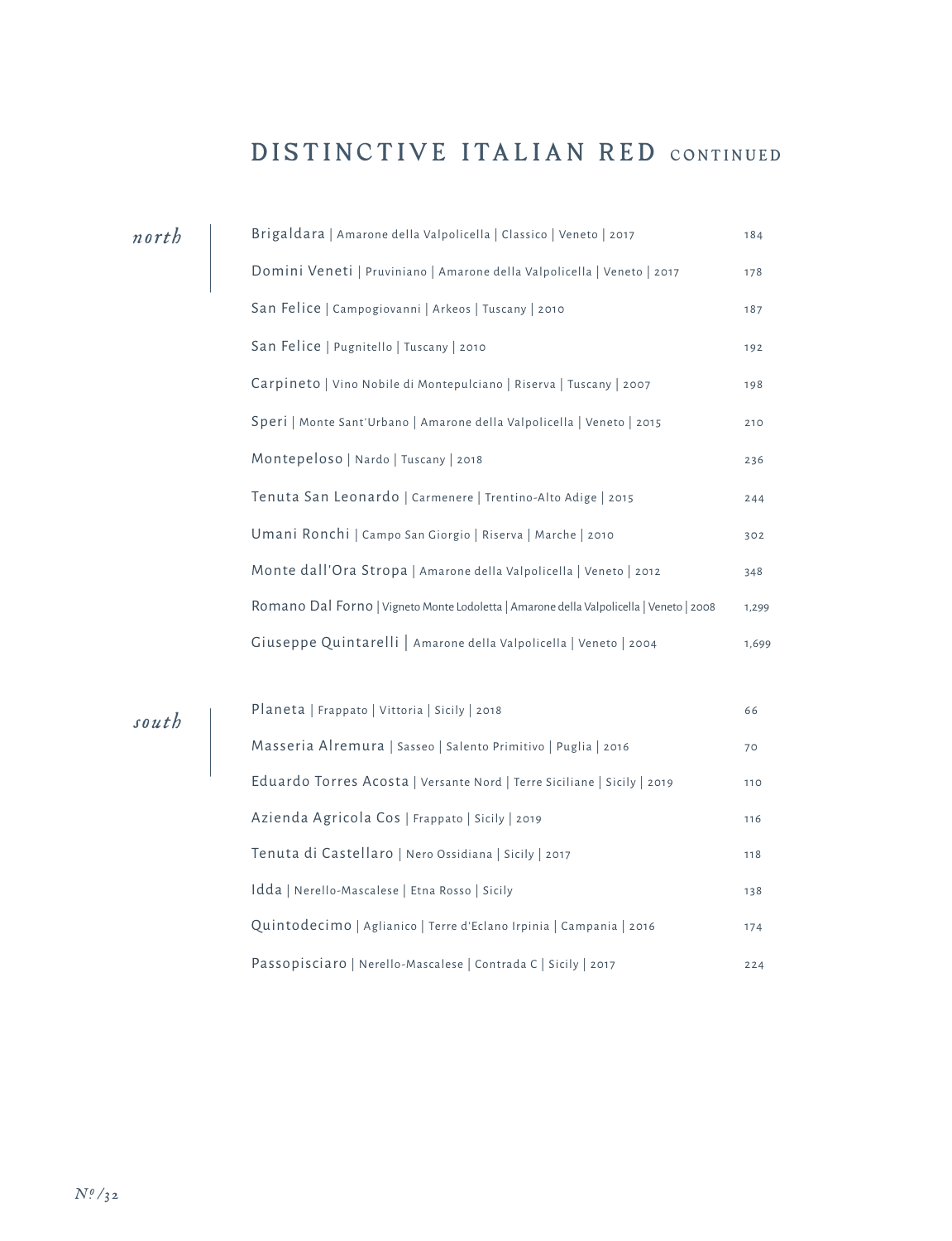## TEMPRANILLO

| rioja |  |
|-------|--|
|       |  |

| Bodega Olarra   Cerro Anon   Reserva   2017                            | 64    |
|------------------------------------------------------------------------|-------|
| Bodegas Muga   Reserva   2017                                          | 82    |
| Bodegas Valdemar   Conde de Valdemar   Gran Reserva   2010             | 126   |
| La Rioja Alta   Vina Ardanza   Reserva   2015                          | 142   |
| Ramirez de Ganuza   Finca de Ganuza   Reserva   2015                   | 168   |
| Remirez de Ganuza   Vina Coqueta   2009                                | 194   |
| Bodegas Benjamin de Rothschild - Vega Sicilia   Macan   Clasico   2016 | 198   |
| La Rioja Alta   904   Gran Reserva   2011                              | 228   |
| Remelluri   Gran Reserva   2009                                        | 236   |
| Ramirez de Ganuza   Reserva   2014                                     | 274   |
| Bodegas Benjamin de Rothschild - Vega Sicilia   Macan   2015           | 308   |
| Remirez de Ganuza   Trasnocho   2015                                   | 328   |
| Ramirez de Ganuza   Gran Reserva   2012                                | 484   |
| Artadi   Vina El Pison   2006                                          | 1,197 |

*ribera del duero*

| Bodega de Bardos   Reserva   2017                                     | 60    |
|-----------------------------------------------------------------------|-------|
| Emilio Moro   2018                                                    | 96    |
| Dominio de Pingus   PSI   2018                                        | 128   |
| Vega Sicilia   Alion   2016                                           | 398   |
| Vega Sicilia   Valbuena 5°   2017                                     | 546   |
| Vega Sicilia   Unico   2009                                           | 1,419 |
| Vega Sicilia   Unico   Reserva Especial   Ribera del Duero   08 10 11 | 1.744 |
| Dominio de Pingus   Pingus   2018                                     | 2,707 |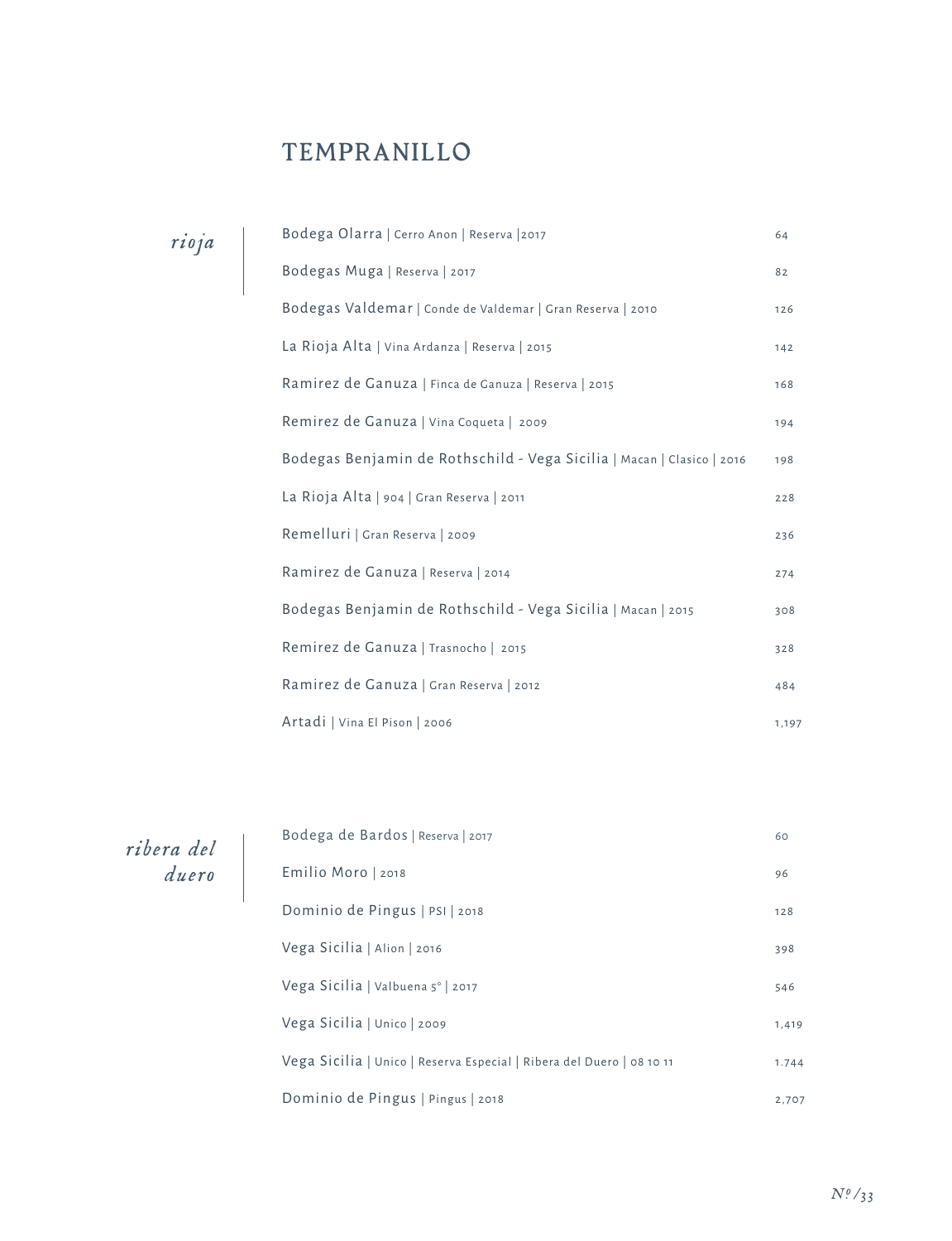## TEMPRANILLO CONTINUED

| toro            | Telmo Rodriguez   Gago   2016   | 92  |
|-----------------|---------------------------------|-----|
|                 | Vega Sicilia   Pintia   2015    | 278 |
|                 | Numanthia   Termanthia   2010   | 508 |
|                 |                                 |     |
| castilla y leon | Bodegas Tridente   Rejon   2015 | 156 |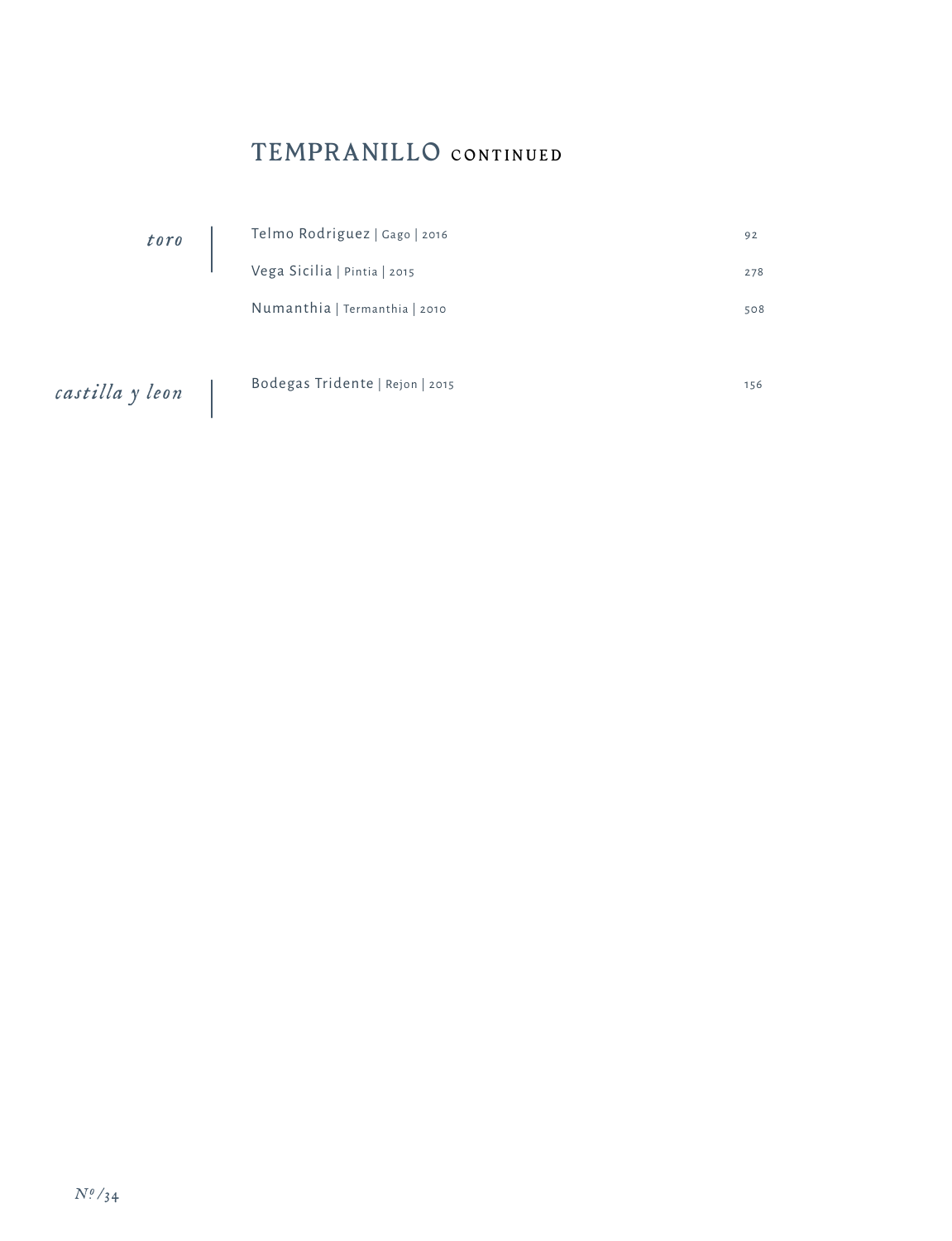#### NEW WORLD CABERNET/BLENDS

| bc                                                   |                                                                                     | 78  |
|------------------------------------------------------|-------------------------------------------------------------------------------------|-----|
|                                                      | Play Estate   Okanagan Valley   2019<br>Time Estate Winery   Okanagan Valley   2018 | 102 |
|                                                      | Lariana   Eighteen   Okanagan Valley   2018                                         | 112 |
|                                                      | Clos du Soliel   Signature   Similkameen Valley   2018                              | 118 |
|                                                      |                                                                                     |     |
|                                                      | Aquilini   Family Blend   Red Mountain   2016                                       | 80  |
| $\begin{array}{c} \textit{washington} \ \end{array}$ | The Closer   Red Mountain   2015                                                    | 99  |
|                                                      | Aquilini   Red Mountain   2016                                                      | 138 |
|                                                      | Leonetti Cellar   Walla Walla Valley   2017                                         | 322 |
|                                                      | Quilceda Creek   Columbia Valley   2018                                             | 706 |
|                                                      |                                                                                     |     |
|                                                      | Two Tradesman   Paso Robles   2017                                                  | 66  |
| california                                           | Francis Ford Coppola   Diamond Collection   2018                                    | 68  |
|                                                      | Ultraviolet   Sonoma Coast   2020                                                   | 74  |
|                                                      | Kuleto Estate   Frog Prince   North Coast   2019                                    | 82  |
|                                                      | Girard   Napa Valley   2018                                                         | 108 |
|                                                      | Justin Vineyards & Winery   Paso Robles   2019                                      | 128 |
|                                                      | Leviathan   2019                                                                    | 138 |
|                                                      | Freemark Abbey   Napa Valley   2018                                                 | 145 |
|                                                      | Martin Ray   Santa Cruz Mountains   2019                                            | 148 |
|                                                      | CrossBarn by Paul Hobbs   Napa Valley   2018                                        | 158 |
|                                                      | Provenance Vineyards   Deadeye   Napa Valley   2017                                 | 162 |
|                                                      | Honig   Napa Valley   2018                                                          | 170 |
|                                                      | Neal Family   Napa Valley   2016                                                    | 184 |
|                                                      | Hall   Napa Valley   2018                                                           | 202 |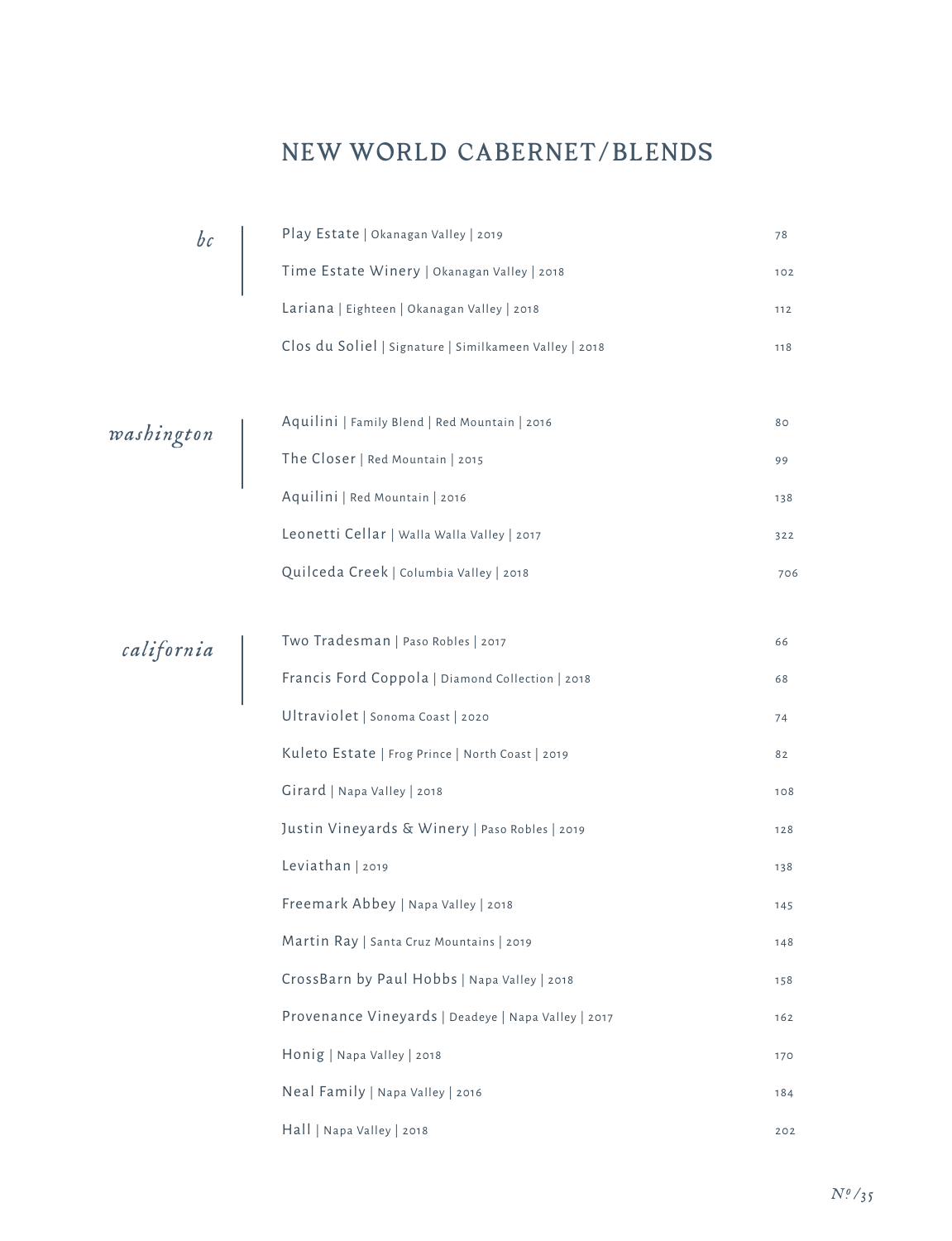#### NEW WORLD CABERNET/BLENDS CONTINUED

| california | Enfield Wine Co.   Waterhorse Ridge   Fort Ross-Seaview   2017   | 204 |
|------------|------------------------------------------------------------------|-----|
|            | Frias   Lady of the Dead   Napa Valley   2019                    | 208 |
|            | Heitz Cellars   Napa Valley   2016                               | 221 |
|            | Stonestreet Estate   Rockfall Vineyard   Alexander Valley   2017 | 238 |
|            | Grgich   Napa Valley   2017                                      | 242 |
|            | Matthiasson   Napa Valley   2017                                 | 244 |
|            | O'Shaughnessy   Napa Valley   2018                               | 289 |
|            | Frias Family Vineyard   SMD   Spring Mountain District   2018    | 314 |
|            | Palmaz   Napa Valley   2014                                      | 418 |
|            | Dominus Estate   Napanook   Napa Valley   2018                   | 332 |
|            | Dana Estate   Vaso   Napa Valley   2015                          | 358 |
|            | Mt. Brave   Mount Veeder   Napa Valley   2018                    | 375 |
|            | Lail Vineyards   J. Daniel Cuvee   Napa Valley   2005            | 398 |
|            | Signorello   Estate   Napa Valley   2007                         | 408 |
|            | Ashes & Diamond   Vineyard 1   Rutherford   Napa Valley   2015   | 416 |
|            | J. Davies   Diamond Mountain District   Napa Valley   2016       | 422 |
|            | La Jota Vineyard   Howell Mountain   2018                        | 427 |
|            | Signorello   Estate   Napa Valley   2004                         | 449 |
|            | Larkmead Vineyards   Napa Valley   2015                          | 456 |
|            | Far Niente   Estate   Oakville   2018                            | 478 |
|            | Dunn Vineyards   Howell Mountain   2016                          | 548 |
|            | Hall   Kathryn   Napa Valley   2018                              | 562 |
|            | Bryant Family Vineyard   DB4   Napa Valley   2016                | 588 |
|            | Chateau Montelena   Estate   Napa Valley   2008                  | 594 |
|            | Vine Hill Ranch   VHR   Napa Valley   2014                       | 618 |
|            | Chateau Montelena   Estate   Napa Valley   2003                  | 637 |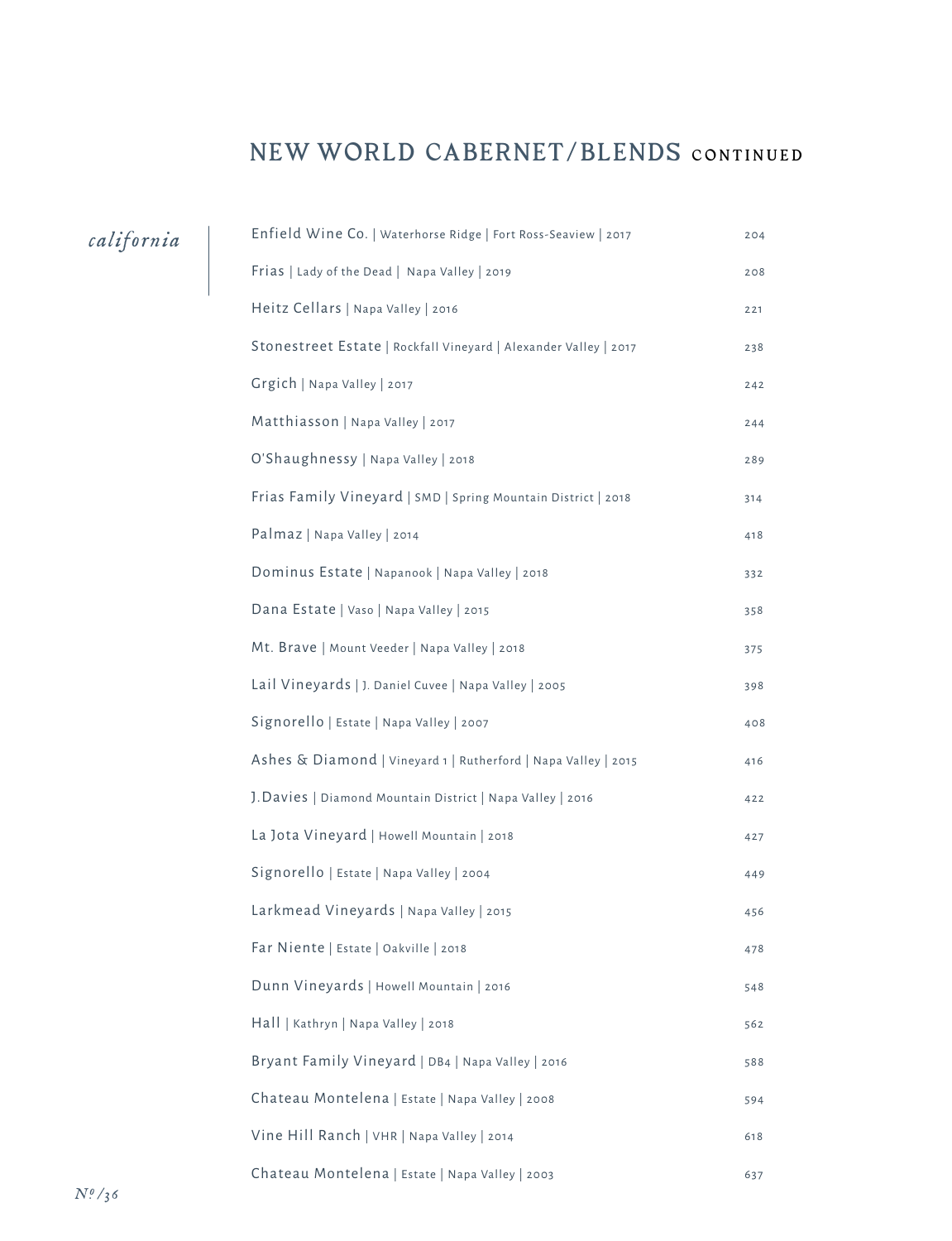#### NEW WORLD CABERNET/BLENDS CONTINUED

*california*

| Spottswoode   Estate   Napa Valley   2015                             | 656   |
|-----------------------------------------------------------------------|-------|
| Stag's Leap Wine Cellars   Fay   Napa Valley   2010                   | 673   |
| Ridge   Monte Bello   Santa Cruz   2015                               | 714   |
| Rubicon Estate   Inglenook   Rubicon   Rutherford   2011              | 747   |
| Cardinale   Napa Valley   2012                                        | 786   |
| Diamond Creek   Gravelly Medows   Napa Valley   2016                  | 794   |
| Staglin Family Vineyard   Estate   Rutherford   2017                  | 862   |
| Au Sommet   Atlas Peak   Napa Valley   2015                           | 949   |
| Lokoya   Mt Veeder   Napa Valley   2009                               | 998   |
| Dominus   Estate   Napa Valley   2016                                 | 1,010 |
| Ovid   Napa Valley   2018                                             | 1,096 |
| Schrader Cellars   Beckstoffer To Kalon Vineyard   Napa Valley   2007 | 1,240 |
| Bond Estates   Vecina   Napa Valley   2005                            | 1,244 |
| Shafer   Hillside Select   Stags Leap District   2011                 | 1,348 |
| Abreu Vineyard   Madrona Ranch   Napa Valley   2011                   | 1,564 |
| Abreu Vineyard   Thorevilos   Napa Valley   2011                      | 1,564 |
| Eisele Vineyard   Napa Valley   2015                                  | 1,898 |
| Bond Estates   St. Eden   Napa Valley   2014                          | 1,948 |
| Abreu Vineyard   Las Posadas   Howell Mountain   2014                 | 2,065 |
| Bryant Family Vineyard   Napa Valley   2013                           | 2,305 |
| Scarecrow   Rutherford   2012                                         | 2,348 |
| Harlan Estate   Napa Valley   2012                                    | 2,598 |
| Harlan Estate   Napa Valley   1996                                    | 3,140 |
| Bryant Family Vineyard   Napa Valley   2012                           | 3,224 |
| Harlan Estate   Napa Valley   2001                                    | 5,838 |
| Screaming Eagle   Napa Valley   2015                                  | 7,800 |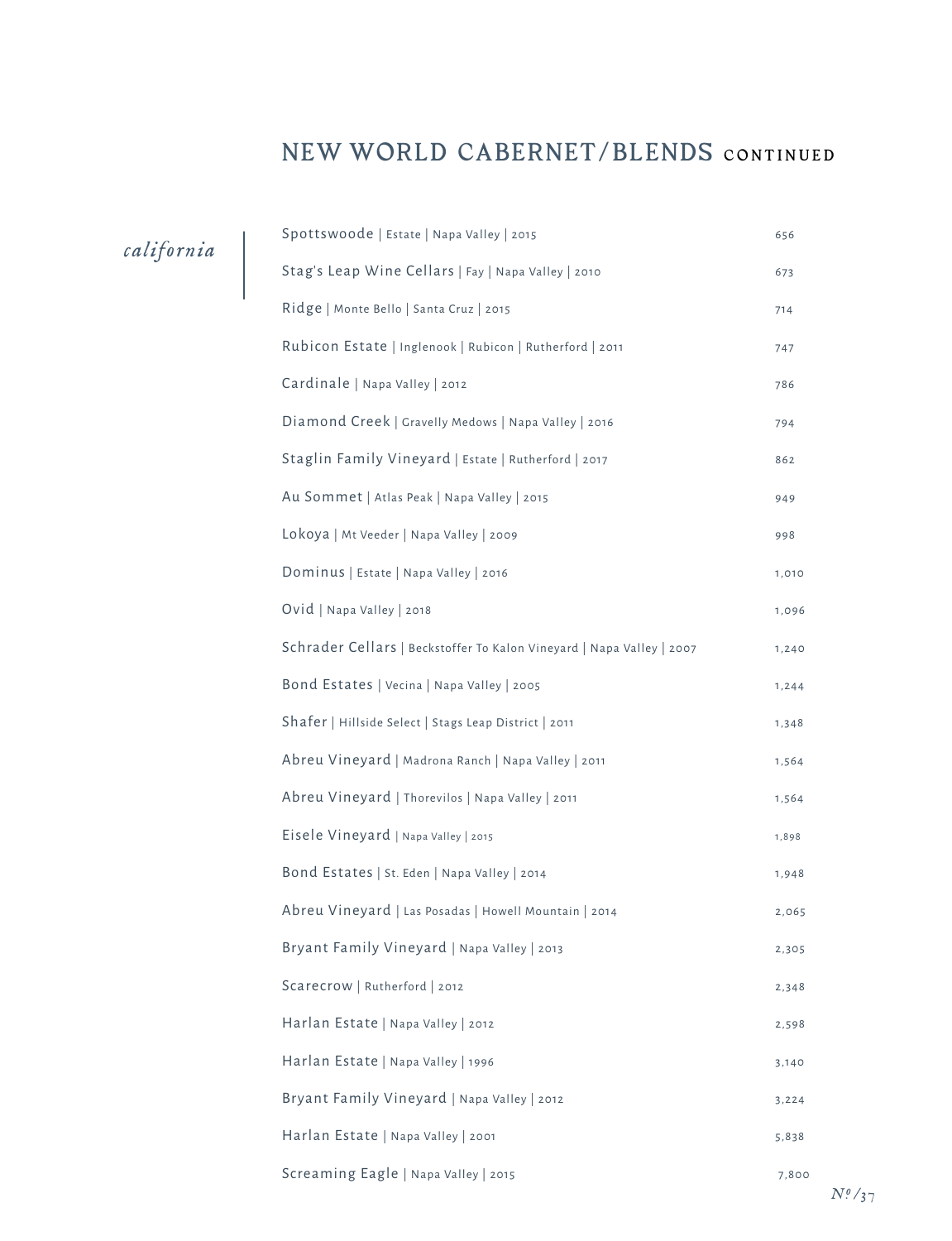#### NEW WORLD CABERNET/BLENDS CONTINUED

*other new world*

| Langmeil   Blacksmith   Barossa Valley   Australia   2019          | 82  |
|--------------------------------------------------------------------|-----|
| Natte Valleij   P.O.W.   Coastal Region   South Africa   2017      | 98  |
| Koerner   The Clare   Clare Valley   Australia   2020              | 102 |
| Catena Zapata   Nicolas Catena Zapata   Mendoza   Argentina   2018 | 298 |

#### OLD WORLD CABERNET/BLENDS

|                    | Chateau La Croix de Roche   Bordeaux Superieur   France   2016  | 72    |
|--------------------|-----------------------------------------------------------------|-------|
| other old<br>world | D de Dauzac   Bordeaux   France   2016                          | 88    |
|                    | Chateau Bolaire   Bordeaux   France   2018                      | 92    |
|                    | Chateau Potensac   Medoc   France   2012                        | 118   |
|                    | Chateau Cos d'Estournel   G d'Estournel   Medoc   France   2019 | 152   |
|                    | Torres   Mas La Plana   Penedes   Spain   2013                  | 172   |
|                    | Chateau d'Aiguilhe   Cotes de Bordeaux   France   2016          | 174   |
|                    | Chateau Cantemerle   Haut Medoc   France   2018                 | 192   |
|                    | Chateau Girolate   Bordeaux   France   2003                     | 311   |
| saint-estephe      | Chateau Cos d'Estournel   2010                                  | 1,614 |
|                    | Chateau Pontet Canet   2006                                     | 598   |
| pauillac           | Chateau Lynch-Bages   2018                                      | 636   |
|                    | Chateau Pichon Longueville Baron   1999                         | 682   |
|                    | Chateau Pontet Canet   1990                                     | 738   |
|                    | Chateau Latour   1998                                           | 2,248 |
|                    | Chateau Latour   2004                                           | 2,804 |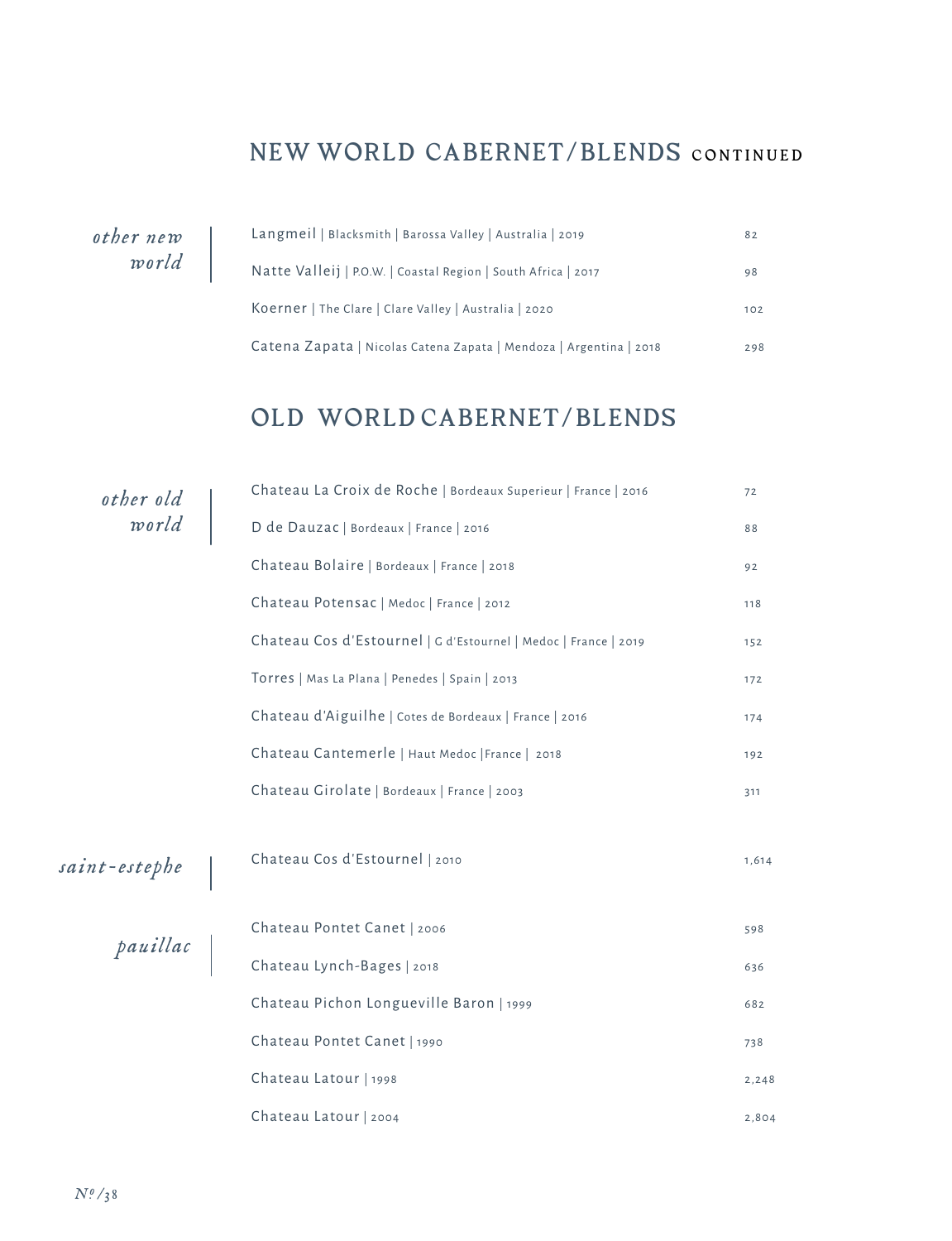## OLD WORLD CABERNET/BLENDS CONTINUED

| pauillac     | Chateau Lafite Rothschild   2004                | 2,822 |
|--------------|-------------------------------------------------|-------|
|              | Chateau Lafite Rothschild   2005                | 3,116 |
|              | Chateau Mouton Rothschilds   2000               | 4,824 |
|              | Chateau Latour   2000                           | 5,118 |
|              | Chateau Mouton Rothschilds   1982               | 5,548 |
|              | Chateau Lafite Rothschild   2000                | 7,968 |
|              |                                                 |       |
|              | Chateau Lascombes   2005                        | 1,012 |
| margaux      | Pavillon Rouge du Chateau Margaux   2005        | 1,474 |
|              | Chateau Margaux   2006                          | 2,194 |
|              | Chateau Margaux   1990                          | 6,678 |
|              |                                                 |       |
| saint-julien | Le Petit Caillou   2011                         | 138   |
|              | Chateau Lagrange   2018                         | 292   |
|              | Chateau Branaire-Ducru   2008                   | 364   |
|              | Chateau Talbot   1989                           | 622   |
|              | Chateau Leoville Poyferre   2010                | 742   |
|              | Chateau Leoville Poyferre   2005                | 892   |
|              | Chateau Leoville du Marquis de Las Cases   2005 | 1,188 |
|              | Chateau Ducru-Beaucaillou   2010                | 1,286 |
|              | Chateau Ducru-Beaucaillou   1995                | 1,395 |
|              | Chateau Leoville Barton   1982                  | 2,048 |
|              |                                                 |       |

*saint-emilion* Chateau Figeac | 2015 728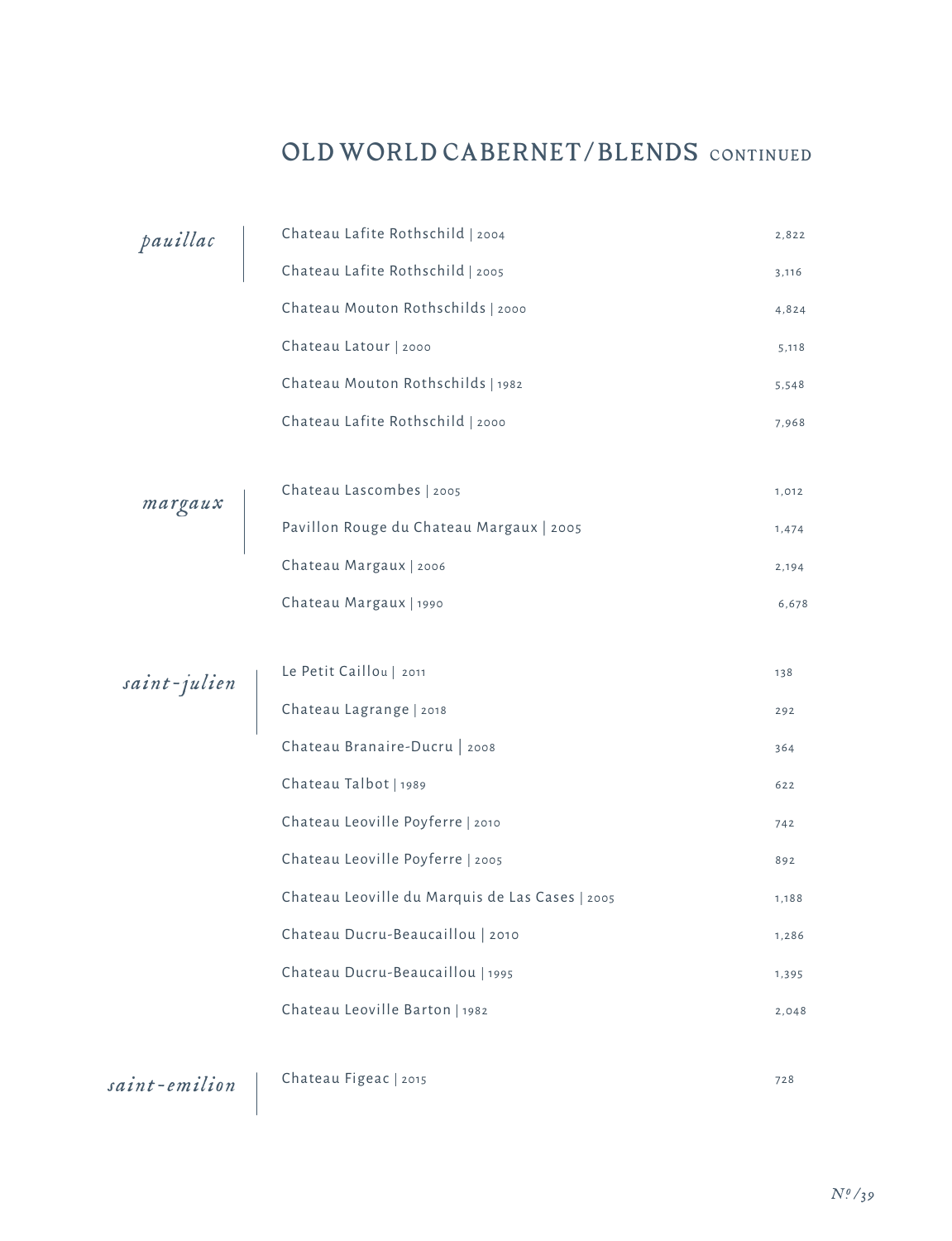### OLD WORLD CABERNET/BLENDS CONTINUED

| pessac-leognan | Chateau Clos Marsalette   2018                                        | 148   |
|----------------|-----------------------------------------------------------------------|-------|
|                | Chateau Haut-Bailly   2010                                            | 474   |
|                | Domaine de Chevallier   2003                                          | 494   |
|                | Chateau Smith Haut Lafite   2010                                      | 578   |
|                | Chateau Haut-Brion   2006                                             | 1,578 |
|                | Chateau Haut-Brion   2007                                             | 1,688 |
|                | Chateau Haut-Brion   2005                                             | 2,588 |
|                | Chateau La Mission Haut-Brion   1998                                  | 3,248 |
|                |                                                                       |       |
| italy          | Tenuta San Jacopo   Orma del Diavolo   Tuscany   2016                 | 86    |
|                | Carpineto   Farnito   Tuscany   2016                                  | 89    |
|                | Tenuta San Leonardo   Terre di San Leonardo   Alto Adige   2014       | 92    |
|                | Aia Vecchia   Sor Ugo   Bolgheri   2018                               | 136   |
|                | Castello del Terriccio   Tassinaia   Tuscany   2016                   | 145   |
|                | Capezzana   Ghiaie della Furba   Tuscany   Italy   2016               | 169   |
|                | Castello d'Albola   Acciaiolo   Tuscany   2015                        | 176   |
|                | San Felice   Vigorello   Tuscany   2001                               | 194   |
|                | Castello di Querceto   Cignale   Colli della Toscana   2016           | 204   |
|                | Tenuta San Leonardo   Dolomiti   2011                                 | 244   |
|                | Fattoria la Pupille   Saffredi   Maremma   2014                       | 342   |
|                | Marchesi Antinori   Tenuta Guado al Tasso   Bolgheri Superiore   2013 | 352   |
|                | Castell'in Villa   Santacroce   Tuscany   1997                        | 472   |
|                | Tenuta San Guido   Sassicaia   Bolgheri   2014                        | 699   |
|                | Marchesi Antinori   Solaia   Tuscany   2012                           | 719   |
|                | Marchesi Antinori   Solaia   Tuscany   2006                           | 899   |
|                | Tenuta San Guido   Sassicaia   Bolgheri   1993                        | 1,014 |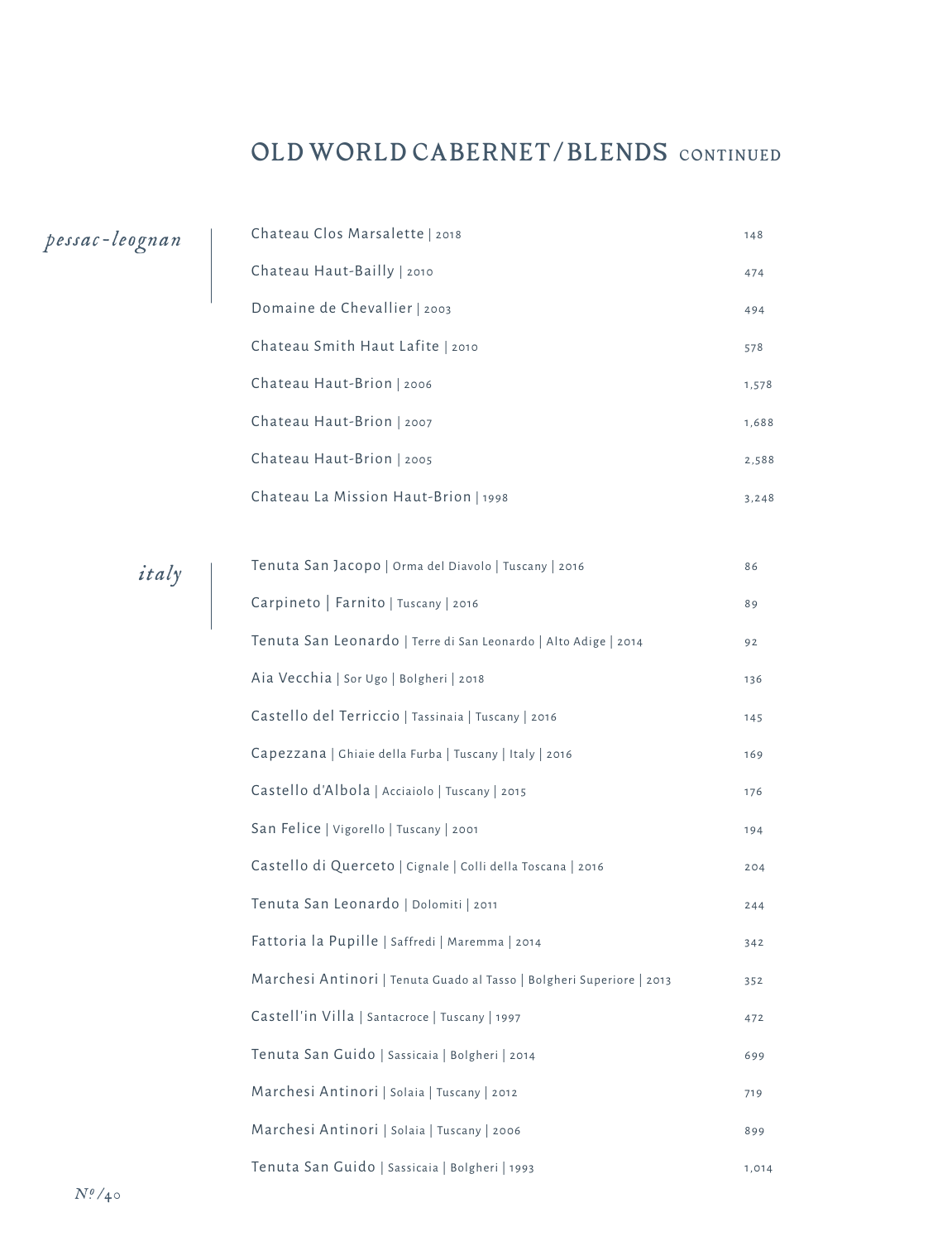#### NEW WORLD MERLOT/BLENDS

*bc*

| Frind   Premium   Okanagan Valley   2020                      | 86  |
|---------------------------------------------------------------|-----|
| Day Dreamer   Jasper   Okanagan Valley   2020                 | 94  |
| French Door Estate Winery   Heritage   Okanagan Valley   2018 | 114 |
| MacIntyre   Ardura   Okanagan Valley   2013                   | 140 |
| Little Engine   Gold   Okanagan Valley   2019                 | 164 |
| Quails' Gate   The Connemara   Okanagan Valley   2018         | 178 |
| Checkmate   Silent Bishop   Okanagan Valley   2017            | 188 |
| Mission Hill   Oculus   Okanagan Valley   2014                | 344 |

| usa | Ashes & Diamonds   Rouge No. 3   Napa Valley   California   MV | 172   |
|-----|----------------------------------------------------------------|-------|
|     | Long Shadows   Pedestal   Walla Walla   Washington   2017      | 235   |
|     | Blankiet   Paradise Hills   Napa Valley   California   2004    | 559   |
|     | Screaming Eagle   The Flight   Napa Valley   California   2015 | 3,344 |

## OLD WORLD MERLOT/BLENDS

| france        | Chateau Siaurac   Lalande-de-Pomerol   2010    | 116 |
|---------------|------------------------------------------------|-----|
|               | Chateau Fontenil   Fronsac   2015              | 158 |
|               | La Fleur de Bouard   Lalande-de-Pomerol   2016 | 172 |
|               |                                                |     |
| saint-emilion | Chateau Mangot   2018                          | 126 |
|               | Chateau Canon-la-Gaffeliere   2015             | 468 |
|               | Chateau La Fleur   1998                        | 478 |
|               | Chateau Troplong Mondot   2008                 | 598 |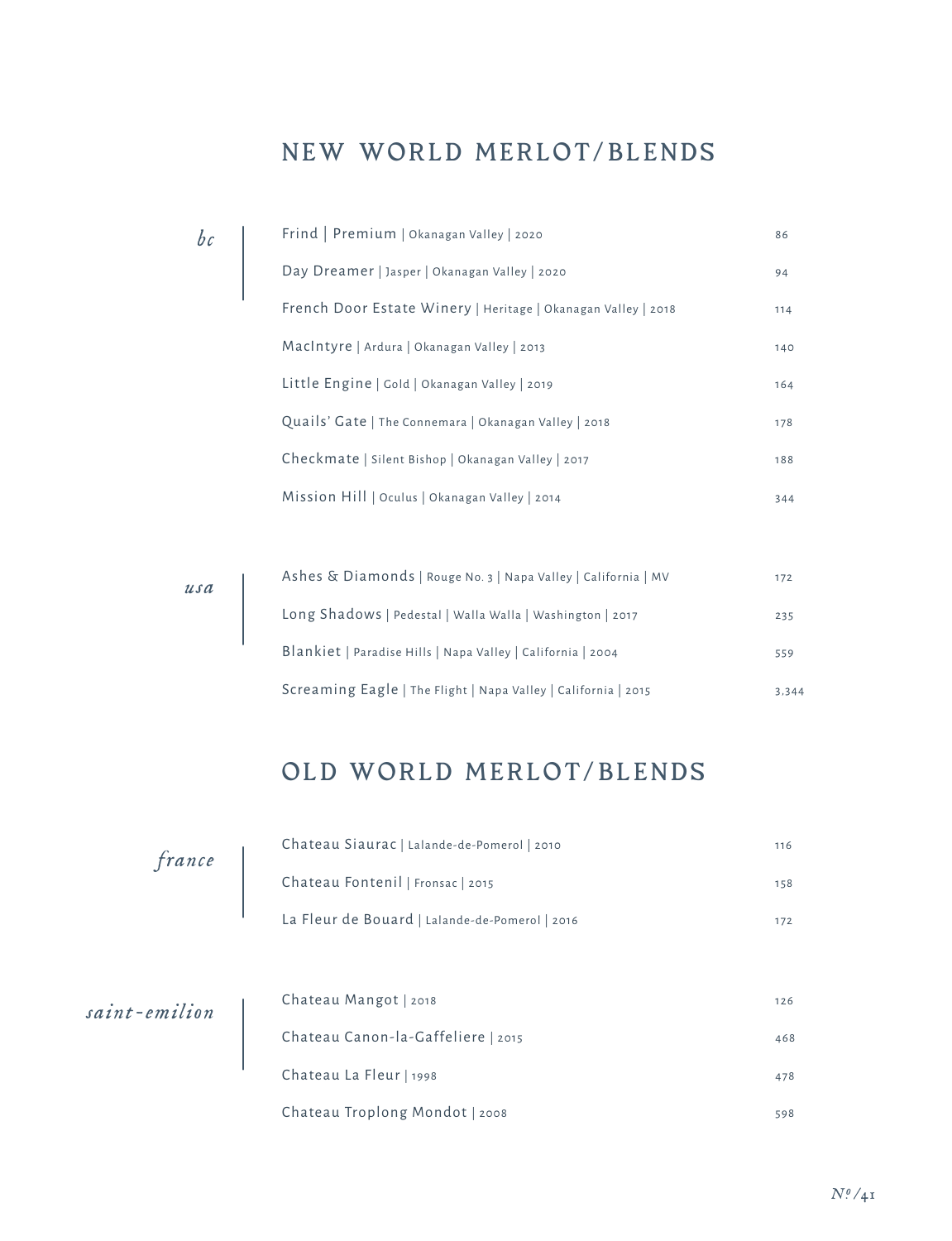## OLD WORLD MERLOT/BLENDS CONTINUED

Petrolo | Galatrona | Valdarno di Sopra | Tuscany | Italy | 2009 322

Tenuta di Trinoro | Tuscany | Italy | 2004 | Tenuta di Trinoro | Tuscany | Italy | 2004 | Trinoro | Trinoro | T

Tenuta dell'Ornellaia | Masseto | Tuscany | Italy | 2012 | Tenuta dell'Ornellaia | Masseto | Tuscany | Italy | 2012

| saint-emilion      | Chateau Canon la Gaffeliere   2005                                              | 624   |
|--------------------|---------------------------------------------------------------------------------|-------|
|                    | Chateau Cheval Blanc   2004                                                     | 2,368 |
|                    | Chateau Ausone   2005                                                           | 5,988 |
|                    | Chateau Cheval Blanc   1961                                                     | 8,718 |
|                    |                                                                                 |       |
|                    | Chateau Fugue de Nenin   2012                                                   | 186   |
| pomerol            | Chateau Trotanoy   2005                                                         | 1,860 |
|                    | Vieux Chateau Certan   2005                                                     | 2,648 |
|                    |                                                                                 |       |
|                    | Perinet   Merit   Priorat   Spain   2016                                        | 102   |
| other old<br>world | Mario Schiopetto   Rivarossa   Friuli-Venezia Giulia   Italy   2016             | 120   |
|                    | Tenuta di Trinoro   Le Cupole   Tuscany   Italy   2019                          | 135   |
|                    | Rocca di Montegrossi   Geremia   Tuscany   Italy   2016                         | 158   |
|                    | Marchesi Antinori   Tenuta Guado al Tasso   Cont' Ugo   Bolgheri   Italy   2019 | 162   |
|                    | Gaja   Ca'macanda   Promis   Tuscany   Italy   2019                             | 165   |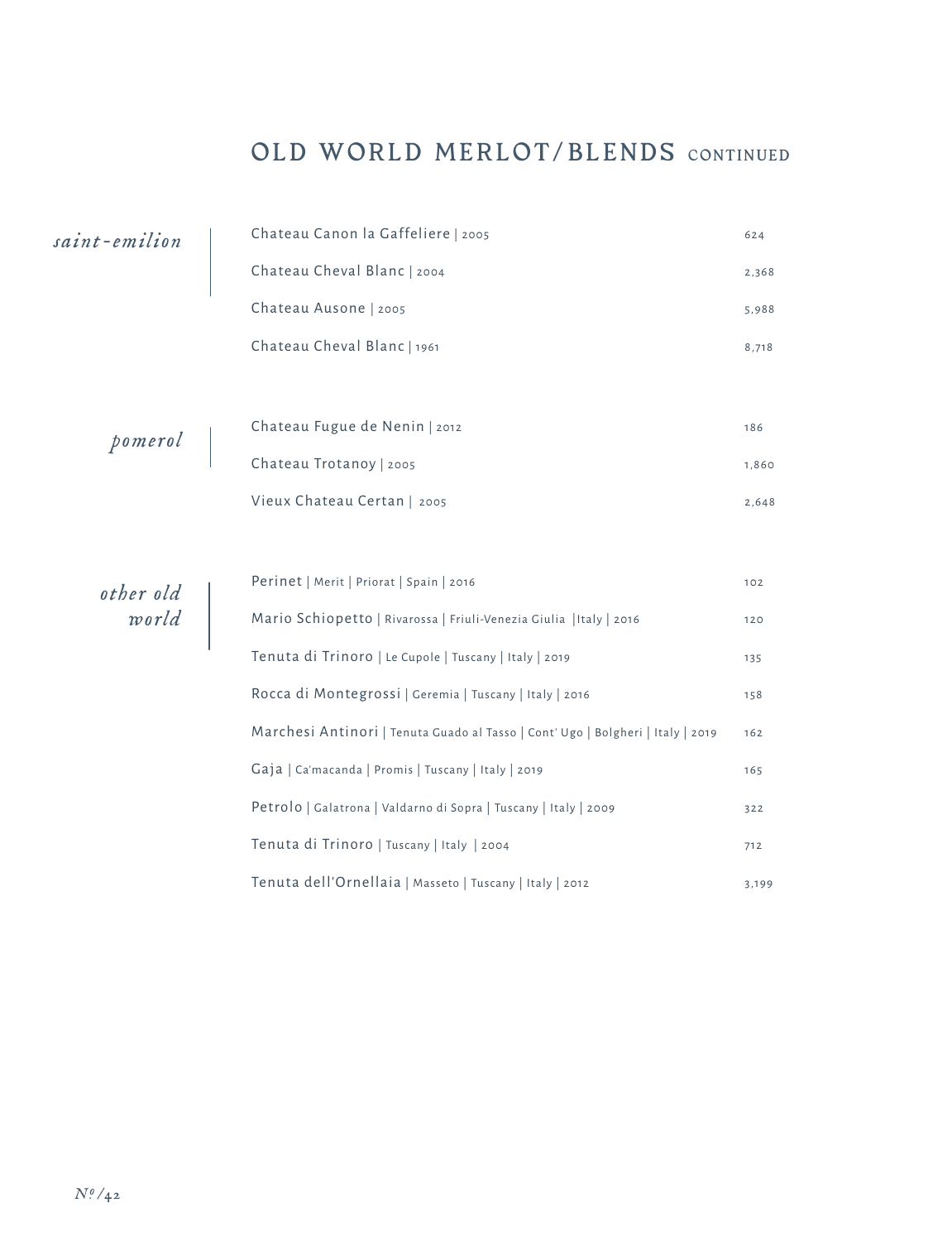## CABERNET FRANC

| new world | Bordertown   Okanagan Valley   BC   2018                                        | 68  |
|-----------|---------------------------------------------------------------------------------|-----|
|           | Tawse   Laundry Vineyard   Niagara Peninsula   Ont   2016                       | 122 |
|           | Pearl Morissette   Racines du Ciel   Twenty Mile Bench   Ont   2018             | 132 |
|           | Painted Rock   Cabernet Franc   Okanagan Valley   BC   2019                     | 134 |
|           | Ashes & Diamonds   No. 2   Napa Valley   USA   2015                             | 262 |
|           | Jonata   El Alma de Jonata   Ballard Canyon   USA   2018                        | 334 |
|           | Bevan Cellars   Proprietary Red   Sugarloaf Mountain   Napa Valley   USA   2018 | 638 |
|           | Verite   Le Desir   Napa Valley   USA   2010                                    | 938 |
|           |                                                                                 |     |

| old world | Domaine de Pallus   Les Pensees de Pallus   Chinon   Loire   France   2016  | 112 |
|-----------|-----------------------------------------------------------------------------|-----|
|           | Chateau du Hureau   Les Fevettes   Saumur-Champigny   Loire   France   2018 | 146 |
|           | Tenuta di Trinoro   Campo di Tenaglia   Tuscany   Italy   2017              | 335 |
|           | Tenuta di Trinoro   Tuscany   Italy   2008                                  | 673 |

## MALBEC

| bc | Fox & Archer   Okanagan Valley   2019 | 79. |
|----|---------------------------------------|-----|
|    | Painted Rock   Okanagan Valley   2017 | 114 |

| argentina | Bodegas Salentein   Reserve   Mendoza   2019                      | 52  |
|-----------|-------------------------------------------------------------------|-----|
|           | La Marchigiana   Mendoza   2020                                   | 80  |
|           | Lagarde   Guarda   Lujan de Cujo   2018                           | 91  |
|           | Familia Zuccardi   Tito   Uco Valley   2016                       | 114 |
|           | Benmarco   Expresivo   Mendoza   2019                             | 124 |
|           | Catena Zapata   Argentino   Uco Valley   2019                     | 292 |
|           | Catena Zapata   Adrianna Vineyard   River Stones   Mendoza   2017 | 445 |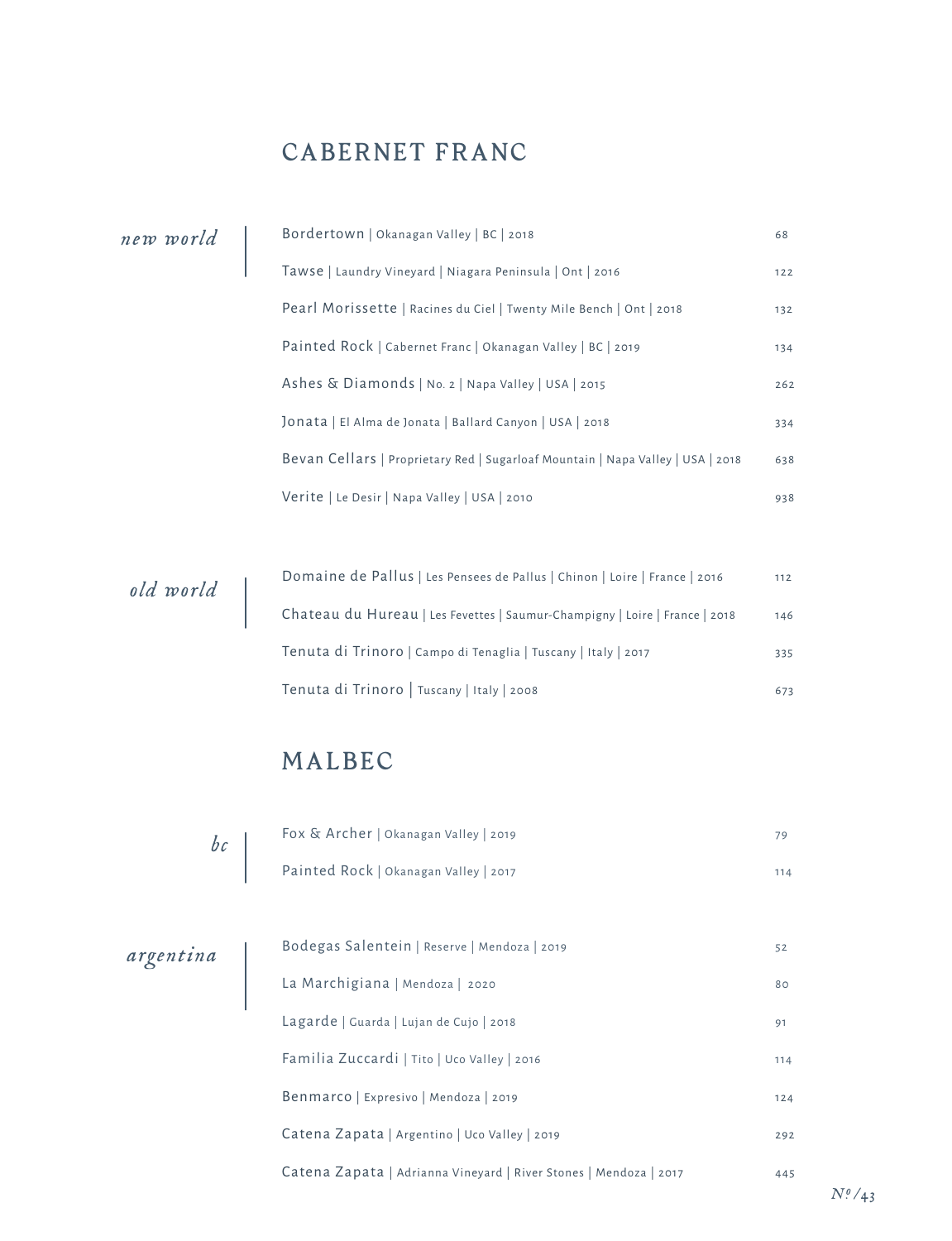## NEW WORLD SYRAH

| bc                                                       | Rust Winery   Okanagan Valley   2018                                  | 86    |
|----------------------------------------------------------|-----------------------------------------------------------------------|-------|
|                                                          | Daydreamer   Amelia   Okanagan Valley   2020                          | 94    |
|                                                          | Daydreamer   Marcus Ansems   Shiraz   Okanagan Valley   2020          | 118   |
|                                                          | Painted Rock Estate   Okanagan Valley   2019                          | 124   |
|                                                          | Quails' Gate   The Boswell   Okanagan Valley   2019                   | 184   |
|                                                          |                                                                       |       |
|                                                          | Amavi Cellars   Walla Walla   2018                                    | 122   |
| $\begin{bmatrix} { \it was} \ { \it this} \end{bmatrix}$ | DeLille Cellars   Doyenne   Columbia Valley   2018                    | 168   |
|                                                          | Avennia   Le Corbiau   Discovery Vineyard   Horse Heaven Hills   2015 | 198   |
|                                                          |                                                                       |       |
|                                                          | Stolpman Vineyards   Estate   Ballard Canyon   2018                   | 122   |
| california                                               | Signorello   Napa Valley   2017                                       | 248   |
|                                                          | Paul Lato   Cinematique   Larner Vineyard   Santa Ynez Valley   2016  | 269   |
|                                                          | Eisele Vineyards   Napa Valley   2015                                 | 768   |
|                                                          | Sine Qua Non   Ratsel   Ventura   2016                                | 862   |
|                                                          | Sine Qua Non   Eleven Confessions Vineyards   Sta. Rita Hills   2017  | 1.548 |
|                                                          |                                                                       |       |
| australia                                                | Torbreck   Woodcutter's   Barossa Valley   2019                       | 78    |
|                                                          | d'Arenberg   The Dead Arm   McLaren Vale   2017                       | 138   |
|                                                          | Henschke   Hill of Grace   Eden Valley   2013                         | 1,898 |
|                                                          | Penfolds   Grange Bin 95   South Australia   1998                     | 4,071 |
|                                                          |                                                                       |       |
| south africa                                             | Mullineux   Schist   Syrah   Swartland   South Africa   2018          | 198   |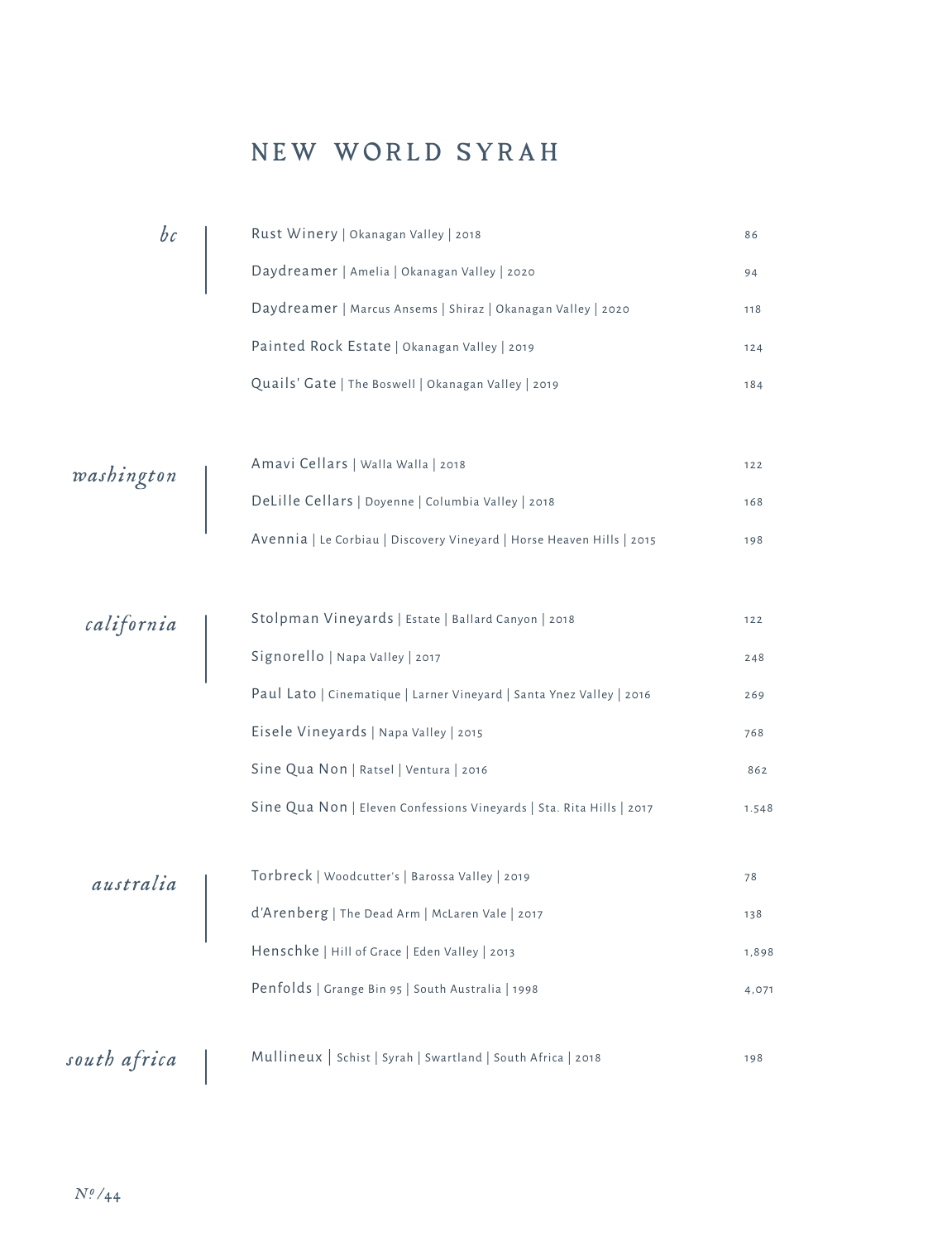## OLD WORLD SYRAH

| france             | Jean-Luc Jamet   L'Enclave   Cotes du Rhone   2019            | 126 |
|--------------------|---------------------------------------------------------------|-----|
|                    | Pierre Gaillard   Clos de Cuminaille   Saint-Joseph   2019    | 128 |
|                    | Domaine Alain Graillot   Saint-Joseph   2018                  | 146 |
|                    | Vincent Paris   Granit 30   Cornas   Rhone   2019             | 156 |
|                    | Xavier Gerard   Cote-Rotie   2016                             | 194 |
|                    | Domaine Georges Vernay   Terres d'Encre   Saint-Joseph   2015 | 206 |
|                    | Rene Rostaing   Ampodium   Cote-Rotie   2015                  | 278 |
|                    | Domaine Jamet   Cote-Rotie   2014                             | 368 |
|                    | Domaine Jamet   Cote-Rotie   2015                             | 398 |
|                    |                                                               |     |
|                    | Suvla   Sir   Gallipoli Peninsula   Turkey   2011             | 89  |
| other old<br>world | Le Macchiole   Scrio   Tuscany   Italy   2012                 | 478 |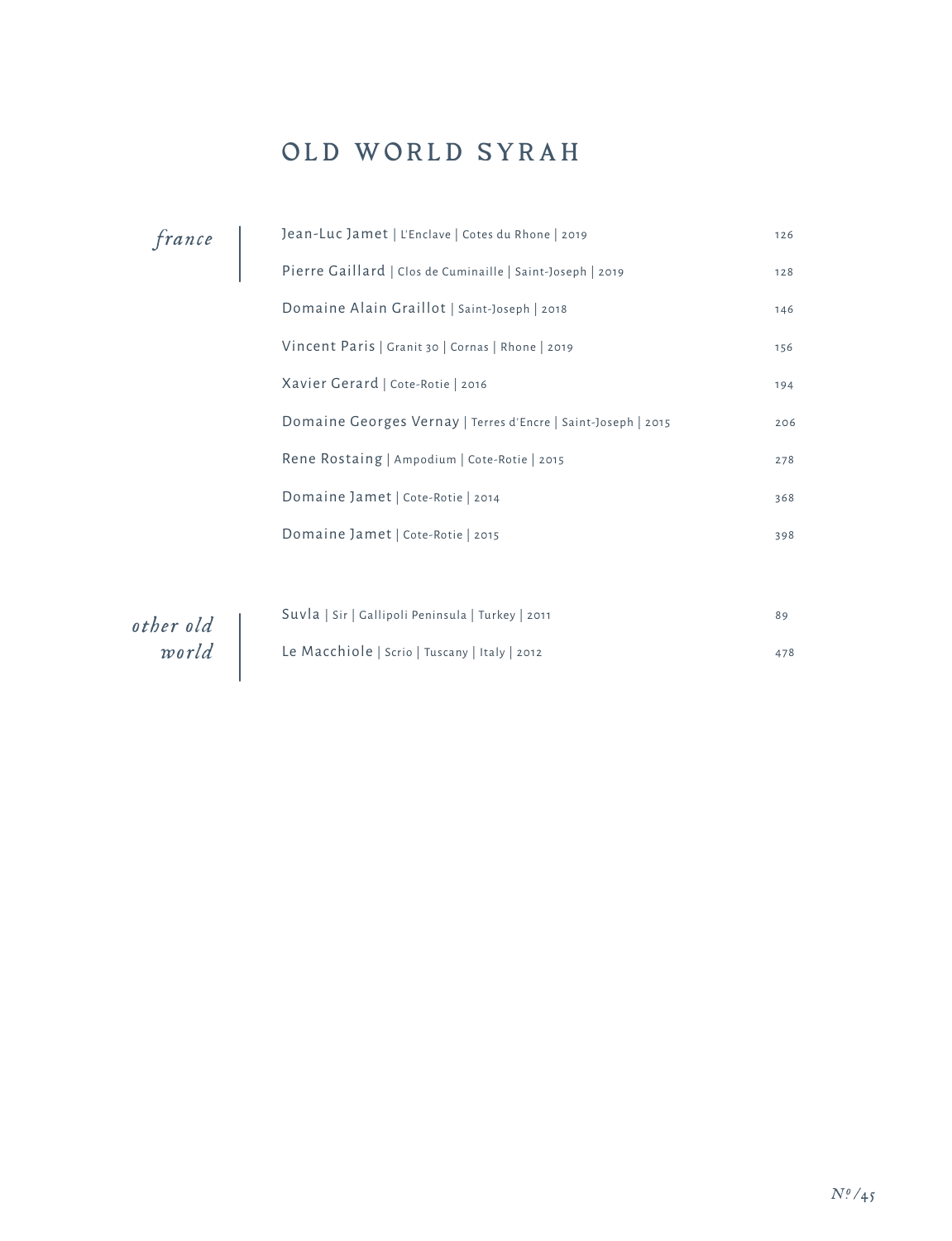## OUTSIDE THE BOX REDS

|  | new world |  |  |
|--|-----------|--|--|
|  |           |  |  |

| new world | Modest Wines   Sangiovese   By Jove   Okanagan Valley   BC   2019            | 65  |
|-----------|------------------------------------------------------------------------------|-----|
|           | Terroir Hunter (T.H.)   Carignan   Peumo   Chile   2018                      | 82  |
|           | Grochau Cellars   Convivial   Barbera   Columbia Valley   USA   2020         | 84  |
|           | Bow & Arrow   Air Guitar   Cabernet Blend   Willamette Valley   USA   2018   | 92  |
|           | Alpha Box & Dice   Montepulciano   Rebel   Langhorne Creek   AUS   2016      | 94  |
|           | Pearl Morissette   Primesautier   Lemberger   Niagara Peninsula   Ont   2020 | 94  |
|           | Koerner   Nielluccio   Clare Valley   Australia   2018                       | 96  |
|           | Caymus-Suisun   Grand Durif   Suisun Valley   USA   2019                     | 162 |
|           | Montes   Purple Angel   Colchagua Valley   Chile   2018                      | 210 |

| old world | Adegas Guimaro   Mencia   Joven   Ribera Sacra   Spain   2019                    | 70  |
|-----------|----------------------------------------------------------------------------------|-----|
|           | Weingut Weninger   Hochacker   Blaufrankisch   Burgenland   Austria   2017       | 78  |
|           | Les Vignerons D'Aghione   Casanova   Corsica   France   2016                     | 82  |
|           | Raul Perez   Mencia   Ultreia   Saint Jacques   Bierzo   Spain   2018            | 86  |
|           | Bodegas Forjas del Salnes   Goliardo   Tintos de Mar   Rias Baixa   Spain   2018 | 92  |
|           | Clos Cibonne   Tibouren   Cuvee Speciale   Cotes de Provence   France   2020     | 94  |
|           | Alvaro Castro   Reserva   Dao   Portugal   2015                                  | 96  |
|           | Luis Seabra   Xisto Ilimitado   Douro   Portugal   2018                          | 98  |
|           | Natte Valleij   Cinsault   Stellenbosch   Coastal Region   South Africa   2020   | 102 |
|           | Domaine Bunan   Moulin des Costes   Bandol   Provence   France   2018            | 104 |
|           | Raul Perez   La Vitoriana   Lomas de Valtuille   Bierzo   Spain   2018           | 110 |
|           | Domaine Comte Abbatucci   Faustine   Vieilles Vignes   Corsica   France   2019   | 112 |
|           | Southern Right   Pinotage   Hemel-en-Aarde Valley   South Africa   2020          | 116 |
|           | Antonio Maçanita   Palpite   Reserva   Alentejano   Portugal   2018              | 124 |
|           | Domaine Haut-Blanville   Clos des Poetes   Coteaux du Languedoc   France   2012  | 130 |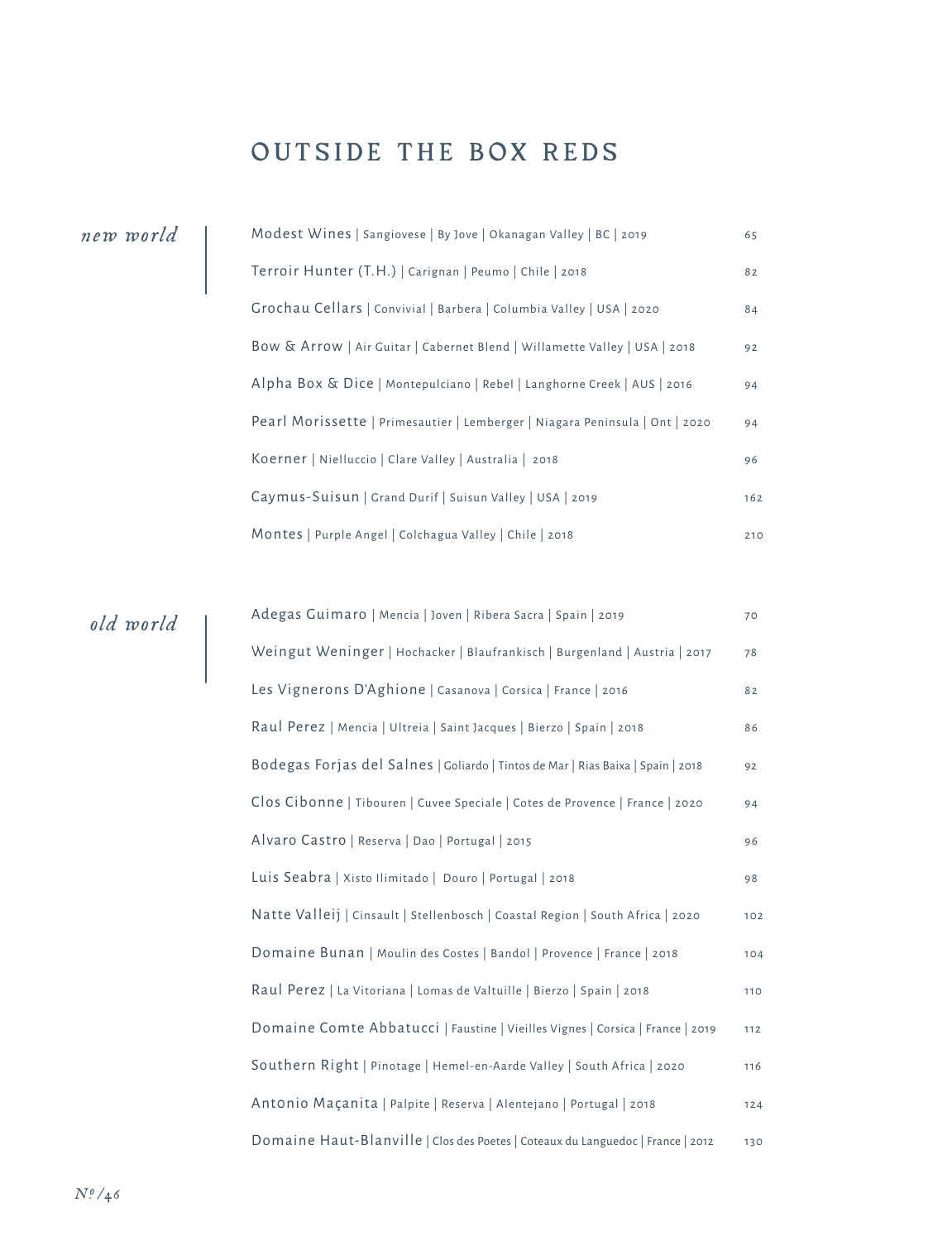## OUTSIDE THE BOX REDS CONTINUED

*old world red*

| Weingut Moric   Reserve   Blaufrankisch   Burgenland   Austria   2018     | 146 |
|---------------------------------------------------------------------------|-----|
| Veronica Ortega   ROC   Mencia   Bierzo   Spain   2018                    | 148 |
| Jose Maria da Fonseca   Domini Plus   Douro   Portugal   2015             | 152 |
| Quinta da Pellada   Dao   Portugal   2016                                 | 178 |
| Raul Perez   Ultreia de Valtuille   Bierzo   Spain   2018                 | 184 |
| Domaine du Pelican   Arbois   Beranger   Trousseau   Jura   France   2018 | 210 |
| Chateau de Pibarnon   Bandol   Provence   France   2017                   | 212 |

## ZINFANDEL

*california*

| Angels and Cowboys   Proprietary Red   2018                    | 98  |
|----------------------------------------------------------------|-----|
| The Prisoner Wine Co.   Saldo   2018                           | 104 |
| Frog's Leap   Napa Valley   2019                               | 114 |
| Dry Creek Vineyard   Old Vine Zinfandel   Sonoma County   2018 | 120 |
| Ridge   Three Valley   Santa Cruz   2018                       | 128 |
| Bedrock Wine Co.   Heritage Vineyard   Sonoma   2019           | 188 |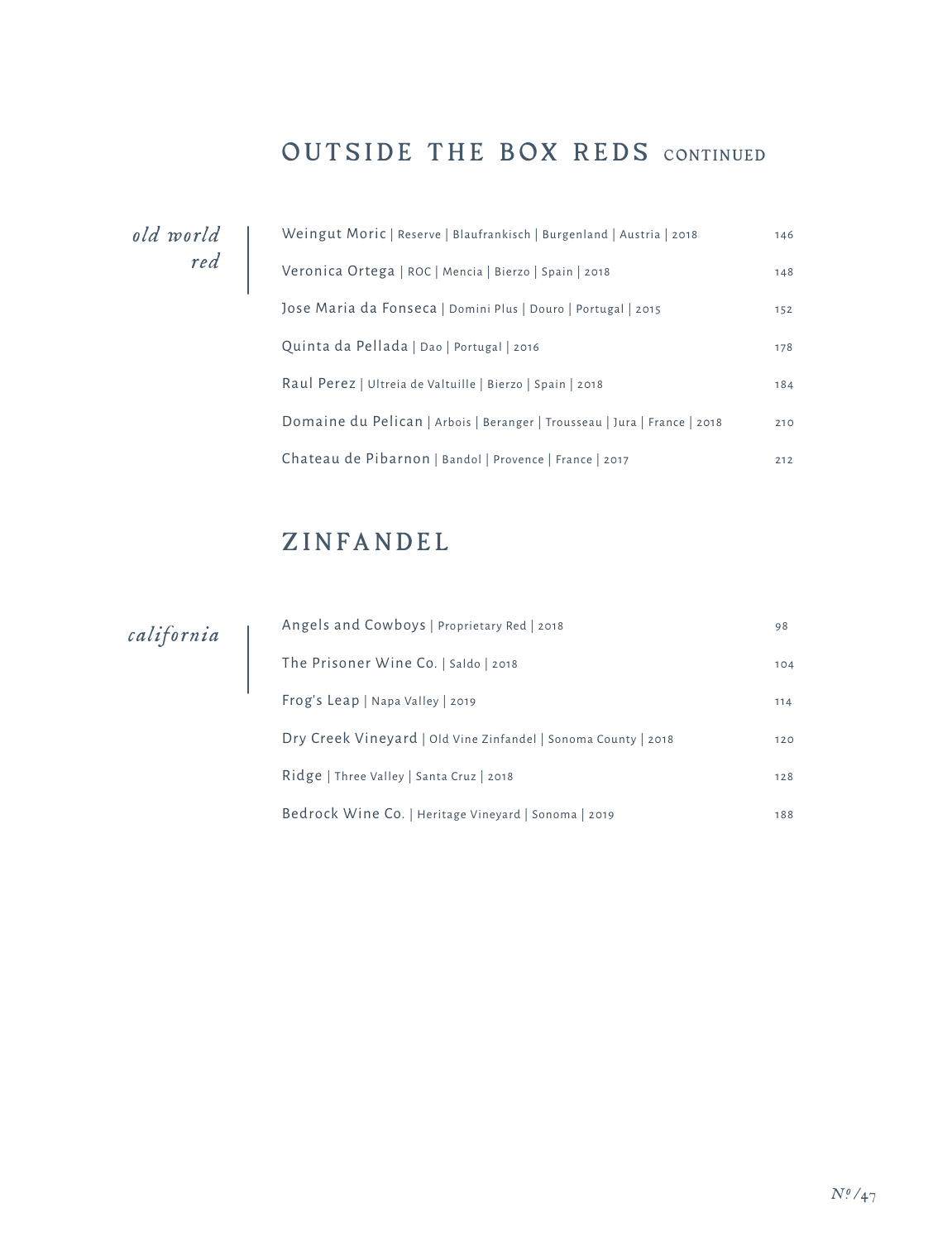## LARGE FORMAT

|                                                         | (1.5L) Henriot (NM)   Brut Souverain   France   NV                                           | 308   |
|---------------------------------------------------------|----------------------------------------------------------------------------------------------|-------|
| champagne                                               | (1.5L) Pierre Peters (NM)   Cuvee de Reserve   Blanc de Blancs   Brut   France   NV          | 364   |
|                                                         | (1.5L) Diebolt-Vallois (NM)   Brut Prestige   Blanc de Blancs   Cramant   Brut   France   NV | 398   |
|                                                         | (1.5L) R & V Bereche (NM)   Montagne   Grand Cru   Ambonnay   Brut   France   2007           | 586   |
|                                                         | (1.5L) Jean Vesselle (RM)   Prestige   Grand Cru   Brut   France   2001                      | 596   |
|                                                         | (1.5L) Moet et Chandon (NM)   Dom Perignon   Brut   France   2008                            | 1,214 |
|                                                         |                                                                                              |       |
| white                                                   | (1.5L) Testalonga   El Bandito   Chenin Blanc   Swartland   South Africa   2019              | 236   |
|                                                         | (1.5L) Little Engine   Platinum Chardonnay   Namramata Bench   BC   2016                     | 362   |
|                                                         | (1.5L) Domaine de Montille   Les Poruzots   1er Cru   Meursault   Burgundy   France   2019   | 778   |
|                                                         | (1.5L) Yves Boyer-Martenot   Genevrieres   1er Cru   Meursault   Burgundy   France   2018    | 840   |
|                                                         |                                                                                              |       |
| new world                                               | (1.5L) St. Innocent   Pinot Noir   Temperance Hill Vineyard   Eola-Amity Hills   USA   2015  | 302   |
| $\begin{array}{c} \text{red} \\ \text{red} \end{array}$ | (1.5L) Stag's Leap Wine Cellars   Artemis   Cabernet Sauvignon   Napa Valley   USA   2018    | 448   |
|                                                         | (1.5L) Little Engine   Pinot Noir   Platinum   Okanagan Valley   BC   2016                   | 482   |
|                                                         | (1.5L) Spottswoode   Cabernet Sauvignon   St. Helena   USA   2014                            | 926   |
|                                                         | (6L) Aquilini   Cabernet Sauvignon   Red Mountain   USA   2015                               | 1,299 |
|                                                         | (9L) Aquilini   Cabernet Sauvignon   Red Mountain   USA   2015                               | 1,989 |
|                                                         | (1.5L) Eisele Vineyard   Cabernet Sauvignon   Napa Valley   USA   2016                       | 3,890 |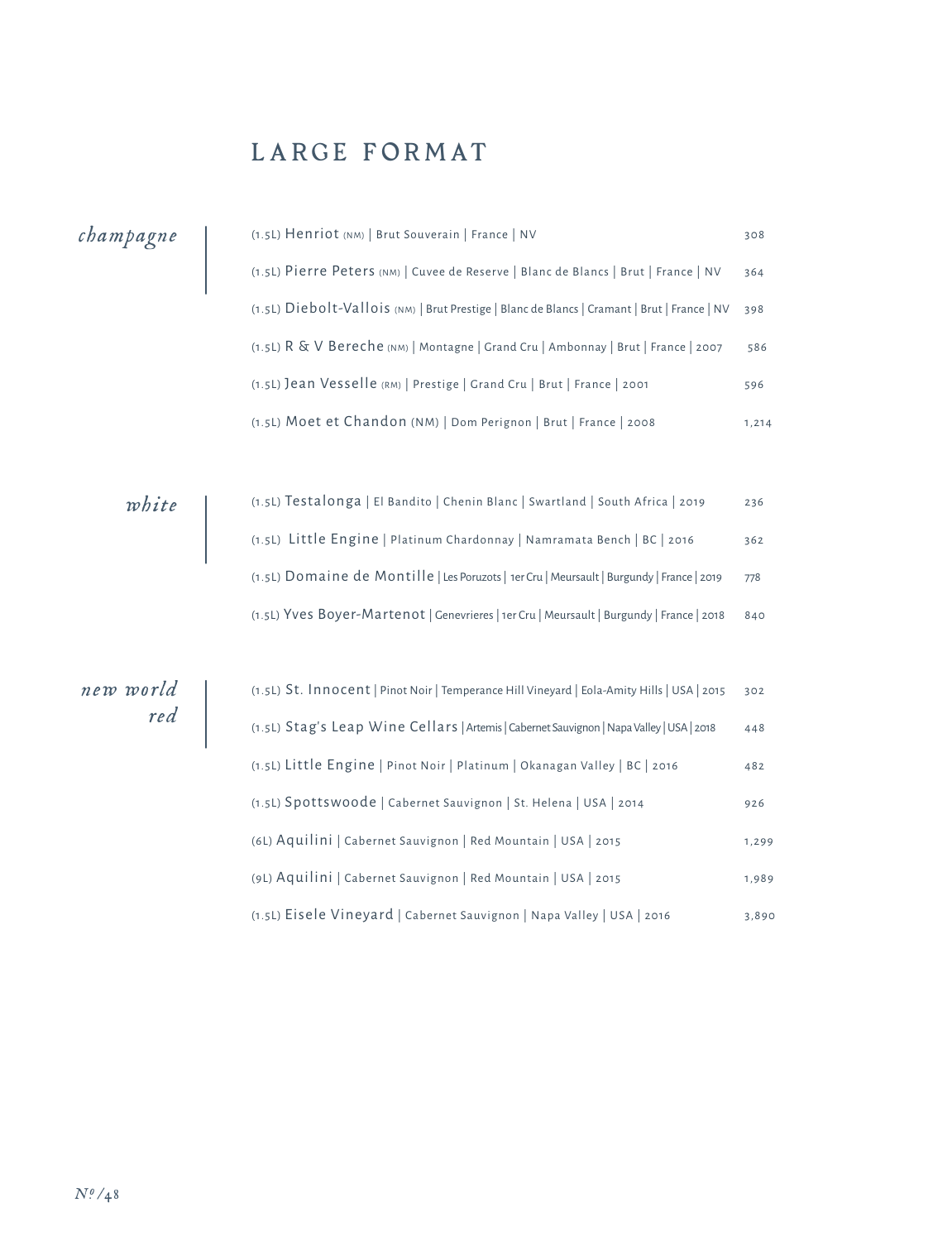### LARGE FORMAT CONTINUED

*old world red*

| (1.5L) Coudert Pere   Clos de la Roilette   Fleurie   2020                               | 182   |
|------------------------------------------------------------------------------------------|-------|
| (1.5L) Sassetti Livio   Pertimali   Rosso di Montalcino   Tuscany   Italy   2015         | 214   |
| (1.5 L) Canalicchio di Sopra   Rosso di Montalcino   Tuscany   Italy   2018              | 226   |
| (1.5L) Vega Sicilia   Pintia   Toro   Spain   2015                                       | 458   |
| (1.5L) Domaine Launay-Horiot   Les Perrieres   Pommard   France   2018                   | 462   |
| (1.5L) Canalicchio di Sopra   Brunello di Montalcino   Tuscany   Italy   2016            | 478   |
| (1.5L) Giacomo Fenocchio   Bussia   Barolo   Piedmont   Italy   2017                     | 522   |
| (1.5L) Domaine Launay-Horiot   Les Chaponnieres   1er Cru   Pommard   France   2018      | 578   |
| (1.5L) Giacomo Fenocchio   Cannubi   Barolo   Piedmont   Italy   2017                    | 664   |
| (1.5L) Le Potazzine   Brunello di Montalcino   Tuscany   Italy   2017                    | 698   |
| (1.5 L) Canalicchio di Sopra   Brunello di Montalcino   Riserva   Tuscany   Italy   2015 | 792   |
| (1.5L) Giacomo Borgogno & Figli   Barolo   Riserva   Piedmont   Italy   2008             | 844   |
| (3L) Louis Jadot   Clos de la Barre   1er Cru   Volnay   France   2010                   | 862   |
| (1.5L) Giacomo Borgogno & Figli   Barolo   Riserva   Piedmont   Italy   2011             | 924   |
| (1.5L) Chateau Talbot   Saint-Julien   Bordeaux   France   1986                          | 1,935 |
| (1.5L) Tenuta di Trinoro   Tuscany   Italy   2006                                        | 2,086 |
| (1.5L) Ceretto   Barolo   Cannubi San Lorenzo   Piedmont   Italy   2009                  | 2,312 |